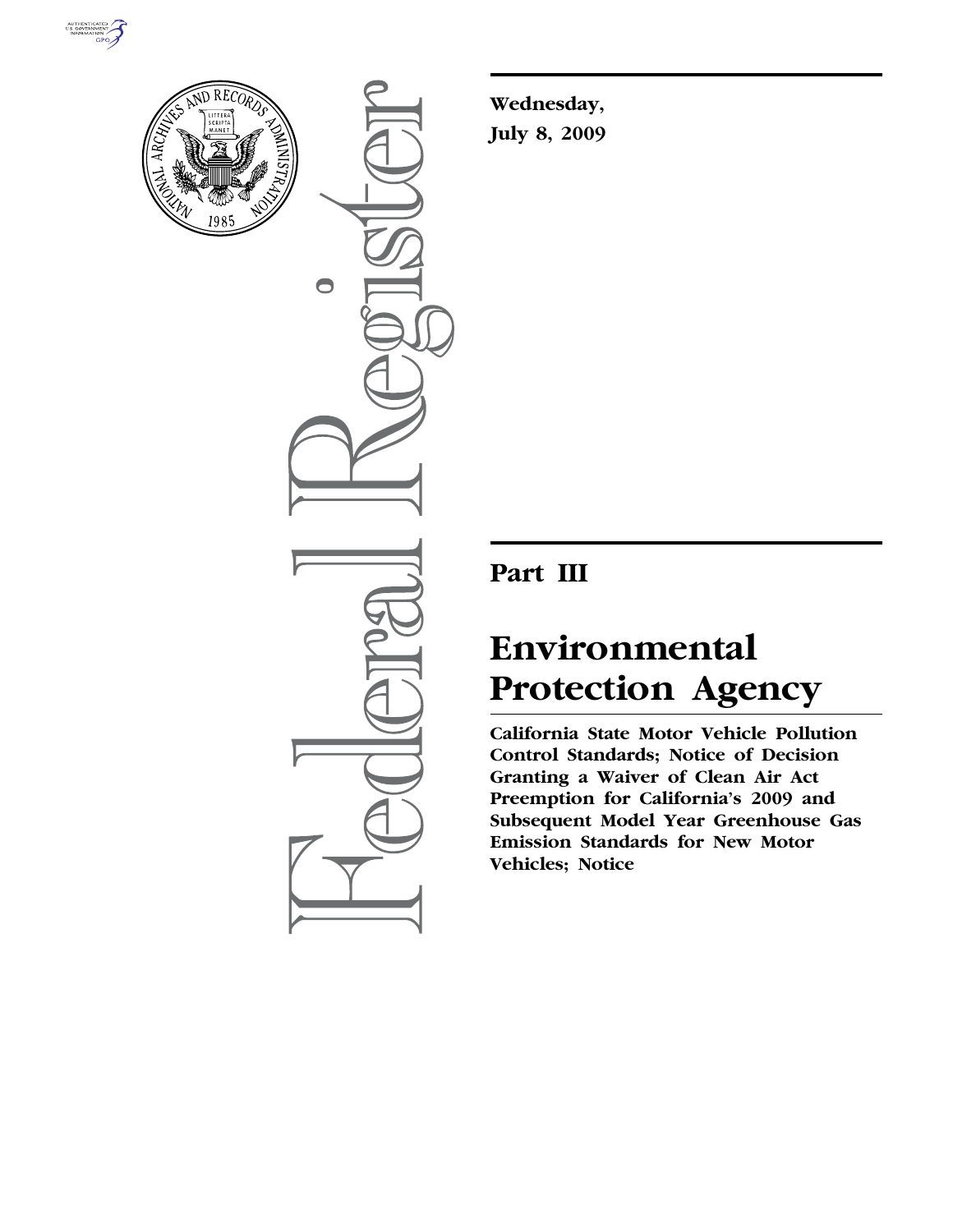# **ENVIRONMENTAL PROTECTION AGENCY**

# **[FRL–8927–2]**

### **California State Motor Vehicle Pollution Control Standards; Notice of Decision Granting a Waiver of Clean Air Act Preemption for California's 2009 and Subsequent Model Year Greenhouse Gas Emission Standards for New Motor Vehicles**

**SUMMARY:** The Environmental Protection Agency (EPA) is granting the California Air Resources Board's (CARB's) request for a waiver of Clean Air Act preemption to enforce its greenhouse gas emission standards for model year 2009 and later new motor vehicles. This decision is under section 209(b) of the Clean Air Act (the ''Act''), as amended. This decision withdraws and replaces EPA's prior denial of the CARB's December 21, 2005 waiver request, which was published in the **Federal Register** on March 6, 2008.

**DATES:** Petitions for review must be filed by September 8, 2009.

**ADDRESSES:** EPA has established a docket for this action under Docket ID No. EPA–HQ–OAR–2006–0173. All documents and public comments in the

docket are listed on the *www.regulations.gov* Web site. Publicly available docket materials are available either electronically through *www.regulations.gov* or in hard copy at the Air and Radiation Docket in the EPA Headquarters Library, EPA West Building, Room 3334, 1301 Constitution Ave., NW., Washington, DC. The Public Reading Room is open from 8:30 a.m. to 4:30 p.m., Monday through Friday, excluding holidays. The telephone number for the Reading Room is (202) 566–1744. The Air and Radiation Docket and Information Center's Web site is *http://www.epa.gov/oar/ docket.html.* The electronic mail (email) address for the Air and Radiation Docket is: *a-and-r-Docket@epa.gov,* the telephone number is (202) 566–1742 and the fax number is (202) 566–9744.

# **FOR FURTHER INFORMATION CONTACT:**

Specific questions may be addressed to David Dickinson, Office of Transportation and Air Quality, Compliance and Innovative Strategies Division (6405J–NLD), EPA, 1200 Pennsylvania Ave., NW., Washington, DC 20460, telephone: (202) 343–9256, e-mail: *Dickinson.David@epa.gov.* 

# **SUPPLEMENTARY INFORMATION:**

#### **Table of Contents**

I. Executive Summary II. Background

- A. California's Greenhouse Gas Program for New Motor Vehicles
- B. EPA's Consideration of CARB's Request III. Analysis of Preemption Under Section
	- 209(a) of the Clean Air Act A. Clean Air Act Preemption Provisions
	- B. Deference to California
	- C. Burden of Proof
- IV. California's Protectiveness Determination A. What Are ''Applicable Federal Standards''?
	- 1. Are ''Applicable Federal Standards'' Limited to Clean Air Act Emission Standards or Do They Include NHTSA's Fuel Economy Standards?
	- 2. If EPA Did Consider CAFE Standards as ''Applicable Federal Standards,'' Are the CAFE Standards More Stringent Than California's Greenhouse Gas Emission Standards?
- B. How Does EPA Evaluate Impacts on Other States?
- C. Is California's Protectiveness Determination Arbitrary and Capricious?
- 1. Based on EPA's Traditional Analysis, Is California's Protectiveness Determination Arbitrary and Capricious?
- 2. Is California's Protectiveness Determination Arbitrary and Capricious Based on the Real-World In-Use Effects of California's Greenhouse Gas Standards?
- a. Fleet Turnover/Delayed Scrappage
- b. The ''Rebound Effect''
- c. Upstream Emissions Impacts
- D. Section 209(b)(1)(A) Conclusion
- V. Does California Need Its Standards To Meet Compelling and Extraordinary Conditions?
	- A. Basis of March 6, 2008 Denial
	- B. Should EPA Review This Criterion Based on the Need for California's Motor Vehicle Program or the Need for the GHG Standards?
	- 1. Comments Supporting a Review of the Entire Program
	- 2. Comments Supporting a Review of the GHG Standards Separately
	- 3. Decision
	- C. Does California Need Its Motor Vehicle Program To Meet Compelling and Extraordinary Conditions?
	- D. Does California Need Its Motor Vehicle GHG Standards To Meet Compelling and Extraordinary Conditions?
	- 1. Are California's GHG Standards Designed in Part To Address an Air Pollution Problem That is Local or Regional in Nature?
	- 2. Do the Impacts of Climate Change in California Support a Denial of the Waiver?
	- a. What Test Applies Under This Alternative Approach?
	- b. Would a Waiver Be Denied Under This Alternative Approach?
	- 3. Must California's GHG Standards Achieve a Demonstrated Reduction in GHG Atmospheric Concentrations or Impacts Under Section 209(b)(1)(B)? E. Section 209(b)(1)(B) Conclusion
- VI. Are the California GHG Standards Consistent With Section 202(a) of the Clean Air Act?
	- A. Historical Approach: The Standard of Review for Consistency With Section 202(a)
- B. CARB's Assessment of the State of Development of GHG Reduction Technology and Comments Supporting CARB's Assessment
- 1. Development of GHG Reduction Technology
- 2. Overview of Technologies and Their Projected Applications
- 3. CARB's Update on Technological Development
- 4. Manufacturers' Comments on the Technological Feasibility of the GHG Standards
- C. Technological Feasibility and the Cost of Compliance
- 1. Historical Approach
- 2. Technology Cost Information in This Proceeding
- 3. Consistency of Certification Test Procedures
- 4. Safety Implications of the CARB GHG Standards
- E. Conclusion on Technological Feasibility F. Other Issues Related to Consistency With Section 202(a)
- 1. Impacts of EPA's March 6, 2008 Denial on Lead Time
- 2. Endangerment of Public Health or Welfare
- a. Is it Appropriate To Review Endangerment of Public Health or Welfare Under the ''Consistency With Section 202(a)'' Criterion?
- b. Parties Opposing the Waiver Have Not Met Their Burden of Showing Lack of Endangerment to Public Health or Welfare
- G. Section 209(b)(1)(C) Conclusion
- VII. Additional Issues Raised
	- A. EPA's Administrative Process for Evaluating California's Waiver Request
	- 1. Public Comment Process
	- 2. EPA's Reconsideration Process 3. Is a Waiver Required Before California
	- or Section 177 States Adopt California's
	- Motor Vehicle Emission Standards? B. Scope of EPA's Waiver Review
	- 1. Relevance of the Energy Policy and
	- Conservation Act (EPCA) to the Waiver Decision
	- 2. Do California's GHG Emission Standards Create an Impermissible ''Patchwork''?
	- 3. What Impact Does Granting California a Waiver for Its GHG Emission Standards Have on PSD Requirements for GHGs?
- VIII. Decision

# **I. Executive Summary**

Today, I, as Administrator of the Environmental Protection Agency, am granting California's request for a waiver of Clean Air Act preemption for California's greenhouse gas emission standards for 2009 and later model years of new motor vehicles, adopted by the California Air Resources Board on September 24, 2004. This decision withdraws and replaces EPA's previous March 6, 2008 Denial of California's waiver request.

In the March 6, 2008 Denial, EPA determined that one of the three criteria for denial of a waiver had been met, namely, that California did not need its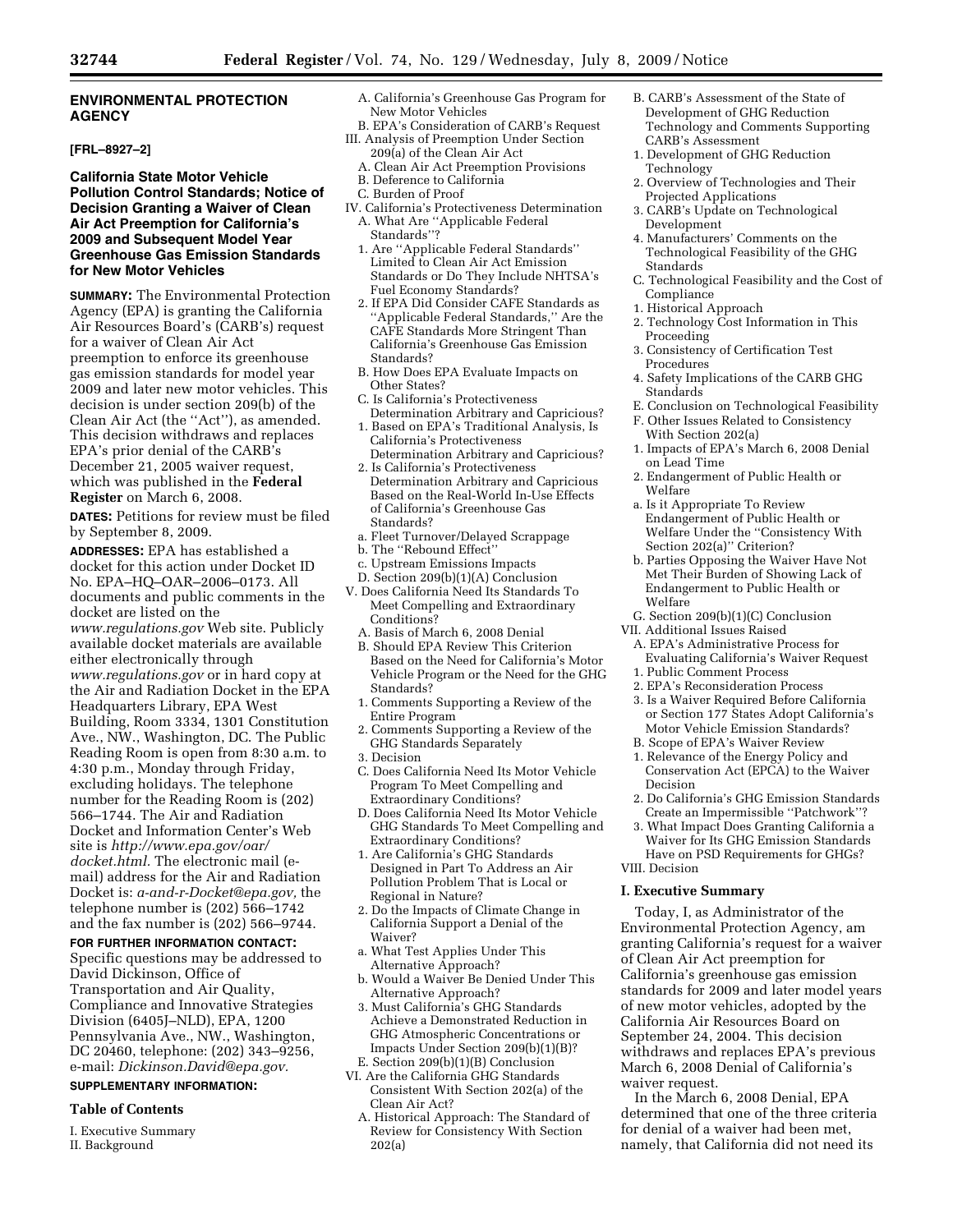State standards to meet compelling and extraordinary conditions. I have reconsidered that determination, which was based on an interpretation of section 209(b)(1) of the Clean Air Act that I now reject. Based on a review of the statutory language, legislative history, and the comments received, I am returning to EPA's traditional interpretation of this provision. Applying EPA's traditional interpretation I have determined that the waiver should not be denied under this criterion. Since the March 6, 2008 Denial did not evaluate or make any determinations concerning either of the other two waiver criteria, I have evaluated those criteria and determined that the waiver should not be denied under either of them. This includes careful consideration of all of the evidence presented concerning technological feasibility of the model year 2009 and later model year standards, considering lead time and the cost of implementation.

The legal framework for this decision stems from the waiver provision first adopted by Congress in 1967, and later modified in 1977. Congress established that there would be only two programs for control of emissions from new motor vehicles—EPA emission standards adopted under the Clean Air Act and California emission standards adopted under its state law. Congress accomplished this by preempting all state and local governments from adopting or enforcing emission standards for new motor vehicles, while at the same time providing that California could receive a waiver of preemption for its emission standards and enforcement procedures. This struck an important balance that protected manufacturers from multiple and different state emission standards, and preserved a pivotal role for California in the control of emissions from new motor vehicles. Congress recognized that California could serve as a pioneer and a laboratory for the nation in setting new motor vehicle emission standards. Congress intentionally structured this waiver provision to restrict and limit EPA's ability to deny a waiver, and did this to ensure that California had broad discretion in selecting the means it determined best to protect the health and welfare of its citizens. Section 209(b) specifies that EPA must grant California a waiver if California determines that its standards are, in the aggregate, at least as protective of the public health and welfare as applicable Federal standards. EPA may deny a waiver only if it makes at least one of three findings specified

under the Clean Air Act (including whether California's ''protectiveness finding'' noted above is arbitrary and capricious). Therefore, EPA's role upon receiving a request for waiver of preemption from California is to determine whether it is appropriate to make any of the three findings specified by the Clean Air Act and if the Agency cannot make at least one of the three findings then the waiver must be granted. The three waiver criteria are properly seen as criteria for a denial— EPA must grant the waiver unless at least one of three criteria for a denial is met. This is different from most waiver situations before the Agency, where EPA typically determines whether it is appropriate to make certain findings necessary for granting a waiver, and if the findings are not made then a waiver is denied. This reversal of the normal statutory structure embodies and is consistent with the congressional intent of providing deference to California to maintain its own new motor vehicle emissions program.

The three criteria for denial of a waiver are: First, whether California's determination that its standards are, in the aggregate, at least as protective as applicable Federal standards is arbitrary and capricious (Section 209(b)(1)(A)); second, whether California has a need for such standards to meet compelling and extraordinary conditions (Section  $209(b)(1)(B)$ ; and third, whether California's standards are consistent with Section 202(a) of the Act (Section 209(b)(1)(C)). EPA has consistently interpreted the waiver provision as placing the burden on the opponents of a waiver to demonstrate that one of the criteria for a denial has been met. In this context, since 1970, EPA has recognized its limited discretion in reviewing California waiver requests. EPA has granted over 50 waivers of preemption and has only fully denied one waiver request, the decision under reconsideration here.

In this case, California first requested that EPA waive preemption for its new motor vehicle greenhouse gas emission standards on December 21, 2005. EPA did not begin its formal consideration of the waiver request until after the *Massachusetts* v. *EPA* decision in April 2007, in which the Supreme Court determined that greenhouse gases are air pollutants within that term's meaning in the Clean Air Act. On March 6, 2008, after an administrative process that included two public hearings and a written comment period, EPA published its final decision denying California's request. EPA's waiver denial was based on the second waiver criterion, with EPA determining that California did not

need its greenhouse gas standards to meet compelling and extraordinary conditions. EPA did not address the other two waiver criteria.

The reconsideration process started early this year. On January 21, 2009, California Governor Schwarzenegger sent a letter to President Obama, and the California Air Resources Board sent a letter to Administrator-designee Jackson, requesting the Agency reconsider the prior denial. After reviewing CARB's reconsideration request and the concerns raised by many different parties, EPA found that there were significant issues regarding the Agency's denial of the waiver. The denial was a substantial departure from EPA's longstanding interpretation of the Clean Air Act's waiver provision and EPA's history of granting waivers to California for its new motor vehicle emissions program. Many different parties, including California, states that have adopted or are interested in adopting California's standards, members of Congress, scientists, and other stakeholders, had expressed similar concerns about the denial of the waiver. Based on this, EPA believed there was merit to reconsidering its decision denying California's waiver request and on February 12, 2009, EPA published a **Federal Register** notice announcing its reconsideration of California's greenhouse gas waiver request. EPA held a public hearing on March 5, 2009, and received written comments through April 6, 2009.

EPA received substantial comment on each of the three waiver criteria. The entire administrative process in consideration of California's request provided the Agency with extensive legal argument and evidence, including oral testimony from three public hearings and nearly 500,000 written comments. This material has been substantive and invaluable in the Agency's review. EPA has received extensive comments from many states; federal, state and local officials; industry; environmental groups; scientists; and other stakeholders. The vast majority of comments EPA received were in support of the waiver.

After a thorough evaluation of the record, I am withdrawing EPA's March 6, 2008 Denial and have determined that the most appropriate action in response to California's greenhouse gas waiver request is to grant that request. I have determined that the waiver opponents have not met their burden of proof in order for me to deny the waiver under any of the three criteria in section 209(b)(1). The findings I have made concerning each of the criteria are summarized below.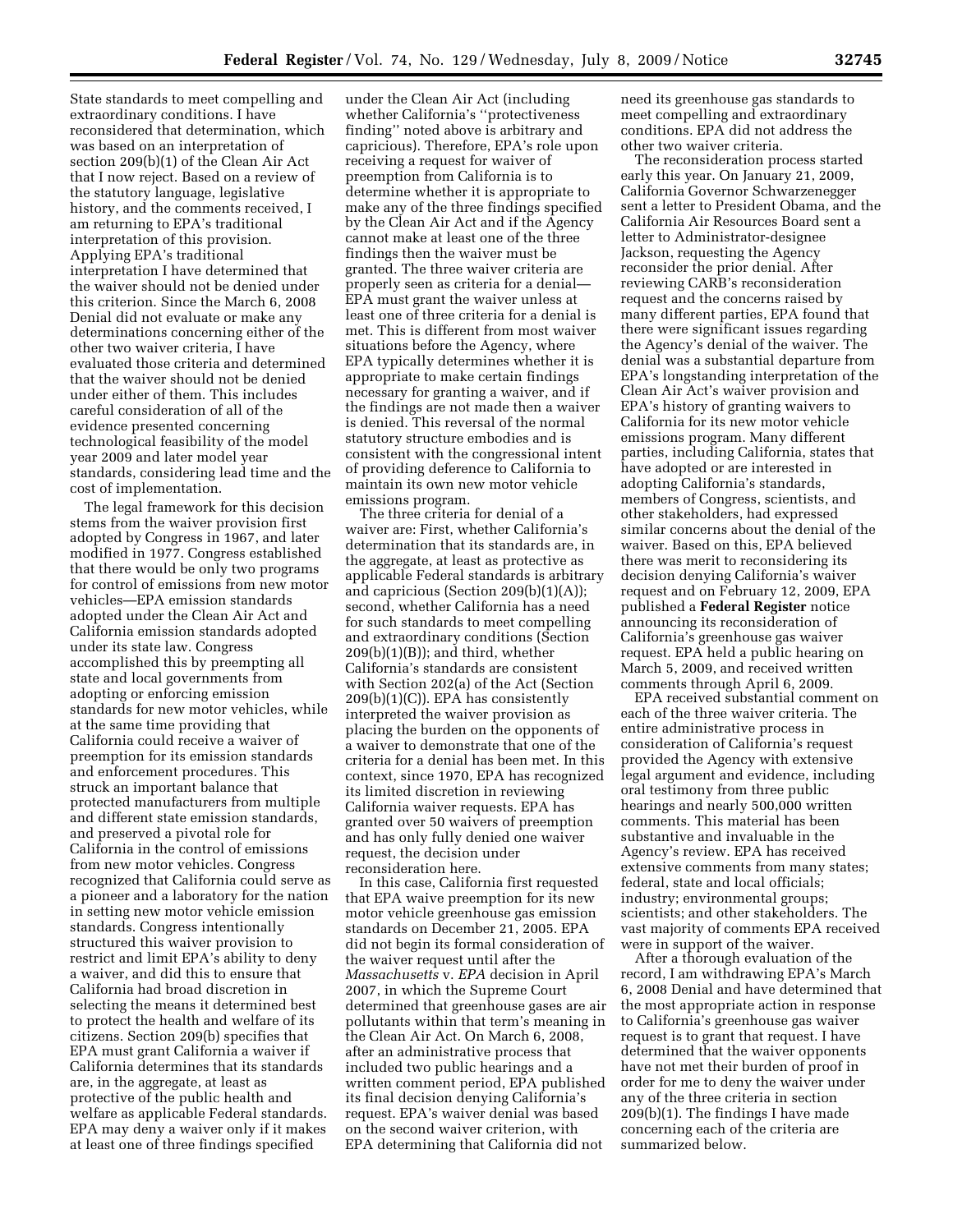Concerning the criterion with respect to the protectiveness of California's standards in the aggregate, I find that the opponents of the waiver have not met their burden to demonstrate that California's determination was arbitrary and capricious. This evaluation can properly by made in situations where EPA has not issued its own standards, and this finding is appropriate whether or not comparison is made to EPA's current emissions standards or the National Highway Transportation Safety Administration's (NHTSA's) fuel economy standards, and whether or not it includes an evaluation of the realworld in-use effect of California's greenhouse gas standards on its broader motor vehicle program.

With respect to the criterion concerning the need for California's state standards to meet compelling and extraordinary conditions, I have found that the March 6, 2008 Denial was based on an inappropriate interpretation of the waiver provision. The March 6, 2008 Denial determined that Congress intended to allow California to promulgate only those state standards that address pollution problems that are local or regional, and this provision was not intended to allow California to promulgate state standards designed to address global climate change problems. In the alternative, EPA found that the effects of climate change in California are not compelling and extraordinary compared to the effects in the rest of the country.

The text of section 209(b) and the legislative history, when viewed together, lead me to reject the interpretation adopted in the March 6, 2008 Denial, and to apply the traditional interpretation to the evaluation of California's greenhouse gas standards for motor vehicles. If California needs a separate motor vehicle program to address the kinds of compelling and extraordinary conditions discussed in the traditional interpretation, then Congress intended that California could have such a program. Congress also intentionally provided California the broadest possible discretion in adopting the kind of standards in its motor vehicle program that California determines are appropriate to address air pollution problems and protect the health and welfare of its citizens. The better interpretation of the text and legislative history of this provision is that Congress did not use this criterion to limit California's discretion to a certain category of air pollution problems, to the exclusion of others.

Under that interpretation, I cannot find that opponents of the waiver have demonstrated that California does not

need its state standards to meet compelling and extraordinary conditions. The opponents of the waiver have not adequately demonstrated that California no longer has a need for its motor vehicle emissions program. I have also determined that even under the interpretation announced in the March 6, 2008 Denial, opponents of the waiver have not demonstrated that California does not need its greenhouse gas emission standards to meet compelling and extraordinary conditions. In addition, I have interpreted the ''compelling and extraordinary conditions'' criterion to not properly include a consideration of whether the impacts from climate change are compelling and extraordinary in California. Nevertheless, I have evaluated the comments received and evidence in the record and have determined that the opponents of the waiver have not met their burden in demonstrating why evidence such as the impacts of climate change on existing ozone conditions in California along with the cumulative impacts identified by proponents of the waiver (*e.g.,*  impacts on snow melt and water resources and agricultural water supply, wildfires, coastal habitats, ecosystems, etc.) is not compelling and extraordinary.

Concerning the criterion with respect to consistency of the greenhouse gas emission standards with section 202(a), EPA has reviewed extensive comments and records received from California and from the regulated community concerning the kinds of technology needed to comply with California's standards, including costs and lead time, as well as evidence concerning the current compliance status of manufacturers. In light of the previous waiver denial, EPA specifically asked for comment on how lead time should be evaluated as part of the Agency's reconsideration. Based on all of that information, I cannot find that opponents of the waiver have demonstrated that the greenhouse gas emission standards are inconsistent with section 202(a). While I believe that a grant of the waiver for model year 2009 would not be a retroactive change in the law, to limit any potential concerns that have been raised by the manufacturers over their potential reliance upon EPA's previous waiver denial, my decision provides that CARB may not hold a manufacturer liable or responsible for any noncompliance civil penalty action caused by emission debits generated by a manufacturer for the 2009 model year.

EPA finds that those opposing the waiver request have not met the burden

of demonstrating that California's regulations do not satisfy the statutory criteria of section 209(b). For this reason, I am granting California's waiver request to enforce its greenhouse gas motor vehicle emission regulations.

#### **II. Background**

# *A. California's Greenhouse Gas Program for New Motor Vehicles*

As further explained below, CARB has adopted amendments to title 13, California Code of Regulations (CCR), sections 1900 and 1961, and established standards to regulate greenhouse gas (GHG) emissions from new passenger cars, light-duty trucks and medium-duty vehicles in a new section 1961.1.

California's GHG standards are included as part of its second generation low-emission vehicle program known as LEV II. EPA previously issued a waiver for the LEV II program and also issued a waiver for CARB's zero-emission vehicle program (known as ZEV) through the 2011 model year  $(MY)$ .<sup>1</sup> By Resolution 04–28, CARB approved the GHG standards for motor vehicles on September 24, 2004, and California's Office of Administrative Law approved the regulations on September 15, 2005.2

CARB's regulation covers largevolume motor vehicle manufacturers beginning in the 2009 model year, and intermediate and small manufacturers beginning in the 2016 model year and controls greenhouse gas emissions from two categories of new motor vehicles passenger cars and the lightest trucks (PC and LDT1) and heavier light-duty trucks and medium-duty passenger vehicles (LDT2 and MDPV). The regulations add four new greenhouse gas air contaminants (carbon dioxide  $(CO<sub>2</sub>)$ , methane  $(CH<sub>4</sub>)$ , nitrous oxide  $(N_2O)$ , and hydrofluorocarbons (HFCs)) to California's existing regulations for criteria and criteria-precursor pollutants and air toxic contaminants. There are separate fleet average emission standards for the two vehicle size categories and within each category the sales-weighted average of a manufacturer's vehicles is required to comply with the standard. The regulations establish a manufacturer declining fleet average emission standard for these gases (expressed as grams of carbon dioxide equivalent per mile (''gpm'')), with separate standards for each of the two categories of passenger vehicles noted above. CARB places the declining standards into two phases: near-term standards phased in

<sup>1</sup> 68 FR 19811 (April 22, 2003) and 71 FR 78190 (December 26, 2006).

<sup>2</sup>California Air Resources Board, EPA–HQ–OAR– 2006–0173–0004.2.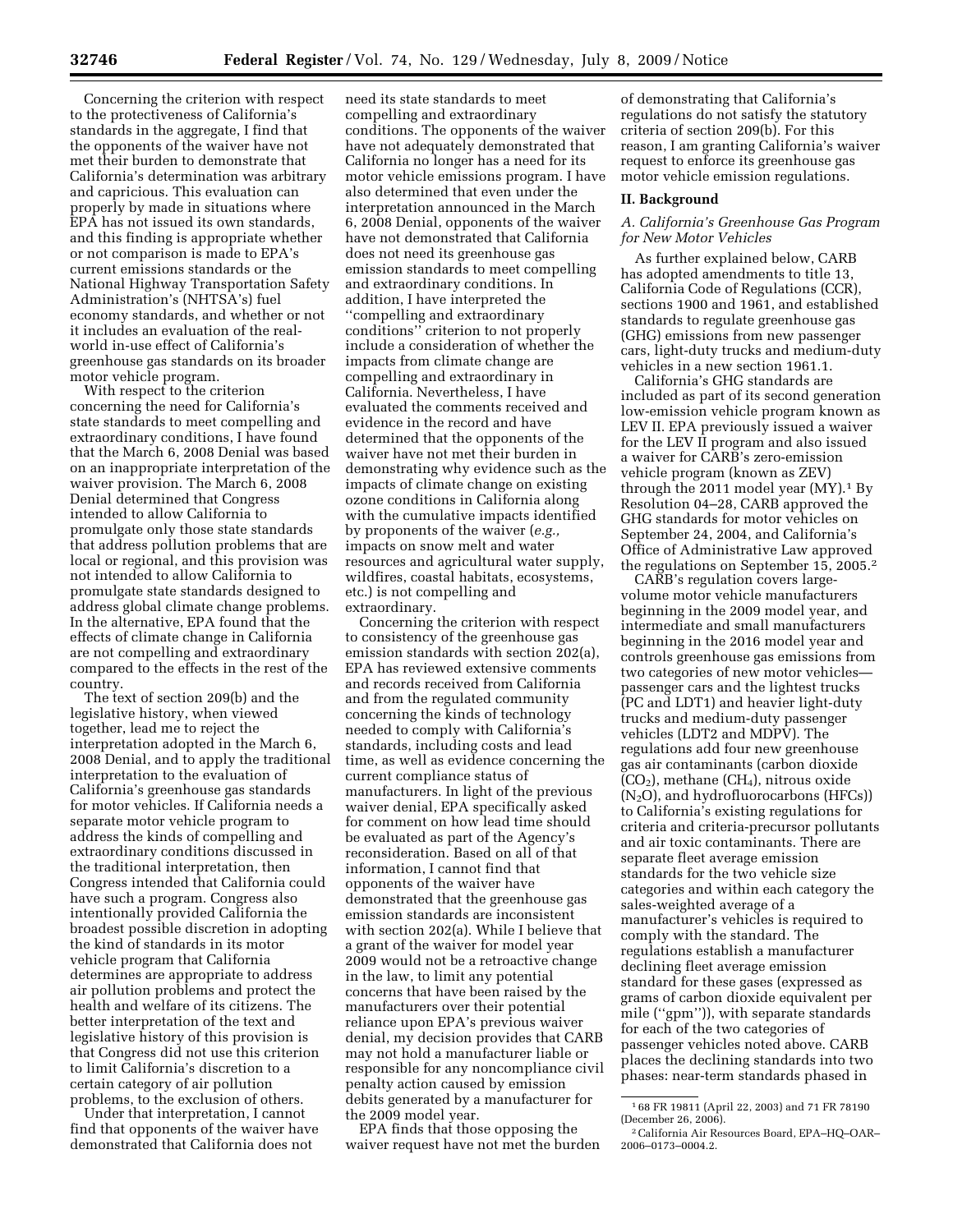from the 2009 through 2012 model years, and mid-term standards, phased in from the 2013 through 2016 model years. Manufacturers may receive credits for meeting the standards before model year 2009, for surpassing the standards in later model years, and for selling alternative fuel vehicles. These credits may be banked for later use, transferred between vehicle categories, or sold to another manufacturer. If a manufacturer fails to meet the standard in a particular model year, it will begin to accrue debits. At that point it will have five years to make up for the debits, either by generating credits, or by purchasing credits from another manufacturer.

#### *B. EPA's Consideration of CARB's Request*

By letter dated December 21, 2005, CARB submitted a request (''Waiver Request'') seeking a waiver of Section 209(a)'s prohibition for its motor vehicle GHG standards.3 On February 21, 2007, EPA notified the Executive Officer of CARB that the timing of EPA's consideration of the GHG waiver request was related to the then-pending *Massachusetts* v. *EPA* case before the United States Supreme Court. EPA stated that the decision in that case could potentially be relevant to issues EPA might address in the context of the GHG waiver proceeding. The Supreme Court issued its *Massachusetts* v. *EPA*  decision on April 2, 2007, finding that greenhouse gases are air pollutants under the Clean Air Act, and that EPA is required to decide the pending rulemaking petition under section 202(a) of the Act, based on the statutory criteria of whether, in the Administrator's judgment, emissions of greenhouse gases from new motor vehicles cause or contribute to air pollution that may reasonably be anticipated to endanger public health or welfare.4

On April 30, 2007, a **Federal Register**  notice was published announcing an opportunity for hearing and comment on CARB's request.5 EPA subsequently held two public hearings on May 22, 2007, in Washington, DC, and on May 30, 2007, in Sacramento, CA. The written comment period closed on June 15, 2007. On several occasions, EPA received requests to extend or re-open

the comment period; however, the Agency did not extend the June 15, 2007 deadline. The Agency instead indicated that consistent with past waiver practice it would continue, as appropriate, to communicate with stakeholders and evaluate any comments submitted after the close of the comment period to the extent practicable. By letter dated December 19, 2007, EPA notified California Governor Schwarzenegger that EPA would be denying the waiver. On March 6, 2008, EPA published its decision denying California's waiver request (March 6, 2008 Denial).6

EPA's March 6, 2008 Denial was based on a finding that California did not need its GHG standards for new motor vehicles to meet compelling and extraordinary conditions. Because this finding was sufficient to deny California's waiver request, the Administrator found it unnecessary to determine whether the criteria for denial of a waiver under sections  $209(b)(1)(A)$  and  $(C)$  had been met.

On January 21, 2009, CARB submitted a request for EPA to reconsider its March 6, 2008 Denial (''Reconsideration Request'').7 CARB's Reconsideration Request stated its belief that EPA has the inherent authority to reconsider its previous waiver denial and EPA should do so in order to restore the Agency's interpretations and applications of the Clean Air Act to continue California's longstanding leadership role in setting emission standards. Specifically, CARB noted several bases for the reconsideration centered on EPA's misinterpretation of the Clean Air Act to set new flawed tests and misapplication of facts to those tests.

President Obama issued a Presidential Memorandum to the Administrator of the Environmental Protection Agency on January 26, 2009, stating that ''In order to ensure that the EPA carries out its responsibilities for improving air quality, you are hereby requested to assess whether the EPA's decision to deny a waiver based on California's application was appropriate in light of the Clean Air Act. I further request that, based on that assessment, the EPA initiate any appropriate action.'' 8

Subsequently, EPA published a **Federal Register** notice on February 12, 2009, which responded to CARB's reconsideration request and announced that EPA would fully review and

reconsider its March 6, 2008 Denial.9 The February 12, 2009 notice specifically sought comment on: any new or additional information regarding the three section 209(b) waiver criteria; whether EPA's interpretation and application of section 209(b)(1)(B) in the March 6, 2008 Denial was appropriate; and, the effect of the waiver denial on whether CARB's GHG standards are consistent with section 202(a), including lead time. After holding a public hearing on March 5, 2009, the written comment period closed on April 6, 2009.

#### **III. Analysis of Preemption Under Section 209(a) of the Clean Air Act**

#### *A. Clean Air Act Preemption Provisions*

# Section 209(a) of the Act provides:

No State or any political subdivision thereof shall adopt or attempt to enforce any standard relating to the control of emissions from new motor vehicles or new motor vehicle engines subject to this part. No State shall require certification, inspection or any other approval relating to the control of emissions from any new motor vehicle or new motor vehicle engine as condition precedent to the initial retail sale, titling (if any), or registration of such motor vehicle, motor vehicle engine, or equipment.10

Section 209(b)(1) of the Act requires the Administrator, after an opportunity for public hearing, to waive application of the prohibitions of section 209(a) for any State that has adopted standards (other than crankcase emission standards) for the control of emissions from new motor vehicles or new motor engines prior to March 30, 1966, if the State determines that its State standards will be, in the aggregate, at least as protective of public health and welfare as applicable Federal standards.11 However, no such waiver shall be granted by the Administrator if she finds that: (A) The protectiveness determination of the State is arbitrary and capricious; (B) the State does not need such State standards to meet compelling and extraordinary conditions; or (C) such State standards and accompanying enforcement procedures are not consistent with section 202(a) of the Act. In previous waiver decisions, EPA has stated that Congress intended EPA's review of California's decision-making be narrow. This has led EPA to reject arguments that are not specified in the statute as grounds for denying a waiver:

<sup>3</sup>California Air Resources Board, EPA–HQ–OAR– 2006–0173–0004.

<sup>4</sup> *Massachusetts* v. *EPA,* 549 U.S. 497, 127 S. Ct. 1438 (2007). On April 24, 2009, EPA issued ''Proposed Endangerment and Cause or Contribute Findings for Greenhouse Gases under Section 202(a) of the Clean Air Act'' at 74 FR 18885 (April 24, 2009).

<sup>5</sup> 72 FR 21260 (April 30, 2007).

<sup>6</sup> 73 FR 12156 (March 6, 2008). The State of California brought litigation against EPA in the United States Court of Appeals, DC Circuit. This litigation is held in abeyance pending further order of the court. (February 25, 2009).

<sup>7</sup>California Air Resources Board, EPA–HQ–OAR– 2006–0173–7044.

<sup>8</sup> 74 FR 4905 (January 28, 2009).

<sup>9</sup> 74 FR 7040 (February 12, 2009).

<sup>10</sup>Clean Air Act section 209(a).

 $^{\rm 11}$  California is the only State which meets section 209(b)(1)'s requirement for obtaining a waiver. *See*  S. Rep. No. 90–403 at 632 (1967).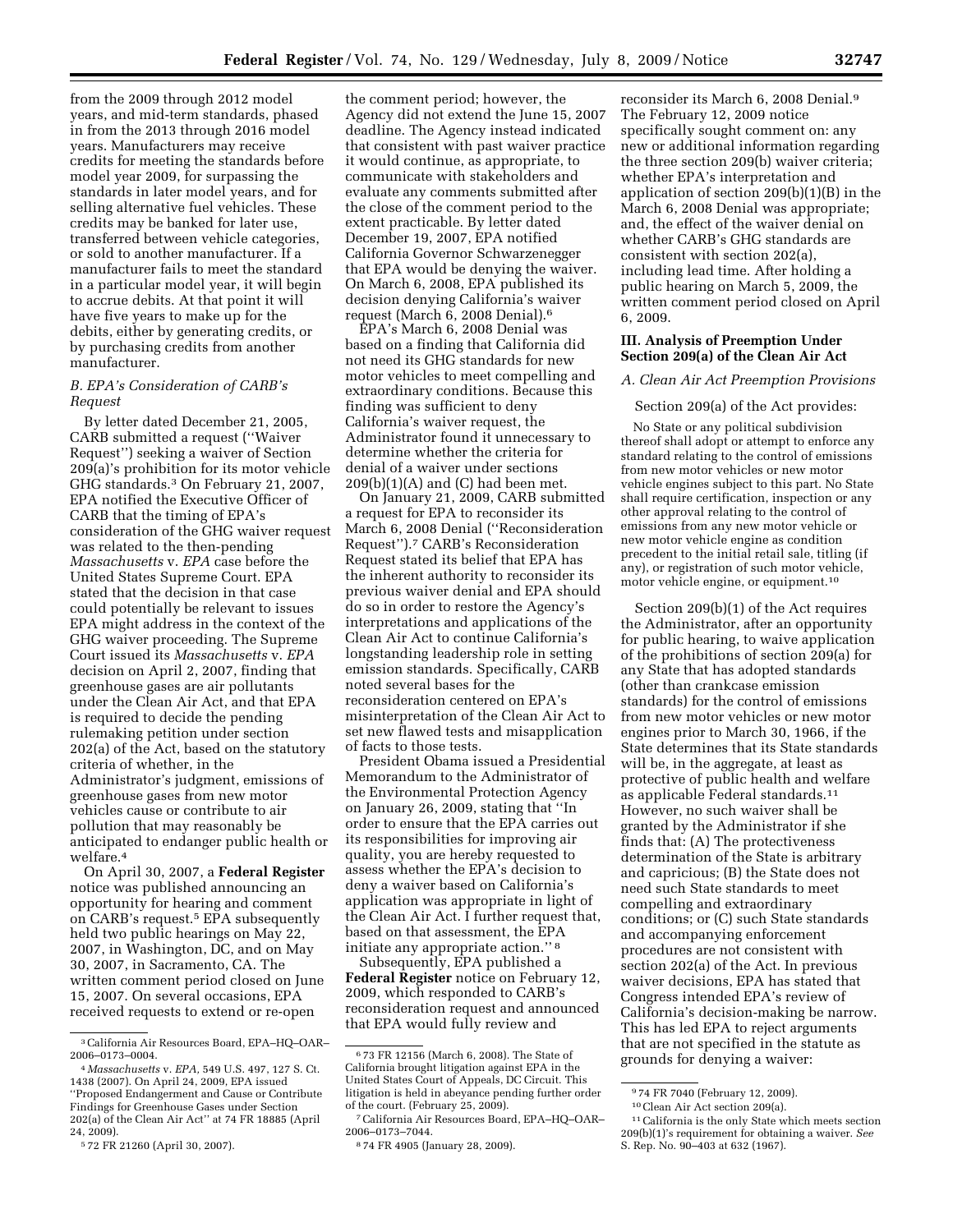The law makes it clear that the waiver requests cannot be denied unless the specific findings designated in the statute can properly be made. The issue of whether a proposed California requirement is likely to result in only marginal improvement in air quality not commensurate with its cost or is otherwise an arguably unwise exercise of regulatory power is not legally pertinent to my decision under section 209, so long as the California requirement is consistent with section 202(a) and is more stringent than applicable Federal requirements in the sense that it may result in some further reduction in air pollution in California.12

Thus, my consideration of all the evidence submitted concerning a waiver decision is circumscribed by its relevance to those questions that I may consider under section 209(b).

#### *B. Deference to California*

In previous waiver decisions, EPA has recognized that the intent of Congress in creating a limited review based on the section 209(b)(1) criteria was to ensure that the federal government did not second-guess the wisdom of state policy. This has led EPA to state:

It is worth noting \* \* \* I would feel constrained to approve a California approach to the problem which I might also feel unable to adopt at the federal level in my own capacity as a regulator. The whole approach of the Clean Air Act is to force the development of new types of emission control technology where that is needed by compelling the industry to ''catch up'' to some degree with newly promulgated standards. Such an approach \* \* \* may be attended with costs, in the shaped of reduced product offering, or price or fuel economy penalties, and by risks that a wider number of vehicle classes may not be able to complete their development work in time. Since a balancing of these risks and costs against the potential benefits from reduced emissions is a central policy decision for any regulatory agency under the statutory scheme outlined above, I believe I am required to give very substantial deference to California's judgments on this score.<sup>13</sup>

EPA has stated that the text, structure, and history of the California waiver provision clearly indicate both a congressional intent and appropriate EPA practice of leaving the decision on ''ambiguous and controversial matters of public policy'' to California's judgment.14

The House Committee Report explained as part of the 1977

amendments to the Clean Air Act, where Congress had the opportunity to restrict the waiver provision, it elected instead to explain California's flexibility to adopt a complete program of motor vehicle emission controls. The amendment is intended to ratify and strengthen the California waiver provision and to affirm the underlying intent of that provision, *i.e.,* to afford California the broadest possible discretion in selecting the best means to protect the health of its citizens and the public welfare.15

#### *C. Burden of Proof*

In *Motor and Equip. Mfrs Assoc.* v. *EPA,* 627 F.2d 1095 (DC Cir. 1979) (*MEMA I*), the U.S. Court of Appeals stated that the Administrator's role in a section 209 proceeding is to:

consider all evidence that passes the threshold test of materiality and \* thereafter assess such material evidence against a standard of proof to determine whether the parties favoring a denial of the waiver have shown that the factual circumstances exist in which Congress intended a denial of the waiver.16

The court in *MEMA I* considered the standards of proof under section 209 for the two findings necessary to grant a waiver for an ''accompanying enforcement procedure'' (as opposed to the standards themselves): (1) Protectiveness in the aggregate and (2) consistency with section 202(a) findings. The court instructed that ''the standard of proof must take account of the nature of the risk of error involved in any given decision, and it therefore varies with the finding involved. We need not decide how this standard operates in every waiver decision.'' 17

The court upheld the Administrator's position that, to deny a waiver, there must be 'clear and compelling evidence' to show that proposed procedures undermine the protectiveness of California's standards.18 The court noted that this standard of proof also accords with the congressional intent to provide California with the broadest possible discretion in setting regulations it finds protective of the public health and welfare.19

With respect to the consistency finding, the court did not articulate a standard of proof applicable to all proceedings, but found that the opponents of the waiver were unable to meet their burden of proof even if the

standard were a mere preponderance of the evidence. Although *MEMA I* did not explicitly consider the standards of proof under section 209 concerning a waiver request for ''standards,'' as compared to accompanying enforcement procedures, there is nothing in the opinion to suggest that the court's analysis would not apply with equal force to such determinations. EPA's past waiver decisions have consistently made clear that: ''[E]ven in the two areas concededly reserved for Federal judgment by this legislation—the existence of compelling and extraordinary' conditions and whether the standards are technologically feasible—Congress intended that the standards of EPA review of the State decision to be a narrow one.'' 20

Finally, opponents of the waiver bear the burden of showing that the criteria for a denial of California's waiver request has been met. As found in *MEMA I,* this obligation rests firmly with opponents of the waiver in a section 209 proceeding, holding that: ''[t]he language of the statute and it's legislative history indicate that California's regulations, and California's determinations that they must comply with the statute, when presented to the Administrator are presumed to satisfy the waiver requirements and that the burden of proving otherwise is on whoever attacks them. California must present its regulations and findings at the hearing and thereafter the parties opposing the waiver request bear the burden of persuading the Administrator that the waiver request should be denied.'' 21

The Administrator's burden, on the other hand, is to make a reasonable evaluation of the information in the record in coming to the waiver decision. As the court in *MEMA I* stated, ''Here, too, if the Administrator ignores evidence demonstrating that the waiver should not be granted, or if he seeks to overcome that evidence with unsupported assumptions of his own, he runs the risk of having his waiver decision set aside as 'arbitrary and capricious.'"<sup>22</sup> Therefore, the Administrator's burden is to act ''reasonably.'' 23

EPA received comment suggesting that the burden of proof upon reconsideration of EPA's March 6, 2008 Denial should be reversed and placed on California.24 It is not clear whether

<sup>12</sup> 36 FR 17458 (Aug. 31, 1971). Note that the more stringent standard expressed here, in 1971, was superseded by the 1977 amendments to section 209, which established that California must determine that its standards are, in the aggregate, at least as protective of public health and welfare as applicable Federal standards.

<sup>13</sup> 40 FR 23103–23104; *see also* LEV I Decision Document at 64.

<sup>14</sup> 40 FR 23104; 58 FR 4166.

<sup>15</sup> *MEMA I,* 627 F.2d at 1110 (citing H.R. Rep. No. 294, 95 Cong., 1st Sess. 301–02 (1977).

<sup>16</sup> *MEMA I,* 627 F.2d at 1122.

<sup>17</sup> *Id.* 

<sup>18</sup> *Id.* 

<sup>19</sup> *Id.* 

<sup>20</sup>*See, e.g.,* 40 FR 21102–103 (May 28, 1975).

<sup>21</sup> *MEMA I,* 627 F.2d at 1121.

<sup>22</sup> *Id.* at 1126.

<sup>23</sup> *Id.* at 1126.

<sup>24</sup>Alliance of Automobile Manufacturers, EPA– HQ–OAR–2006–0173–8994 at 6–7.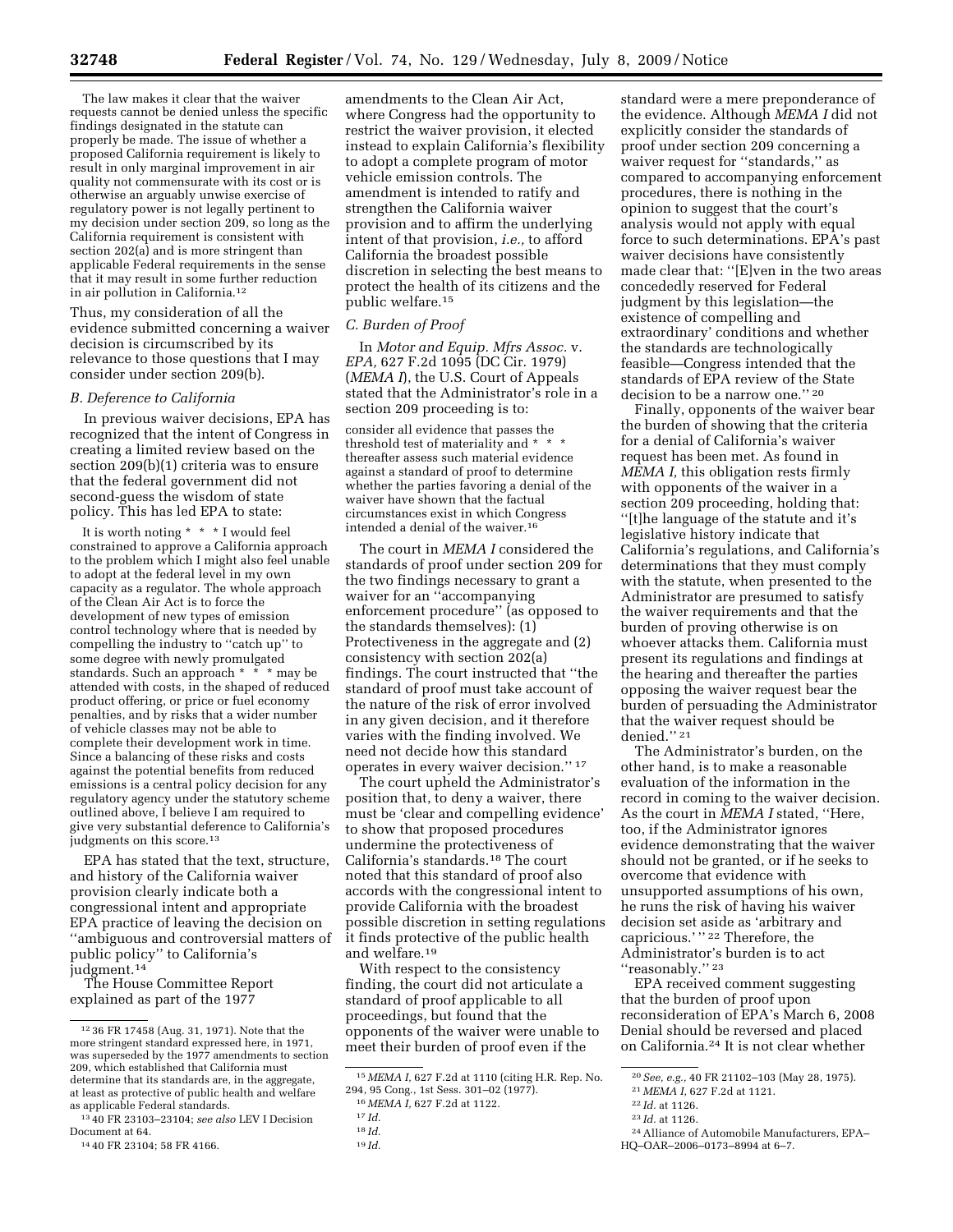the commenter is also suggesting that the entire burden of proof now shifts to California in that ''[s]uch an allocation of the burden of proof ensures that decisions in which EPA has invested time and resources are not lightly overturned, and that those decisions enjoy the finality to which they are entitled.'' Moreover, the commenter suggests that EPA carries a separate responsibility, in order to reverse its prior decision, to explain why its first decision on the waiver request is no longer the correct one. The commenter cites several cases for the proposition that ''[A]n agency changing its course \* \* \* is obligated to supply a reasoned analysis for the change beyond that which may be required when an agency does not act in the first instance'' and that an agency must offer sufficient explanation to ensure the court that it is not ''repudiating precedent to conform with shifting political mood.'' 25

EPA believes that, regardless of the previous waiver denial, once California makes its protectiveness determination the burden of proof falls on the opponents of the waiver. This burden is inherent in the statutory requirement that EPA grant the waiver unless it makes one of the specific negative findings in section  $209(b)(1).^{26}$  This is consistent with the legislative history, which indicates that Congress intended a narrow review by EPA and to preserve the broadest possible discretion for California.27

As EPA explained in the previous waiver denial, the Agency did not address the section 209(b)(1)(A) and (C) criteria in its decision; therefore EPA is not in a position of reversing any interpretations or evidentiary findings. As further discussed in section VI, although commenters argue various adverse effects of the prior waiver denial on lead time, the burden remains on the opponents of the waiver to demonstrate why California's GHG standards are not consistent with section 202(a). With regard to section 209(b)(1)(B) and EPA's prior waiver denial, EPA has provided a reasoned analysis and explanation for any reversal of positions taken in this new decision. In the context of this reasoned explanation, EPA believes it is only required to demonstrate that it is aware that it is changing positions and that there are good reasons for the change in position.28 As discussed above, the

burden of proof under section 209(b)(1)(B) still falls on those who wish EPA to deny the waiver, based on the statutory structure of section 209(b)(1) and the legislative history. This requirement is not disturbed by EPA's initial denial.

### **IV. California's Protectiveness Determination**

Section 209(b)(1)(A) of the Act requires EPA to deny a waiver if the Administrator finds that California was arbitrary and capricious in its determination that its State standards will be, in the aggregate, at least as protective of public health and welfare as applicable Federal standards. EPA recognizes that the phrase ''States standards'' means the entire California new motor vehicle emissions program. Therefore, as explained below, when evaluating California's protectiveness determination, EPA compares the California-to-Federal standards. That comparison is undertaken within the broader context of the previously waived California program, which relies upon protectiveness determinations that EPA have previously found were not arbitrary and capricious.29

Traditionally, EPA has evaluated the stringency of California's standards relative to comparable EPA emission standards.30 That evaluation follows the instruction of section 209(b)(2), which states: ''If each State standard is at least as stringent as the comparable applicable Federal standard, such State standard shall be deemed to be at least as protective of health and welfare as

30 36 FR 17458 (Aug. 31, 1971). (''The law makes it clear that the waiver requests cannot be denied unless the specific finding designated in the statute can properly be made. The issue of whether a proposed California requirement is likely to result in only marginal improvement in air quality not commensurate with its cost or is otherwise an arguably unwise exercise of regulatory power is not legally pertinent to my decision under section 209, so long as the California requirement is consistent with section 202(a) and is more stringent than applicable Federal requirements in the sense that it may result in some further reduction in air pollution in California.''). The ''more stringent'' standard expressed here in 1971 was superseded by the 1977 amendments to section 209, which established that California's standards must be, in the aggregate, at least as protective of public health and welfare as applicable Federal standards. The stringency standard remains, though, in section 209(b)(2).

such Federal standards for purposes of  $[209(b)(1)]$ ."

To review California's protectiveness determination in light of section 209(b)(2), EPA conducts its own analysis of the newly adopted California standards to comparable applicable Federal standards. Reviewing that comparison quantitatively answers whether the new standards are more or less protective than the Federal standards. That comparison of the newly adopted California standards to the comparable applicable Federal standards is conducted in light of prior waiver determinations. That is, the California-to-Federal analysis is undertaken within the broader context of the previously waived California program, which relies upon protectiveness determinations that EPA has not found arbitrary and capricious.31

A finding that California's determination was arbitrary and capricious under section 209(b)(1)(A) must be based upon '''clear and compelling evidence' to show that proposed [standards] undermine the protectiveness of California's standards.'' 32 Even if EPA's own analysis of comparable protectiveness or that suggested by a commenter might diverge from California's protectiveness finding, that is not a sufficient basis on its own for EPA to make a section 209(b)(1)(A) finding that California's protectiveness finding is arbitrary and capricious.33

California made a protectiveness determination with regard to its greenhouse gas regulations in Resolution 04–28, adopted by the California Air Resources Board on September 23, 2004.34 Included in that Resolution were several bases to support

33 ''Once California has come forward with a finding that the procedures it seeks to adopt will not undermine the protectiveness of its standards, parties opposing the waiver request must show that this finding is unreasonable.'' *MEMA I,* 627 F.2d at 1124.

<sup>&</sup>lt;sup>25</sup> *Id.* <br><sup>26</sup> MEMA *I*. 627 F.2d at 1121.

<sup>&</sup>lt;sup>27</sup> *MEMA I*, 627 F.2d at 1110–11, citing H.R. Rep. No. 294, 95th Cong., 1st Sess. 301–02 (1977).

 $28$  Federal Communications Commission v. Fox *Television Stations, Inc.,* 129 S.Ct. 1800, 1809 (2009).

<sup>29</sup> In situations where there are no Federal standards directly comparable to the specific California standards under review, the analysis then occurs against the backdrop of previous waivers which determined that the California program was at least as protective of the federal program ((LEV II + ZEV) + GHG). See 71 FR 78190 (December 28, 2006), Decision Document for Waiver of Federal Preemption for California Zero Emission Vehicle (ZEV) Standards (December 21, 2006).

 $^{\rm 31}$  In situations where there are no Federal standards directly comparable to the specific California standards under review, the analysis then occurs against the backdrop of previous waivers which determined that the California program was at least as protective of the federal program ((LEV II + ZEV) + GHG). See 71 FR 78190 (December 28, 2006), Decision Document for Waiver of Federal Preemption for California Zero Emission Vehicle (ZEV) Standards (December 21, 2006).

<sup>32</sup> *MEMA I,* 627 F.2d at 1122.

<sup>34</sup>California Air Resources Board, EPA–HQ– OAR–2006–0173–0010.107, ''Resolution 04–28, State of California, Air Resources Board, September 23, 2004'' (''BE IT FURTHER RESOLVED that the Board hereby determines that the regulations approved herein will not cause California motor vehicle emission standards, in the aggregate, to be less protective of public health and welfare than applicable federal standards.'').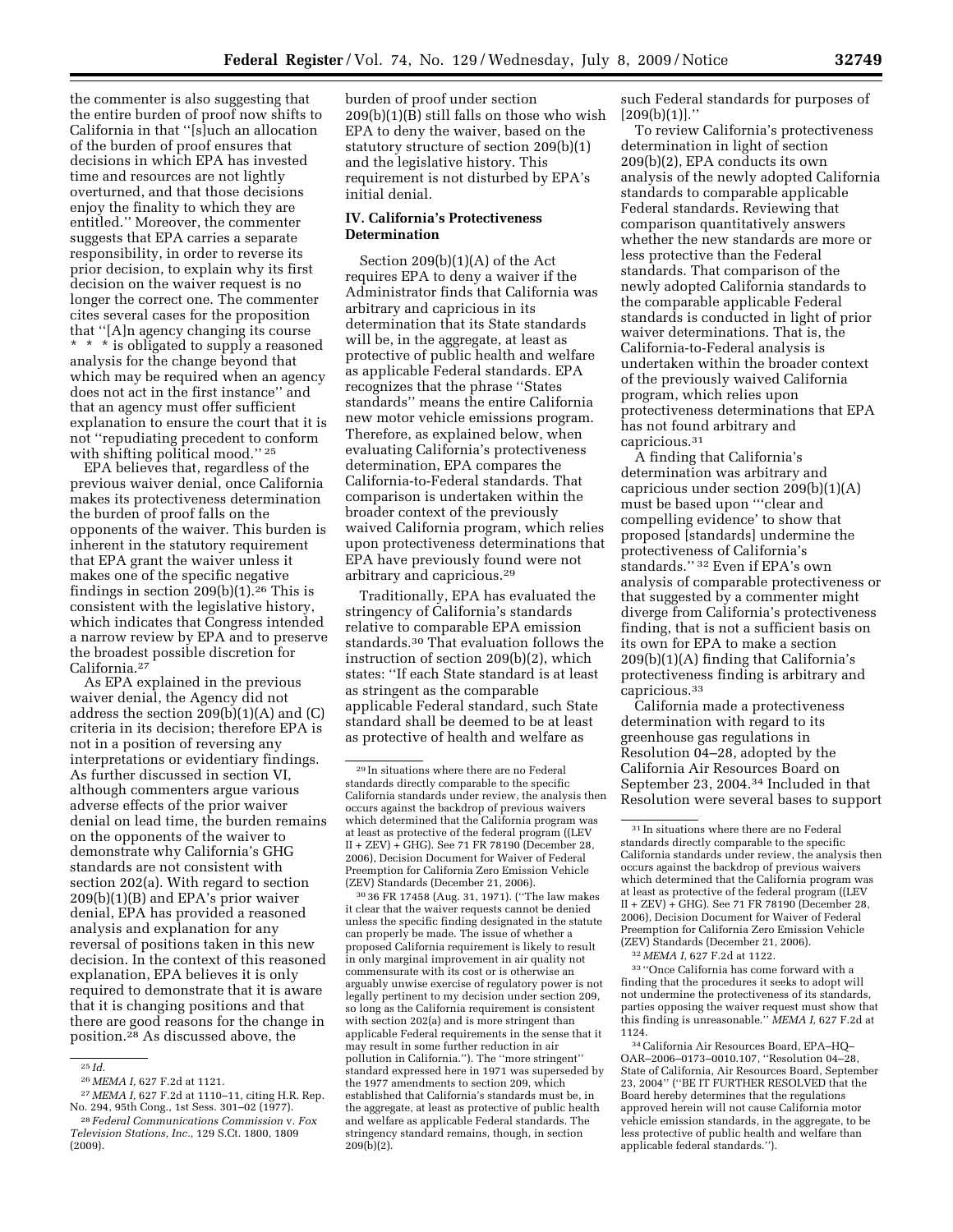California's protectiveness determination. Most generally, CARB made a broad finding that observed and projected changes in California's climate are likely to have a significant adverse impact on public health and welfare in California, and that California is attempting to address those impacts by regulating in a field for which there are no comparable federal regulations.35 CARB also found that its greenhouse gas standards will increase the health and welfare benefits from its broader motor vehicle emissions program by directly reducing upstream emissions of criteria pollutants from decreased fuel consumption.36 Beyond that analysis of the new regulations' impact on its broader program, CARB projected consumer response to the greenhouse gas regulations. With respect to consumer shifts due to a potential ''scrappage effect'' (the impact of increased vehicle price on fleet age) and ''rebound effect'' (the impact of lower operating costs on vehicle miles travelled), CARB found minor impacts but net reductions—on criteria pollutant emissions.37 Further, even assuming larger shifts in consumer demand attributable to the greenhouse gas emission standards, CARB found that the result remains a net reduction in both greenhouse gas emissions and criteria pollutant emissions.38 That is,

36 ''The establishment of greenhouse gas emission standards will result in a reduction in upstream emissions (emission due to the production and transportation of the fuel used by the vehicle) of greenhouse gas, criteria and toxic pollutants due to reduced fuel usage.'' EPA–HQ–OAR–2006–0173– 0010.107 at 8.

37 ''Supplemental analysis of the potential response of consumers (consumer response) to the regulations was performed as part of the staff evaluation. The evaluation of consumer response indicates that the impact of vehicle price increases on fleet turnover (changes to the average age of the motor vehicle fleet) as well as the impacts of lower operating costs on vehicle miles traveled (rebound effect) by consumers have minor impacts (less than one percent of the passenger vehicle emissions inventory) on criteria pollutant emissions.'' EPA– HQ–OAR–2006–0173–0010.107 at 12.

38 ''Taking into account the penetration of 2009 and later vehicles meeting the new standard, the proposed regulation will reduce greenhouse gas emission by an estimated  $87,700$  CO<sub>2</sub>-equivelent

CARB found that the addition of its greenhouse gas emission standards to its larger motor vehicle emissions program (LEV II), which generally aligns with the federal motor vehicle emissions program (Tier II), renders the whole program to be more protective of public health and welfare. CARB noted that EPA has already determined that California was not arbitrary and capricious in its determination that the pre-existing California standards for light-duty vehicles and trucks, known as LEV II, is at least as protective as comparable Federal standards, the Tier II standards.39 Implicit in California's greenhouse gas protectiveness determination, then, is that the inclusion of greenhouse gas standards into California's existing motor vehicle emissions program will not cause California's program to be less protective than the federal program.

# *A. What Are ''Applicable Federal Standards''?*

EPA has received comments suggesting that the section 209(b)(1)(A) comparison to ''applicable Federal standards'' should include corporate average fuel economy (CAFE) standards promulgated, or that in the future may be promulgated, by the National Highway Traffic Safety Administration under the Energy Policy and Conservation Act of 1975 (EPCA), as amended by the Energy Independence and Security Act of 2007 (EISA).40 That suggestion departs from EPA's traditional analysis. EPA has always interpreted ''applicable Federal standards'' as limiting EPA's inquiry to motor vehicle emission standards established by EPA under the Clean Air Act. After a thorough examination of the text and legislative history of the section 209(b) waiver provision, EPA has

39 68 FR 19811 (April 22, 2003), Decision Document for Waiver of Federal Preemption for Low Emission Vehicle Amendments (LEV II) (April 11, 2003).

40Association of International Automobile Manufacturers, Inc., EPA–HQ–OAR–2006–1073– 9005 at 13–14; Alliance of Automobile Manufacturers, EPA–HQ–OAR–2006–0173–8994 at 16–23.

determined that it should continue to interpret ''applicable Federal standards'' to mean motor vehicle emission standards established by EPA under the Clean Air Act that apply to the same cars and the same air pollutants or group of air pollutants as considered in California's aggregate protectiveness finding. Additionally, EPA has determined that even if it were appropriate to take NHTSA's fuel economy standards into account as ''applicable Federal standards,'' the waiver opponents have not met their burden of proof to demonstrate that California's protectiveness determination was arbitrary and capricious. No waiver opponent has demonstrated that existing or proposed fuel economy standards are more stringent or more protective of the public health and welfare than California's greenhouse gas emission standards.

1. Are ''Applicable Federal Standards'' Limited to Clean Air Act Emission Standards or Do They Include NHTSA's Fuel Economy Standards?

Section 209(b)(1)(A) requires EPA to evaluate whether California's determination regarding the comparative level of protectiveness of its standards of the public health and welfare was ''arbitrary and capricious.'' California's standards act to improve air quality, and thus benefit the public health and welfare, by establishing limits for emissions of air pollutants from new motor vehicles and new motor vehicle engines. California is then required to compare these new motor vehicle standards in the aggregate to ''applicable Federal standards'' to determine the relative protectiveness of California's standards. Depending on whether the waiver is granted or denied, vehicle manufacturers will either have to meet California standards for those new vehicles subject to its standards and EPA standards for others, or EPA standards for all of the new vehicles.

The most straightforward reading of the comparison called for by the statute, between California and Federal standards, is an ''apples to apples'' comparison. California has standards that apply to new motor vehicles and the standards set limits for emissions of air pollutants. California would then compare its standards to the same kind of Federal standard—Federal standards that apply to the same new motor vehicles and also set limits for emissions of air pollutants. The term ''applicable'' has to refer to what the Federal standards apply to, and the most straightforward meaning is that they apply in the same way that the

<sup>35</sup>California Air Resources Board, EPA–HQ– OAR–2006–0173–0010.107 at 9 (''Over the last hundred years, average temperatures in California have increased 0.7% F, sea levels have risen by three to eight inches, and spring run-off has decreased 12 percent. These observed and future changes are likely to have significant adverse effects on California's water resources, many ecological systems, as well as on human health and the economy. The signs of a global warming trend continue to become more evident and much of the scientific debate is now focused on expected rates at which future changes will occur.''); California Air Resources Board, EPA–HQ–OAR–2006–0173– 0010.107 at 13 (''There are no comparable federal regulations that specifically require the control of greenhouse gas emissions from motor vehicles.'').

tons per day statewide in 2020 and by  $155,200$   $CO<sub>2</sub>$ equivelent tons per day in 2030. This translates into an 18 percent overall reduction in greenhouse gas emissions from the light duty fleet in 2020 and a 27 percent overall reduction in 2030; Taking into account the penetration of 2009 and later vehicles meeting the new standard, the proposed regulation will reduce upstream emissions of non-methane organic gases (NMOG) by 4.6 tons per day statewide in 2020 and 7.9 tons per day statewide in 2030, and will reduce upstream emissions of  $NO<sub>x</sub>$  by 1.4 tons per day statewide in 2020 and 2.3 tons per day statewide in 2030. The regulation will provide a criteria pollutant benefit even taking into account possible pollutant increases due to consumer response.'' EPA–HQ–OAR–2006–0173–0010.107 at 15.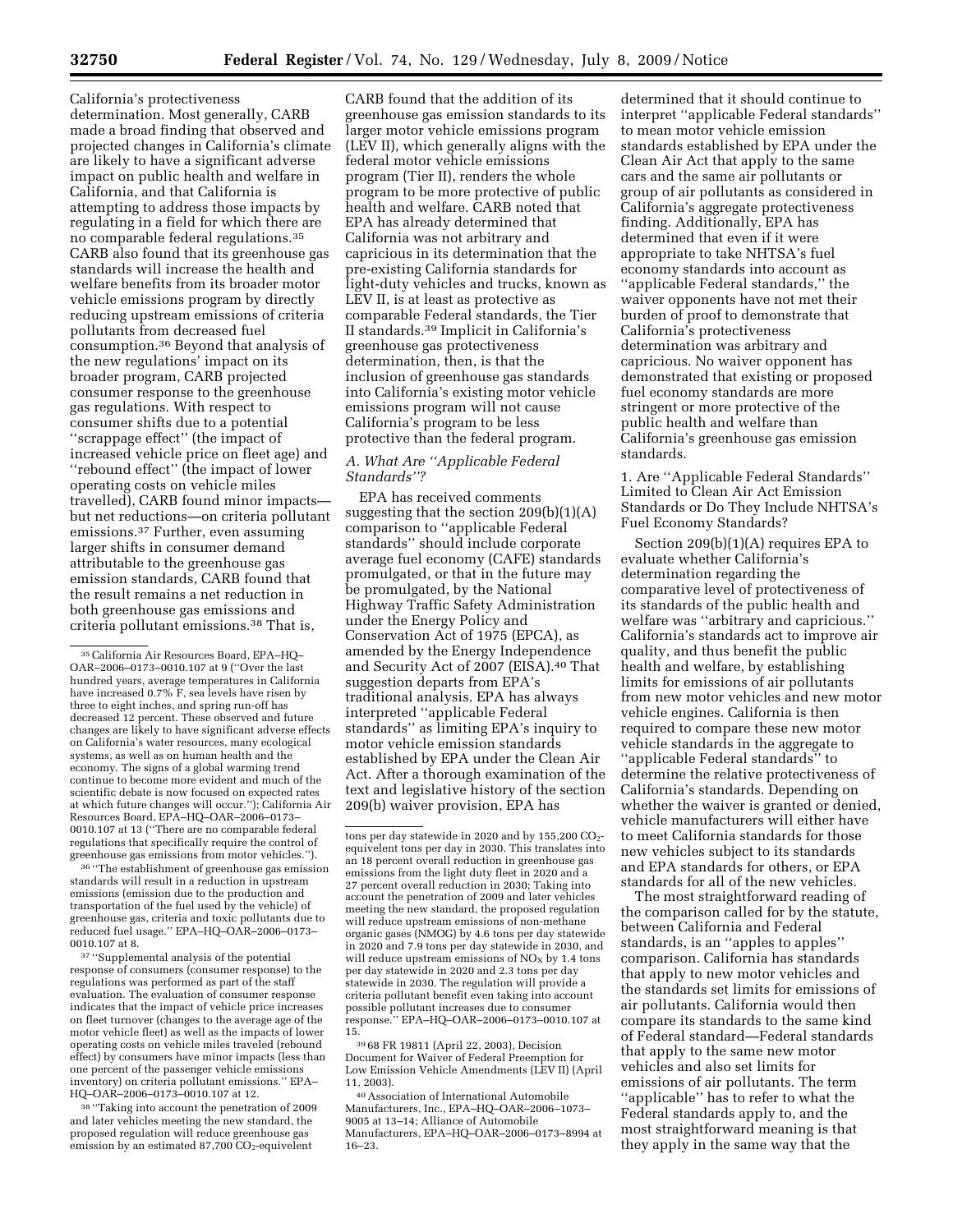California standards apply, by setting limits on emissions of air pollutants from specified new motor vehicles. ''[A]pplicable Federal standards'' would be standards that impose a requirement on new motor vehicles and that directly establishes limits on emissions of air pollutants, as do the California standards. The ''applicable'' Federal standards are those set by EPA that directly apply by regulation to the same vehicles and, like the California regulations, set limits for the same air pollutants.

This is a straightforward and logical approach that provides clear guidance for California on what standards to compare. It avoids an open-ended inquiry into what other potential Federal standards might regulate different vehicles or regulate different aspects of the vehicles than emissions, and instead focuses the comparison on a clearly-defined and identifiable set of Federal standards that are parallel to the California standards at issue.

This interpretation also ties the comparison to the only Federal standards that are affected by the results of the comparison. If the California comparison shows it is more protective and the waiver is granted, the California standards would apply to the vehicles under section 209(b) and compliance with the California's standards will be deemed to mean compliance with the EPA standards under section 209(b)(3). If the California comparison is arbitrary and capricious and a waiver is denied, then EPA's Federal emission standards apply to those vehicles and California's standards do not. The applicability of emission standards under section 209(b) that results from the waiver decision is parallel to and fully consistent with the comparison made between the California and applicable Federal standards.

EPA has always limited its interpretation of the section 209(b) waiver provision to the scope of section 209(a)'s preemption.41 Section 209(a) creates the explicit preemption of state emission standards, and at the same time leaves EPA to set federal emission standards, under the authority of section 202(a). Within the context of section 209, and the preemption of 209(a), section 209(b)'s waiver provision allows California the ability to set its own emission standards. Notably, section 209(b) merely gives back to California

what was taken away by section 209(a)—the ability to adopt and enforce its own state emission standards. This interaction between sections 209(a) and 209(b) supports interpreting the ''applicable Federal standards'' mentioned in section 209(b)(1)(A) to mean the same types of emission standards as the emission standards that are actually set by California are preempted under section 209(a), and are the subject of a waiver request under section 209(b).

Additionally, EPA's construction of ''applicable Federal standards'' provides a single, consistent usage of that phrase in the context of the section 209(b) waiver provision. In section 209(b), the phrase ''applicable Federal standards'' appears three times. The first two instances appear in sections 209(b)(1) and 209(b)(2) and pertain to EPA's review of California's protectiveness determination and the relative stringency of California's standards, as has been discussed above. The third instance occurs in section 209(b)(3) and specifically contemplates treatment of waived California standards for the purpose of Clean Air Act compliance. Section 209(b)(3) states: ''in the case of any new motor vehicle or new motor vehicle engine to which State standards apply pursuant to a waiver granted under paragraph (1), compliance with such State standards shall be treated as compliance with applicable Federal standards *for purposes of this title.''*  (Emphasis added) The reference to Title II of the Clean Air Act in section 209(b)(3) is further reason to limit the construction of ''applicable Federal standards'' to comparable Clean Air Act emission standards in sections 209(b)(1) and 209(b)(2). All three occurrences of ''applicable Federal standards'' in section 209(b) are then given the same meaning, in a context where all three occurrences function interactively to allow California to enforce its own emission standards.

The textual structure and legislative history of the waiver provision also support EPA's interpretation of ''applicable Federal standards.'' The structure of section 209(b) is notable in its focus on limiting the ability of EPA to deny a waiver and preserving ''the broadest possible discretion'' for California to construct its motor vehicle program as it deems appropriate to protect its public health and welfare.42 Where, as in this case, California's emission standards are specified in terms of direct regulation of emissions from new motor vehicles, it is most

42H.R. Rep. No. 294, 95th Cong., 1st Sess. 301– 302 (1977); *MEMA I,* 627 F. 2d at 1110–11.

clearly reasonable for EPA to limit its review under this criterion to those federal standards that likewise set limits for the same air pollutant emissions from the same motor vehicles. This is consistent with Congress' intent to provide California the broadest discretion and avoids limiting California's authority and frustrating this congressional intent.43 EPA, thus, has determined it is reasonable to interpret ''applicable Federal standards'' to mean those EPA standards under the Clean Air Act that apply in the same manner as the California emission standards, regulating emissions of air pollutants from new motor vehicles.44 Under this approach, any EPA standard that, like California's standards, sets limits for motor vehicle emissions could be considered an ''applicable Federal standard'' for the purpose of California's protectiveness determination.45

Applying this interpretation, Federal fuel economy standards issued by NHTSA would not be considered ''applicable Federal standards'' for purposes of this waiver criterion. In contrast to standards set limits for emissions from new motor vehicles, corporate average fuel economy (CAFE) standards set limits on fuel efficiency, to reduce fuel consumption. In contrast to EPA's and California's emission standards, which typically establish grams per mile (''gpm'') levels of acceptable pollutant emissions, CAFE standards establish ''miles per gallon'' (''mpg'') levels of acceptable fuel efficiency. Standards that set limits for emission levels and standards that set limits for fuel efficiency apply different legal requirements. The two kinds of standards can overlap significantly, in that the technology used to increase fuel efficiency will also lead to reductions in emissions of one of the GHGs— $CO<sub>2</sub>$ —

45 In this waiver there are no EPA or other Federal standards that have been identified that explicitly and directly regulate emissions of GHGs from new motor vehicles. While emission standards promulgated by EPA have always been treated as applicable Federal standards because they explicitly regulate the same vehicles and air pollutants, there is the possibility that another Federal agency could have a standard that also directly and explicitly regulates emissions from some new motor vehicles. EPA is not aware of any such circumstances at this time, but reserves the right to consider in the future whether such a non-EPA Federal standard would be considered an ''applicable Federal standards'' for the purpose of a CAA waiver determination.

<sup>41</sup> ''The legislative history of section 209 supports the Administrator's interpretation that the waiver provision is coextensive with the preemption provision, thereby permitting the Administrator to consider waiving preemption of California's entire program of emissions control.'' *MEMA I,* 627 F.2d 1095, 1108.

<sup>43</sup>*See MEMA I,* 627 F. 2d at 1111.

<sup>44</sup>*Entergy Corp.* v. *Riverkeeper, Inc.,* 129 S.Ct. 1498 (2009) (''That view governs if it is a reasonable interpretation of the statute—not necessarily the only possible interpretation, nor even the interpretation deemed *most* reasonable by the courts. *Chevron U.S.A. Inc.* v. *Natural Resources Defense Council, Inc.,* 467 U.S. 837, 8430844  $(1984)$ .").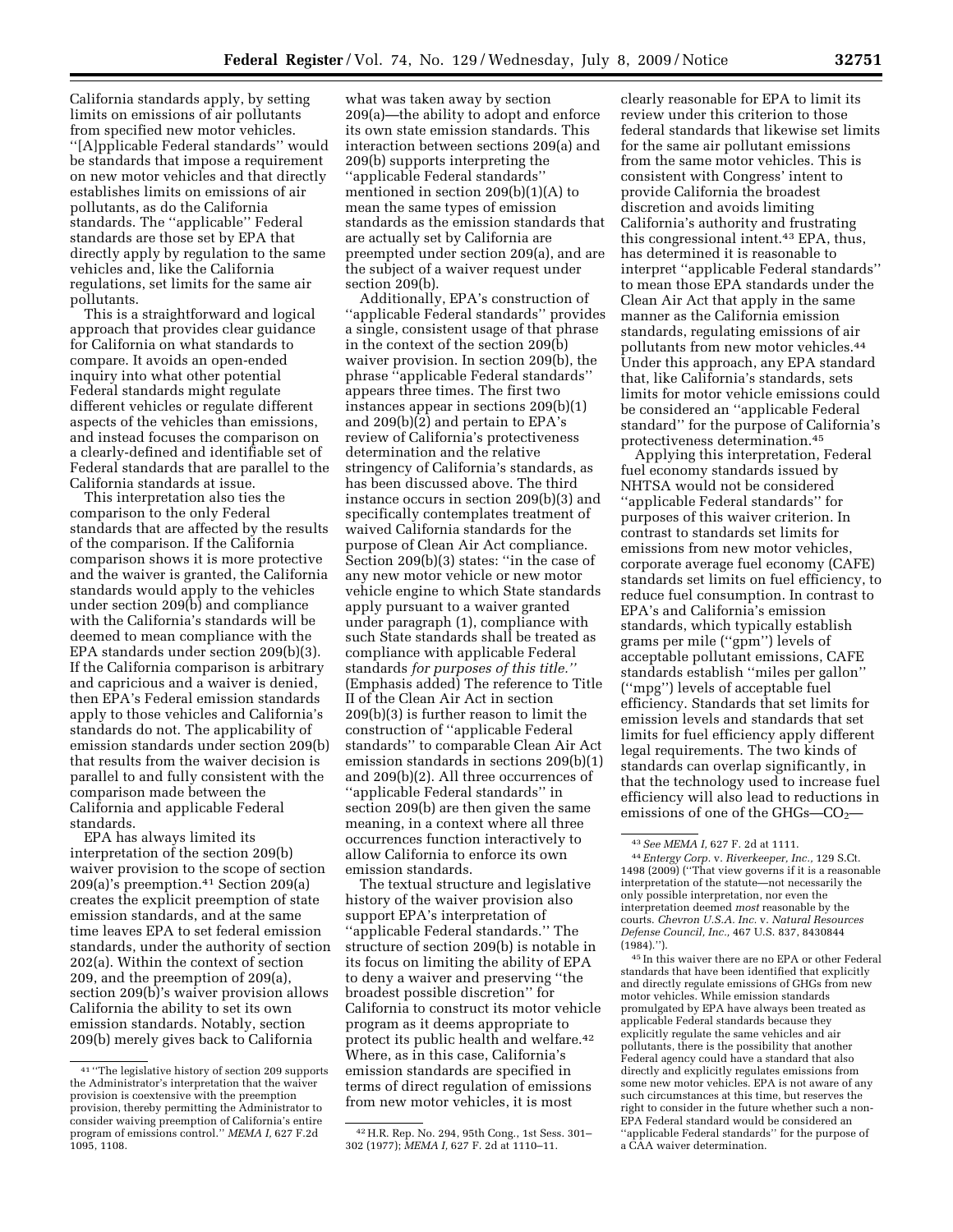but they are not the same legal requirements and the regulations do not apply in the same manner.46 Fuel economy standards do impact the levels of one  $GHG$ — $CO<sub>2</sub>$ —that is emitted from motor vehicles. But fuel economy standards do not set limits on emission levels of  $CO<sub>2</sub>$  or any other air pollutant, as do California's standards. Lacking that kind of regulation of emissions of an air pollutant, fuel economy standards are not ''applicable Federal standards.''

The difference between emission standards and fuel economy standards is highlighted by comparing the two sets of standards at issue here. California's greenhouse gas emission standards establish allowable grams per mile (''gpm'') levels for greenhouse gas emissions, including tailpipe emissions of carbon dioxide  $(CO<sub>2</sub>)$ , nitrous oxide  $(N_2O)$ , and methane  $(CH_4)$  as well as emissions of CO<sub>2</sub> and hydrofluorocarbons (HFCs) related to operation of the air conditioning system. By regulating emissions of four different greenhouse gas pollutants, the standards do more than reduce tailpipe  $CO<sub>2</sub>$ emissions resulting from fuel combustion. They do not directly equate to miles per gallon fuel economy reductions. Fuel economy standards, on the other hand, directly control miles per gallon (''mpg'') fuel economy levels.  $CO<sub>2</sub>$  reductions will occur, but they are an expected indirect effect of improved fuel economy standards because the same technology that improves fuel economy effectively reduces  $CO<sub>2</sub>$ emissions.

There is no doubt that a CAFE standard would clearly produce companion reductions in  $CO<sub>2</sub>$  as fuel economy improves, given the technology used to improve fuel economy. However, for the reasons described above EPA believes the better interpretation of section 209(b)(1)(A) is to look at whether the Federal standard is applicable to the same vehicles and air pollutants as the California standards, by considering whether they directly regulate the same vehicles and air pollutants. It is clear that a CAFE standard does not meet this test. While there is a large but non-identical overlap

in effect between a CAFE standard and a GHG emission standard with respect to emissions of  $CO<sub>2</sub>$ , the CAFE standards do not set limits on emissions of  $CO<sub>2</sub>$  or any other GHG. There also remain important areas where there is no overlap at all with the California standards, including the regulation of greenhouse gas pollutants other than CO2. Instead of making an exception to its interpretation of ''applicable Federal standards'' for NHTSA's CAFE fuel economy standards, EPA believes it is more appropriate to apply its traditional interpretation, for all of the reasons discussed above. Therefore, EPA has determined that NHTSA's CAFE standards are not ''applicable Federal standards'' for purposes of this waiver criterion.

2. If EPA Did Consider CAFE Standards as ''Applicable Federal Standards,'' Are the CAFE Standards More Stringent Than California's Greenhouse Gas Emission Standards?

Even if EPA were to take fuel economy standards into consideration as ''applicable Federal standards,'' opponents of the waiver have not met their burden of proof to demonstrate that California's protectiveness determination was arbitrary and capricious. No waiver opponent has demonstrated that existing CAFE standards are more stringent or more protective of the public health and welfare than California's greenhouse gas emission standards.

EPA has consistently stated in prior waiver determinations that California's protectiveness determination must consider the ''applicable Federal standards'' in existence at the time of EPA's waiver decision.47 Standards in existence at the time of a waiver decision have only included finalized emission standards that EPA has promulgated through its rulemaking process and pursuant to its Clean Air Act authority.

Applying that approach here, if EPA were to take NHTSA's fuel economy standards into account when reviewing California's protectiveness determination, our inquiry would be limited to those final fuel economy standards that are currently in existence

at the time of the waiver decision. Although NHTSA is required by the EISA to promulgate more stringent fuel economy standards in the future, the only final fuel economy standard under EISA that is currently in existence is that for the 2011 model year.<sup>48</sup> Additionally, although EPA and the Department of Transportation (DOT) have issued a notice of intent to engage in a joint rulemaking, with NHTSA issuing fuel economy standards under the EISA for the 2012 through 2016 model years and EPA issuing greenhouse gas standards under the CAA for those same model years, those standards are neither proposed nor final at this time.49 To consider CAFE standards that have been proposed or those standards that may be proposed would be speculative about what standards will be adopted, and EPA has consistently found it inappropriate to engage in that speculation with respect to either EPA's or California's future standards in prior waiver decisions.

Further, it is reasonable to limit our consideration of ''applicable Federal standards'' to those final standards that are in existence, in light of the range of options that remain for California and EPA after a decision on this waiver. If federal greenhouse gas standards are promulgated in the future, and if such standards bring this determination into question, then EPA can revisit this decision at that time. The legislative history of section 209(b) makes clear that Congress considered section 209(b) as including the authority for EPA to withdraw a waiver if circumstances occur in the future that would make this appropriate: ''Implicit in this provision is the right of the [Administrator] to withdraw the waiver at any time [if] after notice and an opportunity for public hearing he finds that the State of California no longer complies with the conditions of the waiver.50 EPA need not decide now what action might be authorized or appropriate under section 209(b) if EPA adopts greenhouse gas emission standards in the future, as that is best decided when EPA takes such action. Additionally, the possibility that CARB may revise its standards is always present. Such a revision would be considered by EPA in a future waiver proceeding. EPA would then determine whether those changes are within-thescope of its prior waiver or if a new, full waiver determination would need to be made, as would be required if California

<sup>46</sup>The Supreme Court acknowledged this ''overlap'' between fuel economy and emission standards in *Massachusetts* v. *EPA,* 127 S. Ct. at 1438. (''[T]hat DOT sets mileage standards in no way licenses EPA to shirk its environmental responsibilities. EPA has been charged with protecting the public's 'health' and 'welfare.' 42 U.S.C.  $7521(a)(1)$ , a statutory obligation wholly independent of DOT's mandate to promote energy efficiency. *See* Energy Policy and Conservation Act, section 2(5), 89 Stat. 874, 42 U.S.C. 6201(5). The two obligations may overlap, but there is no reason to think the two agencies cannot both administer their obligations and yet avoid inconsistency.'')

<sup>47</sup>See *e.g.,* Authorization of California's Under 25 Horsepower Utility Lawn and Garden Equipment Engine Exhaust Emission Standards (ULGE) (July 5, 1995) at 18. (''CARB's protectiveness determination must be judged on the standards that are in existence at the time EPA makes it authorization determination. However, as CARB correctly states, until EPA's rules become final no changed circumstances exist that affect CARB's protectiveness determination, and that it would be premature to make a protectiveness comparison with non-finalized federal standards.'')

<sup>48</sup> 74 FR 14196 (March 30, 2009).

<sup>49</sup> 74 FR 24007 (May 22, 2009).

<sup>50</sup>S. Rep. No. 403, 90th Cong. 1st Sess. (1967), at 33–34.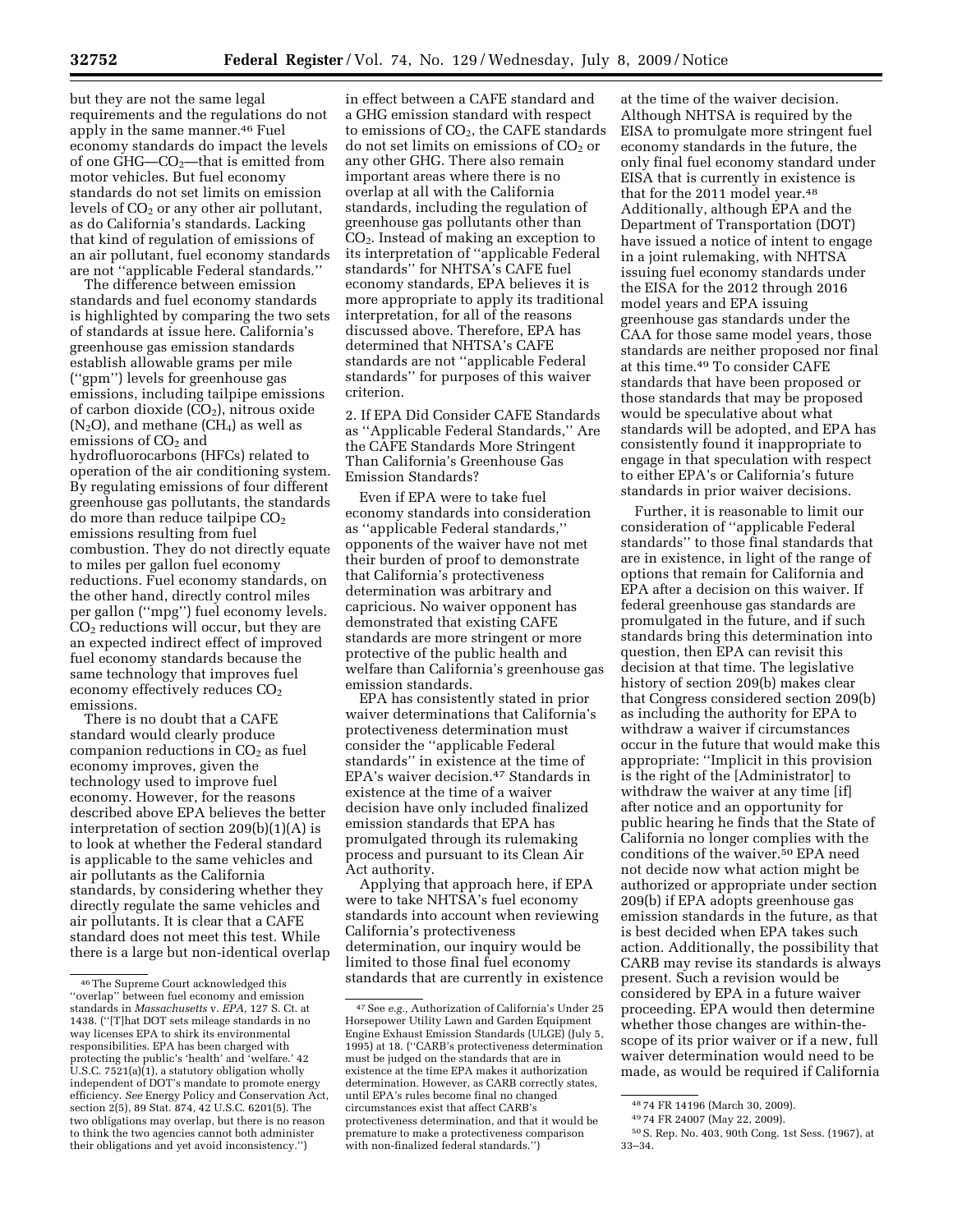decided to increase the stringency of its greenhouse gas standards.

California's greenhouse gas emission standards begin with the 2009 model year and increase in stringency through the 2016 model year. For that same time period, fuel economy standards only exist for the 2009 through 2011 model years. An appropriate comparison between California's greenhouse gas standards and NHTSA's fuel economy standards, then, would compare California's standards for the 2009 and later model years to NHTSA's fuel economy standards for the 2009 through 2011 model years.

In his December 19, 2007 letter notifying California Governor Schwarzenegger that California's waiver request would be denied, former EPA Administrator Johnson stated that the EISA ''establishes an aggressive standard of 35 miles per gallon for all 50 states, as opposed to the 33.8 miles per gallon in California and a patchwork of other states.'' California prepared and documented a technical evaluation comparing federal fuel economy standards to its own standards.51 Accounting for the differences between the two sets of standards, CARB attempted an ''apples to apples'' comparison of the standards and made several assumptions to that end. For its own standards, CARB assumed its current greenhouse gas regulations—at issue here—were in effect for the 2009 through 2016 model years and that those standards increased in stringency for the 2016 through 2020 model years (its ''Pavley 2'' standards that are not at issue in this waiver proceeding). Because EISA does not set standards, but directs NHTSA to issue standards that increase fuel economy to a minimum of 35 miles per gallon by the 2020 model year, CARB projected that the new CAFE standards would proportionally increase by 3.44 percent each year after the 2011 model year. Also, because EISA allows a fuel economy credit up to 1.2 miles per gallon for use of flexible fuel vehicles (FFVs) that can operate on high-blend ethanol, such as E85, based on manufacturer statements that they would produce large numbers of FFVs, CARB assumed maximum use of that credit. CARB also took into account differences in fleet mix in California and the other 49 states. To compare this range of years of the California

greenhouse gas emission standards to the corresponding range of years of EISA fuel economy standards, CARB translated the miles per gallon standards from EISA into greenhouse gas emission rates. The rates of greenhouse gas emission reduction from each set of standards were then compared from 2009 through 2020.52 CARB found that in California in 2016, its greenhouse gas emission standards would achieve 51.9 million metric tons of greenhouse gas emission reductions compared to 23.7 million metric tons from federal fuel economy standards. By 2020, CARB found 100.5 million metric tons of greenhouse gas emission reductions from its standards compared to 59.5 million metric tons of greenhouse gas emission reductions from the federal fuel economy standards.<sup>53</sup> Both sets of reductions follow a similar pattern because both sets of standards are relatively similar in stringency in the near-term (2009–2011), with California's standards ramping up in the mid-term (2012–2016), just as the proposed EISA standards begin to increase their stringency. While both sets of standards gain stringency in the long-term (2016 and beyond), California found that its standards are more stringent sooner and in the long-term and, furthermore, that its standards are more protective of its public health and welfare because they achieve greater greenhouse gas reductions.

EPA notes that this comparison requires speculation regarding what final CAFE standards will be promulgated by NHTSA for the 2012– 2020 model years, and what final GHG standards may be promulgated by CARB for the 2017–2020 model years. If the comparison were truly between final, promulgated standards of California GHG-to-CAFE, it would compare California standards for the 2009 through 2016 model years to the lone NHTSA fuel economy standard for the

53California Air Resources Board, Comparison of Greenhouse Gas Reductions for the United States and Canada under U.S. CAFE Standards and California Air Resources Board Greenhouse Gas Regulations, (February 25, 2008), at 13–14.

2011 model year, and the preexisting standards for the 2009–2010 model years. This highlights that the appropriate approach is to compare standards that are final as of the time of the waiver decision. However, California's approach indicates that its standards are more stringent than federal CAFE standards even if CAFE standards increased in the 2012 through 2016 model years. Therefore, this approach also would indicate that California's standards, reviewing only those standards that are final at this time, are more stringent in the aggregate.

No commenter has presented evidence that questions CARB's claim that its greenhouse gas emission standards are more stringent than EISA. Most commenters opposing the waiver do not focus on the comparative stringency of the two sets of standards, but instead focus on EISA's mandate for more stringent fuel economy standards as undermining the currency of California's protectiveness determination or California's ''need'' for its greenhouse gas emission standards. For example, AIAM has argued that the increased stringency of CAFE standards due to the EISA removes the basis for California's protectiveness determination.54 Similarly, the Alliance argues that ''CARB erred in a fundamental way when it chose to ignore the impact of the federal CAFE standards generally and EISA's passage in specific on California's outdated protectiveness determination.'' 55 These arguments assume that CAFE standards are ''applicable Federal standards'' and that non-final standards may be taken into consideration at the time of a waiver determination. As explained in detail above, those assumptions are not consistent with EPA's interpretation of the section 209(b)(1)(A) criterion. Notably though, neither argument presents a factually-based analysis of the stringency of California's greenhouse gas emission standards as compared to existing fuel economy standards that undermines California's protectiveness determination.56 Such an

56The Alliance's comments received April 6, 2009 state: "It should be noted that \* \* \* it is also true that the fuel economy improvements required by the California GHG standards are more stringent, overall, for the industry than the CAFE standards in many jurisdictions in which the state GHG standards would apply compared to the CAFE standards. CARB does not disagree with this point. See CARB, Comparison of Greenhouse Gas Reductions for the United States and Canada Under U.S. CAFE Standards and California's Air Resources Continued

<sup>51</sup>California Air Resources Board, Comparison of Greenhouse Gas Reductions for the United States and Canada under U.S. CAFE Standards and California Air Resources Board Greenhouse Gas Regulations, February 25, 2008, available at *http://www.arb.ca.gov/cc/ccms/reports/pavleycafe*\_ *reportfeb25*\_*08.pdf.* 

<sup>52</sup>The 2009 through 2020 model year standards are not a straightforward comparison of California's greenhouse gas standards to EISA standards because the years do not align. The California greenhouse gas standards at issue, here, are for the 2009 and later model years, whereas EISA was enacted in 2007 and mandates standards to reach 35 miles per gallon by the 2020 mode year, but as of yet have only been promulgated for the 2011 model year. The 2009 and 2010 MY federal fuel economy standards were pre-EISA standards. Neither California nor NHTSA has yet promulgated standards for the 2017–2020 model years: California greenhouse gas standards for those years are currently proposed in California (as ''Pavley 2'' standards), as are all the EISA standards from the 2012 through 2015 model years.

<sup>54</sup>Association of International Automobile Manufacturers, Inc., EPA–HQ–OAR–2006–0173– 9005 at 13–14.

<sup>55</sup>Alliance of Automobile Manufacturers, EPA, HQ–OAR–2006–0173–8994 at 20.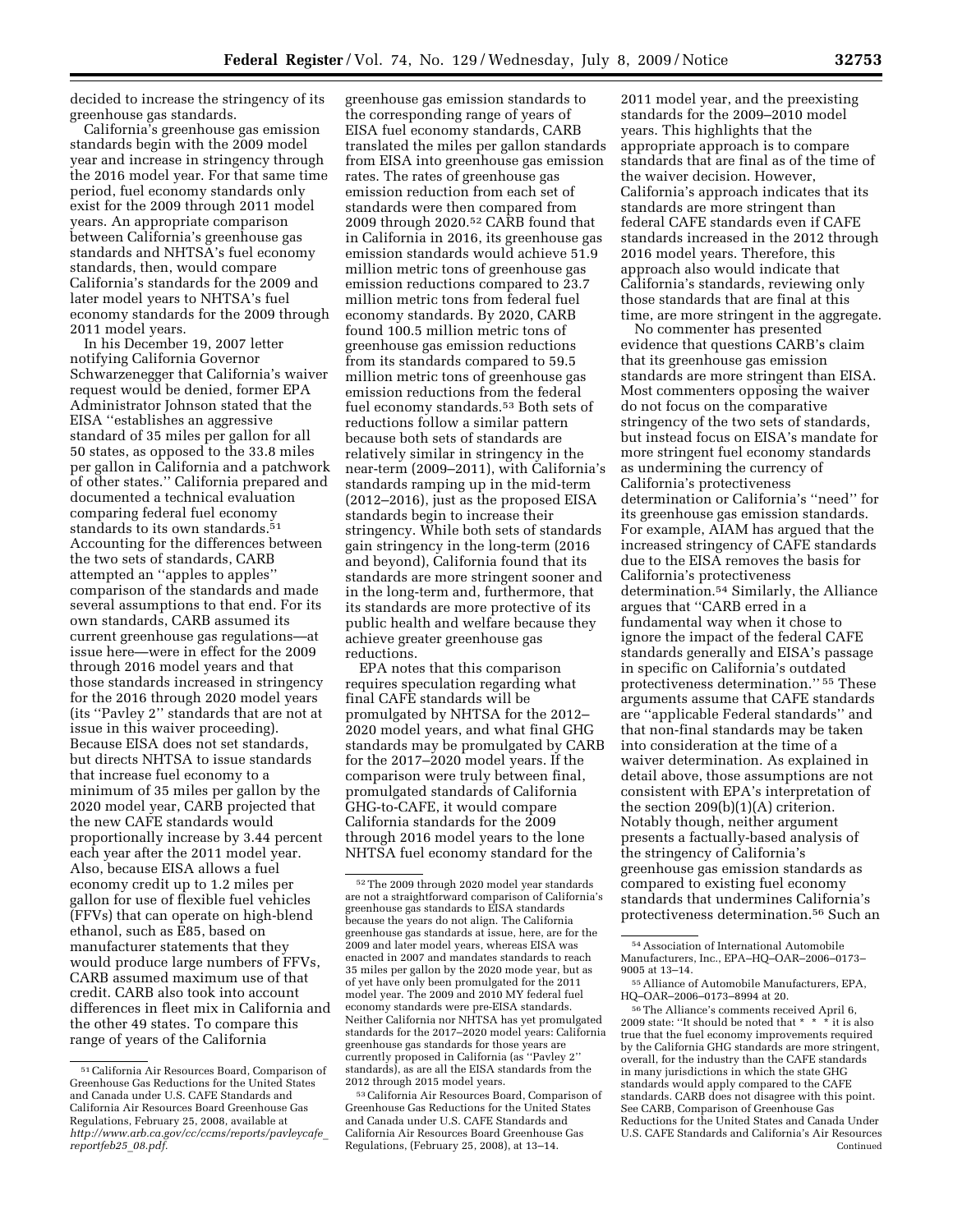analysis would be necessary for EPA to make a section 209(b)(1)(A) finding, if EPA were to depart from its traditional review of California's protectiveness determination and interpret ''applicable Federal standards'' to include NHTSA's fuel economy standards. As noted below, the Alliance points to an analysis of the relative stringency of the two sets of standards to find that: ''the combined vehicle-fuel program created by the EISA would result in greater life-cycle GHG reductions than the state standards that are the subject of this proceeding by the end of the decade.'' That analysis, however, is flawed for the purpose of this waiver consideration because it speculates as to NHTSA standards that are not yet finalized, or even proposed. Additionally, it infers that California's standards are more protective until 2017.57

Based on the above, and recognizing that federal fuel economy standards are not ''applicable Federal standards,'' EPA notes that even if the stringency of CAFE standards are considered in context of the section 209(b)(1)(A) waiver criterion, the opponents of the waiver have not presented sufficient evidence to show that California's protectiveness determination is arbitrary and capricious. No commenter has shown that California's determination was arbitrary and capricious in finding that NHTSA's fuel economy standards are not in the aggregate more protective of human health and welfare than California's greenhouse gas standards, whether one considers just the CARB and NHTSA standards that are currently finalized, or one considers possible future standards that either agency might adopt.

#### *B. How Does EPA Evaluate Impacts on Other States?*

Several comments have suggested that EPA should consider the impacts of California's greenhouse gas standards on other states.58 At present time, thirteen other states and the District of Columbia have already adopted California's greenhouse gas emission standards pursuant to section 177 of the Act.59

These comments raise two objections concerning other states adoption of California's greenhouse gas emission standards. First, these comments suggest that state-by-state compliance with each state's adopted set of California standards presents an unworkable compliance ''patchwork'' for automobile manufacturers.60 Second, and related, the comments suggest that enforcement of California's greenhouse gas standards in other states will lead to ''environmental disbenefits'' in those states.61 EPA takes no position on the merits of either argument because these arguments are outside the scope of our section 209(b)(1) waiver criteria. EPA's evaluation of California's waiver request is limited to the State of California.62 To the extent that these comments raise issues regarding the environmental impacts of consumer shifts within California they are evaluated below.

### *C. Is California's Protectiveness Determination Arbitrary and Capricious?*

1. Based on EPA's Traditional Analysis, Is California's Protectiveness Determination Arbitrary and Capricious?

As described above, EPA's traditional analysis has been to evaluate California's protectiveness determination by comparing the new California standards to applicable EPA emission standards for the same pollutants.63 In the context of greenhouse gas emissions this analysis is simple. EPA has already determined that California was not arbitrary and capricious in its determination that the

60National Automobile Dealers Association, EPA–HQ–OAR–2006–0173–7176.1, EPA–HQ– OAR–2006–0173–8956.

61Alliance of Automobile Manufacturers, EPA– HQ–OAR–2006–0173–8994 at 22.

pre-existing California standards for light-duty vehicles and trucks, known as LEV II, is at least as protective as comparable Federal standards, known as the Tier II standards.64 In the context of the ZEV proceeding, EPA conducted its traditional analysis to compare California's newly enacted ZEV standards to a similar lack of applicable Federal standards. At that time, California found, and EPA deemed reasonable, that the addition of the ZEV standards did not render California's LEV II program, for which a waiver had previously been granted, less protective than the Federal Tier II program. In addressing the Alliance's petition for reconsideration with respect to this issue, EPA stated that ''the words 'standards' and 'in the aggregate' in section 209(b)(1)(A) \* \* \* \* . at minimum, include all the standards relating to the control of emissions for a category of vehicles (*e.g.* passenger cars, etc.) subject to CARB regulation, particularly where the standards are designed to respond to the same type of pollution.'' 65

California's greenhouse gas standards are also an addition to its existing LEV II program. Since the greenhouse gas standards add onto California standards that have already been determined to be as least as protective, and since there are no applicable federal greenhouse gas emission standards, the point of comparison, here, is between California's greenhouse gas standards and an absence of EPA greenhouse gas emission standards. Comparing an absence of EPA greenhouse gas emission standards to the enacted set of California greenhouse gas emission standards provides a clearly rational basis for California's determination that the California greenhouse gas emission program will be more protective of human health and welfare than nonexistent applicable federal standards. California directly addressed this traditional analysis in its finding that ''[t]here are no comparable federal regulations that specifically require the control of greenhouse gas emissions from motor vehicles.'' 66

EPA received comments suggesting that this type of traditional comparison is inappropriate, even ''impossible,'' in

Board Greenhouse Gas Regulations: An Enhanced Assessment, at 8 (February 25, 2008).'' Alliance of Automobile Manufacturers, EPA–HQ–OAR–2006– 0173–8994 at 20, note 4.

<sup>57</sup> *Id.* 

<sup>58</sup>Association of International Automobile Manufacturers, EPA–HQ–OAR–2006–0173– 7176.11, p. 1–2, 24–25; National Automobile Dealers Association, EPA–HQ–OAR–2006–0173– 7176.1, EPA–HQ–OAR–2006–0173–8956; NERA Economic Consulting and Sierra Research, EPA– HQ–OAR–2006–0173–9053.1.

<sup>59</sup>New York (6 NY Code, Rules & Regs., Part 218– 8.3), Massachusetts (310 Code of Mass. Regs. 7.40(2)(a)(6)), Maryland (Code of Md. Regs.

<sup>§ 26.11.34),</sup> Vermont (Vt Air Poll. Ctrl Regs. Subchapter XI, 5-1106(a)(5)), Maine (06 Code of Maine Rules § 127), Connecticut (Conn. Admin. Code § 22a–174–36b), Arizona (18 A.A.C. 2), New Jersey (NJ Admin. Code §§ 7:27–29.13), New Mexico (20 NM Admin. Code, Chapter 2, Part 88), Oregon (Or. Admin. Rules § 340–257), Pennsylvania (36 Pa.B. 7424), Rhode Island (RI Air Poll. Ctrl Reg. 37.2.3), Washington (Wash. Admin. Code § 173.423-090(2), and Washington, DC (DC Law 17-0151) have adopted California's greenhouse gas emission standards. *See also http:// www.pewclimate.org/what*\_*s*\_*being*\_*done/in*\_*the*\_ *states/vehicle*\_*ghg*\_*standard.cfm.* Four more states, including Florida, Colorado, Utah, and Montana are poised to adopt the standards.

<sup>62</sup>These states and the District of Columbia have acted pursuant to section 177 of the Clean Air Act, which is not relevant to this proceeding, and that any issues commenters have regarding section 177 and state compliance with that statutory provision, is not appropriate for this proceeding. EPA notes that the language of section 209(b(1) refers to the "State" in several instances but in no instance does it refer to ''states'' or other areas of the country. 63See CAA section 209(b)(2).

<sup>64</sup> 71 FR 78190 (December 28, 2006) and Decision Document for Waiver of Federal Preemption for California Zero Emission Vehicle (ZEV) Standards (December 21, 2006); 68 FR 19811 (April 22, 2003) and Decision Document for Waiver of Federal Preemption for Low Emission Vehicle Amendments (LEV II)(April 11, 2003).

<sup>65</sup>EPA's August 13, 2008 Response to Petition for Administrative Reconsideration of EPA's ZEV Waiver Decision (through the 2011 Model Year) published on December 28, 2006, at 3. 66 Id. at 13.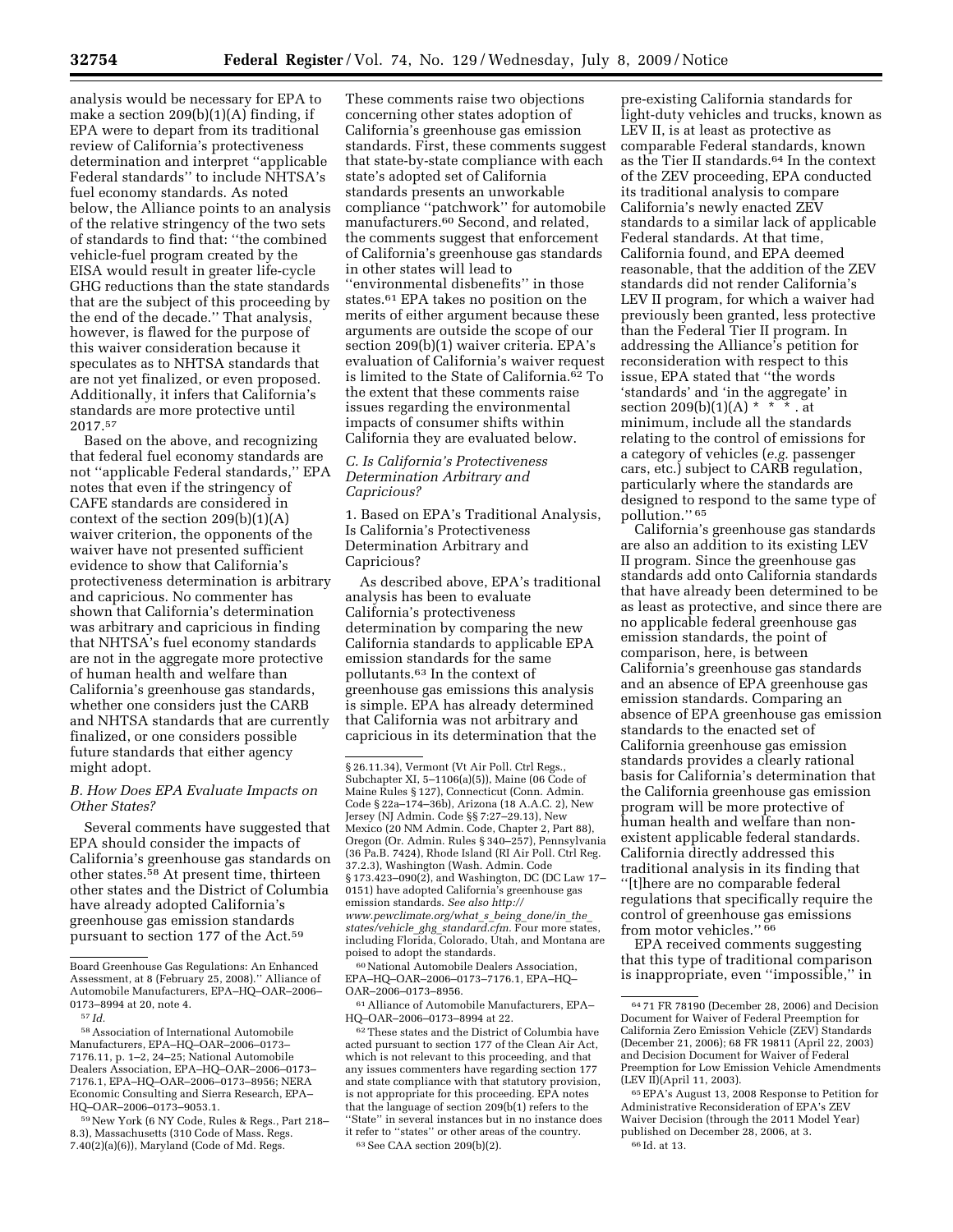the absence of Federal greenhouse gas emission standards.67 Such an argument is contrary to legislative intent and EPA's practice.68 This is not the first time that California has enacted emission standards in the absence of Federal standards; in fact, California's pioneering role in setting mobile source emission standards is one reason the waiver provision exists.69 Given that section 209(b)(1) is designed to allow California to have standards more stringent than Federal standards, it would make little sense to use this provision to prevent California from having such standards where the Federal government has not yet acted. Moreover, in prior decisions EPA has found that such protectiveness determinations by California in the absence of Federal standards were reasonable.70 Indeed, California standards may be most clearly ''at least as protective'' when they are compared to the absence of Federal emission standards. This commenter further points to the ''tremendous level of current federal activity'' as the primary reason why ''it is impossible for EPA to evaluate how the GHG Regulations will compare with federal regulation in this field.'' While EPA has announced its intention to propose greenhouse gas emission standards, EPA has consistently stated that CARB's protectiveness determination must consider the Federal standards in existence at the time of EPA's waiver decision.71

Furthermore, waiting for future federal regulation would be contrary to the purpose of the section 209(b) waiver provision—effectively stalling California's ability to enforce its own program. CARB's protectiveness determination was made on September 23, 2004, at which time there were no federal greenhouse gas standards. CARB's determination, then, correctly

69California first began regulating motor vehicle emissions in 1957, nearly a decade before Congress enacted the Motor Vehicle Air Pollution Control Act of 1965, which enabled a federal program.

70See *e.g.,* Authorization of California's Under 25 Horsepower Utility Lawn and Garden Equipment Engine Exhaust Emission Standards (ULGE) (July 5, 1995).

compared its standards to the absence of federal emission standards. Since that time, there has been no relevant intervening ''applicable Federal standard."<sup>72</sup> Although AIAM points to the *Massachusetts* v. *EPA* decision and Executive Order 13,432, neither of those documents, nor any subsequent actions by the Federal government,73 constitute final EPA regulation of greenhouse gas emissions for new motor vehicles that could be used as a comparable standard in this waiver proceeding.74 The current lack of federal greenhouse gas emission standards maintains the factual basis for CARB's September 23, 2004 protectiveness determination. As noted above, if and when greenhouse gas standards are promulgated by EPA in the future, and if such standards bring this determination into question, then EPA can revisit this waiver decision at that time. Accordingly, applying its traditional comparative analysis, opponents of the waiver have not shown flaw or lack of reason in California's protectiveness determination; and we cannot find that California's protectiveness determination is arbitrary and capricious.

2. Is California's Protectiveness Determination Arbitrary and Capricious Based on the Real-World In-Use Effects of California's Greenhouse Gas Standards?

EPA received comments suggesting the need for and appropriateness of applying an alternative interpretation of section  $209(b)(1)(A)$ , based on an inquiry into the in-use effect of inclusion of greenhouse gas standards upon the broader motor vehicle emissions program.75 EPA does not take a position as to the validity of the suggestion that the type of numerical analysis discussed above is insufficient. Noting the legislative history and text of section 209(b)(2), EPA would need a concrete factual basis to examine the inuse effect of California's greenhouse gas standards on its broader LEV II program as compared to the Federal Tier II program. We need not take a position on that matter because to the extent that the in-use effects of the greenhouse gas standards are considered, the waiver opponents do not meet their burden to show that CARB's analysis of the effects is unreasonable.

These comments suggest that consumer effects will cause California's broader LEV II motor vehicle emissions program to be less protective than the Federal Tier II emissions program.76 In support of this analysis, the Alliance commissioned a study from Sierra Research, NERA Economic Consulting, and Air Improvement Resource, Inc. entitled ''Effectiveness of the California Light Duty Vehicle Regulations as Compared to Federal Regulations,'' which was submitted to EPA on June 15, 2007 (''June 2007 AIR/NERA/Sierra Study'').77 CARB specifically responded to the June 2007 Study in comments it submitted to the docket on July 24, 2007 (''CARB's July Comments'').78 Next, the Alliance submitted a response to California's response prepared by NERA Economic Consulting and Sierra Research (''October 2007 NERA/Sierra Study'').79 Most recently, the Alliance submitted another study produced by NERA Economic Consulting and Sierra Research entitled ''Impacts of the California Greenhouse Gas Emission Standards on Motor Vehicle Sales'' (''April 2009 NERA/Sierra Study'').80 On this issue, the Alliance also refers to a study published by the Society of Automotive Engineers entitled ''Evaluation of California Greenhouse Gas Standards and Federal Independence and Security Act—Part 2: CO2 and GHG Impacts'' (''SAE Study'').81 At the same time, Air Improvement Resource, Inc. has independently submitted comments which include its ''Evaluation of California Greenhouse Gas Standards and Federal Energy Independence and Security Act'' (''March 2009 AIR Study'').82

The Alliance has raised this issue before, in its request for reconsideration of EPA's waiver for California's ZEV

77Sierra Research, Inc., EPA–HQ–OAR–2006– 0173–1447, 1447.1–.5.

78California Air Resources Board, EPA–HQ– OAR–2006–0173–3601.

79NERA Economic Consulting, Inc. and Sierra Research, EPA–HQ–OAR–2006–0173–3651. 80NERA Economic Consulting and Sierra

Research, EPA–HQ–OAR–2006–0173–9053.

81Thomas L. Darlington and Dennis F. Kahlbaum, Evaluation of California Greenhouse Gas Standards and Federal Independence and Security Act—Part 2: CO<sub>2</sub> and GHG Impacts, SAE Paper No. 2008-01-1853 (2008), Alliance of Automobile Manufacturers, EPA–HQ–OAR–2006–0173–8994 at 20, note 44.

82Air Improvement Resources, Inc., EPA–HQ– OAR–2006–0173–13662.

<sup>67</sup>Alliance of International Automobile Manufacturers, EPA–HQ–OAR–2006–0173–1455 at 3; Alliance of Automobile Manufacturers, EPA– HQ–OAR–2006–0173–1297 at 2, 5–7, 11–12; National Automobile Dealers Association, EPA– HQ–OAR–0173–1671 at 3.

<sup>68</sup>The waiver provision allows California to ''act as a testing agent for various types of control and the country as a whole will be a beneficiary of this research'' (113 Cong. Rec. 32478 [1967]); ''act as a laboratory for innovation'' (*MEMA I* at 1095). *See*  Decision Document for Authorization of State Standards for Utility Lawn and Garden Equipment (ULGE) (July 5, 1995).

<sup>71</sup> *Id.* at 18.

<sup>72</sup>See section IV.A., regarding ''applicable Federal standards.''

<sup>73</sup>The Alliance similarly argues that EISA's mandate for reformed CAFE standards renders California's protectiveness determination ''obsolete'' or ''stale.'' Alliance of Automobile Manufacturers, EPA–HQ–OAR–2006–0173–8994 at 21.

<sup>74</sup>Likewise, EPA and DOT's ''Notice of Upcoming Joint Rulemaking To Establish Vehicle GHG Emissions and CAFE Standards'' does not include any final standards which EPA can take into account as an ''applicable Federal standards.''74 FR 24007 (May 22, 2009).

<sup>75</sup>Alliance of Automobile Manufacturers, EPA– HQ–OAR–2006–0173–1297 at 5–12, and EPA–HQ– OAR–2006–0173–8994 at 22.

<sup>76</sup> *Id.*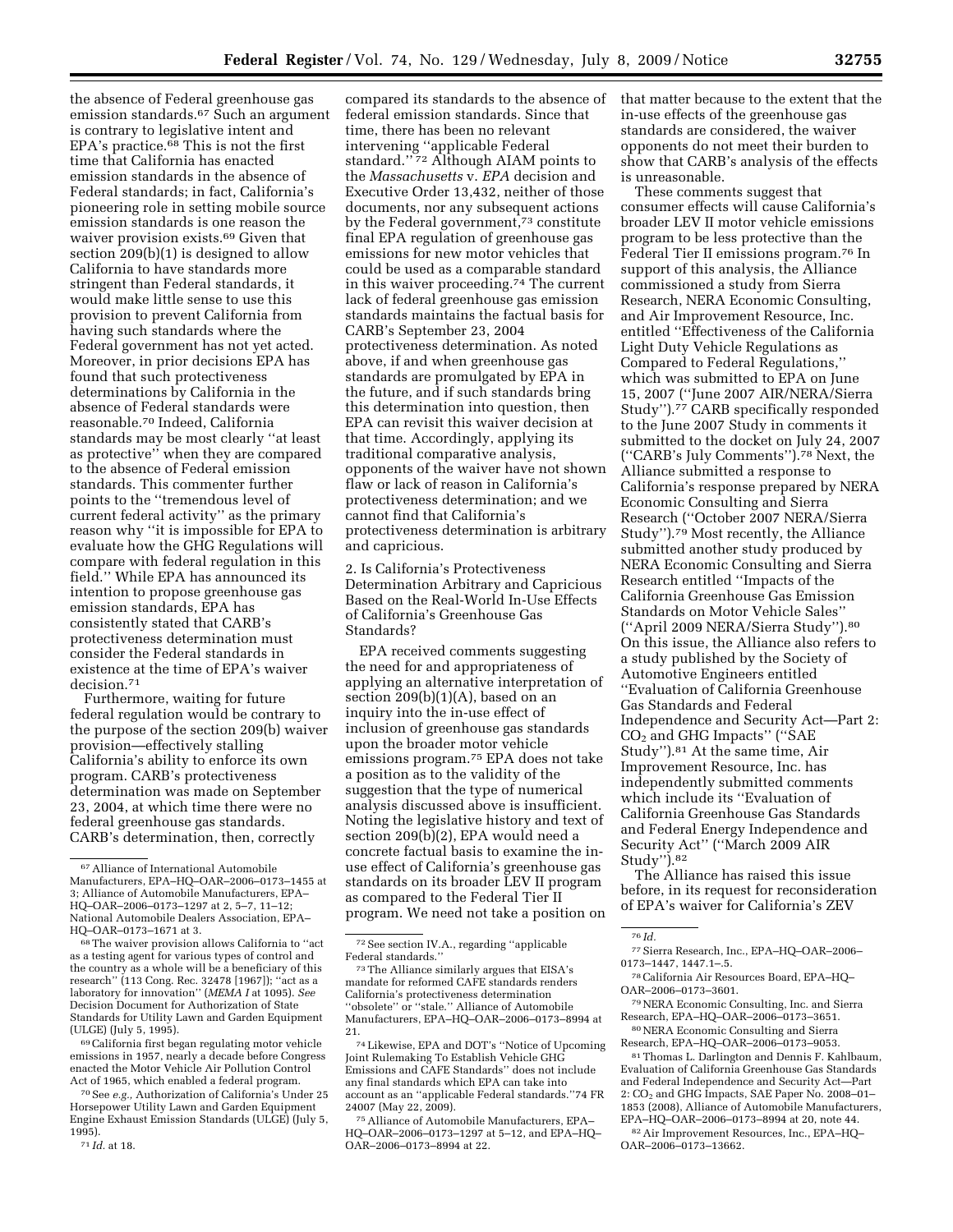standards.<sup>83</sup> In that reconsideration, the Alliance referred to the same June 2007 AIR/NERA/Sierra Study, saying that the California program, as a whole, was not at least as protective of public health and welfare as comparable federal standards. EPA denied the Alliance's request, in particular because the June 2007 AIR/NERA/Sierra Study was produced under the assumption that California's ZEV standards would be in effect until at least 2020 and that California's greenhouse gas standards would also be in effect. As EPA had only granted the ZEV waiver through the 2011 model year and had not granted the greenhouse gas waiver, EPA found that the study was not based upon the proper assumptions for comparing California's standards to federal standards. EPA stated at that time: ''[T]o the extent that the realworld emission effects of CARB's ZEV program (aggregated with its LEV II standards) are relevant, if at all, the Alliance fails to submit sufficiently focused information regarding these programs and their associated effect on emissions. Thus, no basis exists to reconsider EPA's December 2006 waiver decision based on the NERA/Sierra/Air report.'' 84

In evaluating its greenhouse gas standards, California's protectiveness determination went beyond a simple numerical comparison of its greenhouse gas standards to non-existent federal greenhouse gas standards. Its protectiveness determination was also

84EPA's August 13, 2008 Response to Petition for Administrative Reconsideration of EPA's ZEV Waiver Decision (through the 2011 Model Year) published on December 28, 2006, at 17–18. That denial further opined: ''In light of the language of section  $209(b)(1)(A)$  and associated legislative history, it may only be necessary to examine the applicable emission limits in determining California's ability to set more stringent standards and pursue pioneering efforts (which may or may not lead to higher costs and associated fleet turnover concerns) under section 209(b)(1)(A). Given the legislative history  $* * *$ . EPA would need a concrete basis to examine the ''real world'' or in-use effect of California's standards in comparison to applicable federal standards (in this case, a comparison of LEV II + ZEV versus Tier 2). To require CARB to justify its standards and policy goals within the context of the protectiveness criteria based on waiver opponents' complicated and controversial models that apply assumptions that are themselves controversial, and where there are no corresponding federal standards, raises questions about whether demanding this type of review conflicts with Congress' intent to allow California 'the broadest possible discretion' in fashioning its own motor vehicle program without EPA second-guessing California's policy choices.'' Id. at 12.

based upon its own analysis of the impact of its greenhouse gas standards on its larger program. California found that its new greenhouse gas standards would yield not only reductions in greenhouse gas emissions but also a net reduction in criteria pollutant emissions.85 Therefore, to the extent this analysis is even relevant for an EPA waiver review opponents must present ''clear and compelling'' evidence challenging the reasonableness of this determination and California's analysis.

The June 2007 AIR/NERA/Sierra Study prepared for the Alliance presents a finding that its results ''indicate that the California Program, in the aggregate, is less protective of public health than the Federal Program with respect to emissions of ozone precursors and several other criteria pollutants.'' The study undertook consumer choice modeling to evaluate the effect of the California greenhouse gas emission standards on the new motor vehicle fleet and vehicle miles travelled (VMT) and compare those effects with fleet and VMT conditions were the Federal Program in effect in California. Its results showed that compliance with the California greenhouse gas standards would raise the cost of new motor vehicles in California, which would then lead to higher new vehicle prices, decreased new vehicle sales, increased retention of used vehicles (''scrappage effect''), increased fuel economy which would lead to increased VMT (''rebound effect''), and, finally, increased emissions of ozone precursors and several other criteria air pollutants.

On July 24, 2007, CARB submitted a response to comments received by EPA which specifically addressed the June 2007 AIR/NERA/Sierra Study.86 First, CARB insisted that such a study should have been presented for consideration during California's rulemaking process

86California Air Resources Board, EPA–HQ– OAR–2006–0173–3601.

and not later during EPA's consideration of California's waiver request. Second, CARB substantively responded to the June 2007 AIR/NERA/ Sierra Study and claimed that its protectiveness determination was proper. In sum, CARB objected that the June 2007 AIR/NERA/Sierra Study is inappropriate because it is not focused on the relative stringency of emission standards, but instead presents ''a series of speculative events driven by disputed and unsupported compliance costs that would supposedly result—contrary to experience with previous reduction and automotive regulatory measures—in a substantial reduction in new motor vehicle sales (fleet turnover); and \* \* \* Californians' theoretical desire to drive even more miles than already projected to reach increasingly distant destinations in the face of increasing traffic congestion (rebound effect).'' 87 CARB further critiqued several points of AIR/NERA/Sierra's analysis, including what it viewed as ''grossly overstated \* \* \* highly speculative cost estimates,'' modeling errors, lack of methodological detail, and faulty assumptions. CARB asserted that its staff reviewed similar analyses and had provided its own analyses that are ''more reasonable and historically reliable'' and ''lead to dramatically different outputs.''

NERA/Sierra responded to that critique on October 29, 2007.88 That document includes specific responses to criticisms raised by CARB and generally defends the integrity of its analyses. NERA/Sierra affirmed its conclusions that CARB's protectiveness determination is not fully supported because it understates or ignores costs, does not consider the combined effects of the ZEV mandate and GHG requirements, and does not assure compliance through technological implementation. As to the specific modeling issues raised by CARB, NERA/ Sierra maintained the correctness of its modeling assumptions and estimations with regard to technology cost, fleet turnover, rebound effect, and pollutant emission effect.

NERA/Sierra also submitted an additional study on April 6, 2009, presenting many of the same methodological assertions noted above. Notably, though, this study is less methodologically clear: It does not quantify scrappage or its effects on emissions, assumes technology is applied only to meet federal CAFE

<sup>83</sup> Decision Document for Waiver of Federal Preemption for California Zero Emission Vehicle (ZEV) Standards (December 21, 2006) and EPA's August 13, 2008 Response to Petition for Administrative Reconsideration of EPA's ZEV Waiver Decision (through the 2011 Model Year) published on December 28, 2006.

<sup>85</sup>California Air Resources Board, EPA–HQ– OAR–2006–0173–0010.107 at 15 (''Taking into account the penetration of 2009 and later vehicles meeting the new standard, the proposed regulation will reduce greenhouse gas emission by an estimated  $87,700$  CO<sub>2</sub>-equivelent tons per day statewide in 2020 and by 155,200  $CO_2$ -equivelent tons per day in 2030. This translates into an 18 percent overall reduction in greenhouse gas emissions from the light duty fleet in 2020 and a 27 percent overall reduction in 2030; Taking into account the penetration of 2009 and later vehicles meeting the new standard, the proposed regulation will reduce upstream emissions of non-methane organic gases (NMOG) by 4.6 tons per day statewide in 2020 and 7.9 tons per day statewide in 2030, and will reduce upstream emissions of  $NO<sub>x</sub>$  by 1.4 tons per day statewide in 2020 and 2.3 tons per day statewide in 2030. The regulation will provide a criteria pollutant benefit even taking into account possible pollutant increases due to consumer response.'').

<sup>87</sup>California Air Resources Board, EPA–HQ– OAR–2006–0173–3601 at 8.

<sup>88</sup>NERA Economic Consulting, Inc. and Sierra Research, EPA–HQ–OAR–2006–0173–3651.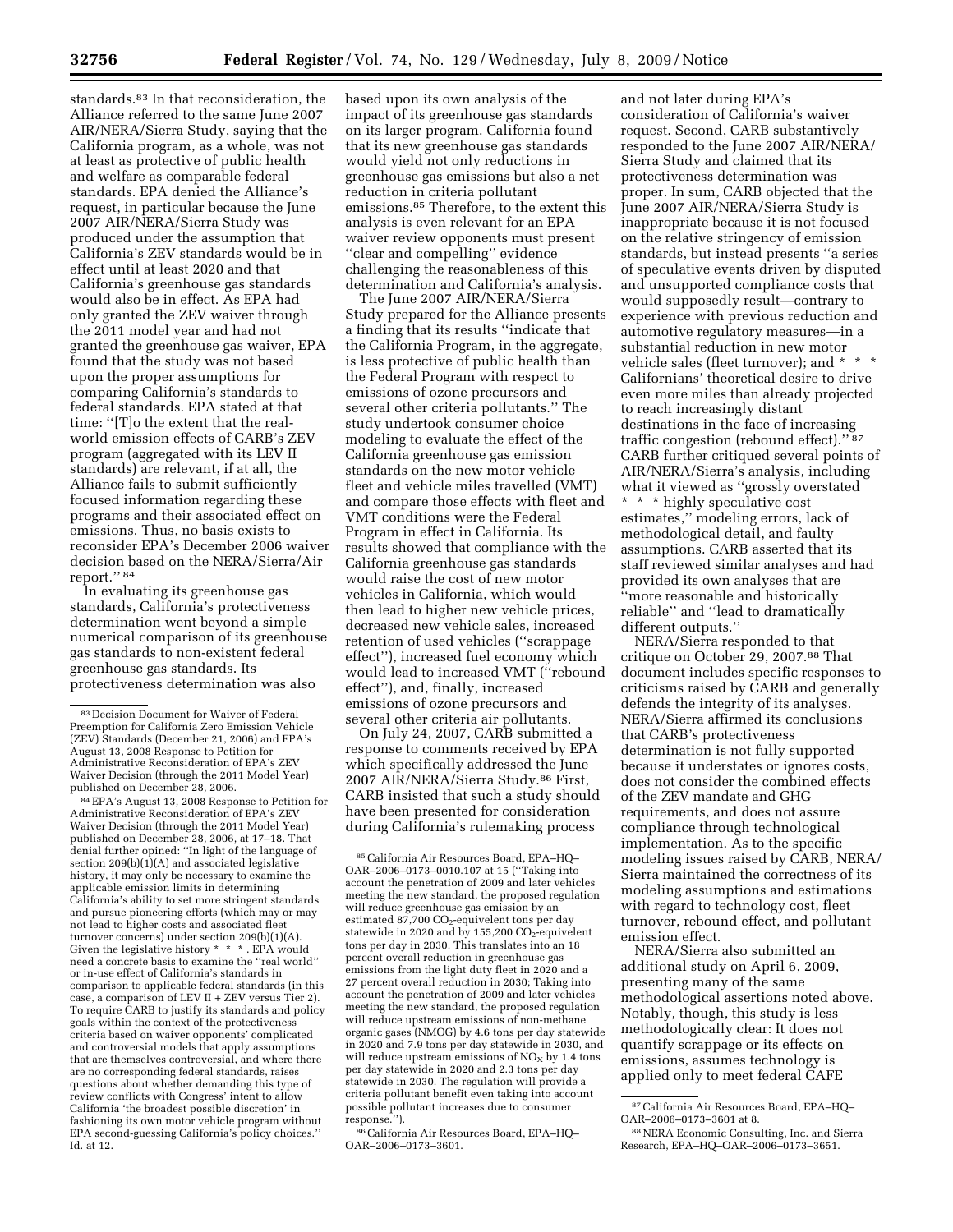standards (and not beyond that level of stringency), and assumes that further compliance is achieved through fleet mix changes combined with restrictions on vehicle availability. It is not clear whether and how ZEV program requirements are included in this study. Most importantly, though, the April 2009 NERA/Sierra Study is outside the scope of this proceeding; it presents ''the effects on motor vehicle sales of the California Standards, assuming that they are implemented in the 13 states that have adopted California's standards.'' 89 That is, the April 2009 NERA/Sierra Study seeks to present the effect of California's greenhouse gas standards on new motor vehicle sales in those 13 states. This is inappropriate because the waiver inquiry is limited to the State of California (as noted above) and, even if this study had been limited to California, it would still be inadequate because it does not connect its findings with regard to depressed vehicle sales to increased criteria pollutant emissions.

Air Improvement Resources, Inc. (''AIR''), who had originally participated in the June 2007 AIR/NERA/Sierra Study but submitted comment independently on April 6, 2009, evaluated California's greenhouse gas standards as compared to EISA "standards." As noted above, this evaluation is not relevant to EPA's section 209(b)(1)(A) inquiry because EISA ''standards'' are not ''applicable Federal standards'' for the purpose of our waiver inquiry. Nor have any fuel economy standards been promulgated beyond the 2011 model year. Those underlying inadequacies render this study unpersuasive, if not entirely irrelevant. However, it is interesting to note that the primary finding of this study is that ''the California program has lower GHG emissions until about 2016–2018.'' 90 AIR also included as an attachment an SAE Paper evaluating impacts on new vehicle fuel economy from California's greenhouse gas standards and EISA ''standards.'' The finding of this paper is that California's greenhouse gas standards will lead to higher fuel economy than EISA ''standards'' until the 2017 model year.91 The findings of both reports are

based on inconsistent assumptions that California's greenhouse gas standards will not become more stringent after the 2016 model year, (because this waiver request ends with the 2016 model year standards) but the federal fuel economy standards will become more stringent even though there are not yet any federal fuel economy standards past the 2011 model year. As stated above, EPA is not including fuel economy standards in its consideration of ''applicable Federal standards.'' But, even if EPA were to engage in that analysis, it can only consider standards in existence at the time of a waiver decision, as stated above. Since no federal fuel economy standards exist yet beyond the 2011 model year, EPA will not make predictions about later year fuel economy standards in order to take them into account here.

As discussed below, EPA has evaluated both sets of analyses (from CARB and NERA/Sierra) and makes note of the following with regard to (1) fleet turnover/delayed scrappage, (2) the rebound effect, and (3) upstream emissions impacts.92

#### a. Fleet Turnover/Delayed Scrappage

The Alliance argues that California's greenhouse gas standards will cause delayed fleet turnover and, thus, increase criteria air pollutant emissions. Delayed fleet turnover results when the prices of new vehicles increase, causing prices of existing vehicles to increase as well. A consumer's decision to scrap an existing vehicle depends upon the trade-off between the value of existing vehicle in its working condition and its scrappage value. Rising prices of existing vehicles lead some consumers to decide to delay scrapping their vehicles. An older vehicle stock on the road results in an increase in criteria air pollution.

In conducting its analysis on consumer behavior impacts in its June 2007 study, NERA/Sierra/AIR evaluated the combined impacts of the California greenhouse gas emission standards and the Zero Emission Vehicle (''ZEV'') rules. It is difficult to discern the total

cost per vehicle over various model years of the greenhouse gas versus the ZEV portion of the rules and, therefore, determine how much of the consumer behavior impacts are appropriately attributable to the greenhouse gas standards. Thus, it is difficult to undertake a direct comparison of the NERA/Sierra/Air and CARB studies. According to NERA/Sierra/AIR, as a result of price increases associated with the greenhouse gas and ZEV rules in 2020, they project that new vehicle sales in California will fall by approximately 130,000 vehicles. In addition, the number of vehicles in the fleet prior to the effective date of the ZEV and GHG regulations (*i.e.,* pre-2009 model year vehicles) is more than 250,000 greater in 2020 than would otherwise be the case under a federal program.

CARB, on the other hand, only looks at the economic impacts of the California greenhouse gas standards, independent of the ZEV requirements. Without the ZEV requirements, CARB estimates that California's greenhouse gas standards will result in an increase in new vehicle prices of approximately \$1,000 per vehicle (*i.e.,* \$1,064 for passenger vehicles, small trucks and sport utility vehicles (SUVs) and \$1,029 for certain medium-duty trucks/ SUVs).93 Using a consumer choice model, CARBITS, CARB estimated new vehicle sales from California standards would increase in the near-term, resulting in accelerated fleet turnover, but see declines in fleet turnover in the longer-term, with a loss of vehicle sales of roughly 97,000 in 2020. By 2020, CARB estimates that lost vehicle sales would lead to delayed fleet turnover. The potential increase in ozone precursor emission in California in out years (*i.e.,* 2020) from delayed fleet turnover is about 2.5 tons/day. CARB estimates that those ''disbenefits'' of fleet turnover delay are more than offset by faster turnover in the early years of the California standard and reductions in emissions associated with fuel production. The more recent April 2009 NERA/Sierra study projects the impacts of the California GHG standards on new motor vehicle sales in the thirteen states that have adopted the California standards. Since the study only examines the impacts on new vehicle sales, it does not provide estimates of ozone precursor impacts of California standards.

#### b. The ''Rebound Effect''

The Alliance contends that criteria air pollutant emissions will increase due to

<sup>89</sup>NERA Economic Consulting and Sierra Research, EPA–HQ–OAR–2006–0173–9053 at E–1.

<sup>90</sup>Air Improvement Resources, Inc., EPA–HQ– OAR–2006–0173–13662 at 2. Yet this analysis presumes the promulgation of fuel economy standards that have not yet been promulgated and does not accordingly presume the promulgation of further greenhouse gas standards by California, despite the fact that the Pavley law in California makes such further standards a significant possibility.

<sup>91</sup>Air Improvement Resources, Inc., EPA–HQ– OAR–2006–0173–13662.

<sup>92</sup>EPA's role in reviewing California's waiver request is limited to finding whether opponents have shown that California's protectiveness determination is arbitrary and capricious. In making its protectiveness determination, CARB included these analyses and the studies noted above have included similar analyses based on diverging assumptions. EPA has evaluated these analyses to demonstrate that CARB's protectiveness determination was not arbitrary and capricious. This evaluation is separate and distinct from any analysis that EPA would conduct in promulgating its own regulation. Nothing in this evaluation should be construed as an endorsement of CARB's or any other analysis or any particular assumption they rely upon.

<sup>93</sup>California Air Resources Board, EPA–HQ– OAR–2006–0173.0010.116.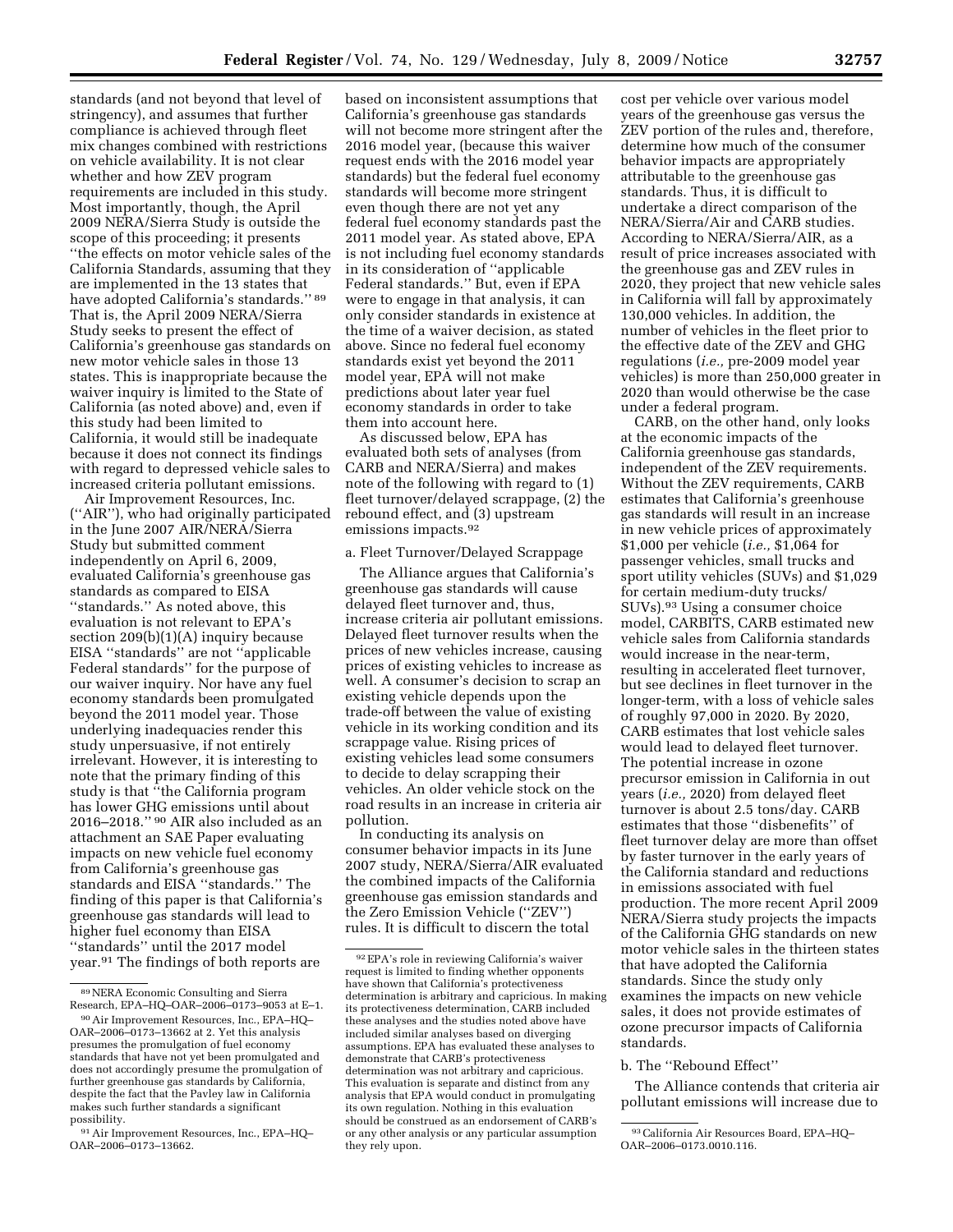the so-called vehicle ''rebound effect.'' The rebound effect for vehicle fuel economy is defined as the increase in vehicle travel resulting from a decrease in the fuel cost per vehicle miles as a consequence of an increase in fuel economy. It is projected that increasing fuel efficiency lowers the effective cost of driving to the consumer, which results in an increase in vehicle usage (holding all other factors constant). NERA developed their own econometric estimate of the California rebound effect—17%—based on California vehicle inspection data from 1983–2003. In addition, NERA re-estimated a CARBsponsored study on the rebound effect by Small & Van Dender and NERA found the long-run rebound effect in California to be roughly 13%.

In contrast, CARB used two types of analysis to evaluate the impact of the proposed regulations on changes in vehicle miles traveled: Econometric work by Small and Van Dender and travel demand modeling (Southern California Association of Governor's (SCAG)). The study by Small & Van Dender allowed the rebound effect to vary based on changes in income and congestion. In addition, the Small & Van Dender study also analyzed the impact

of higher vehicle costs on VMT. Based on the econometric modeling, projected California incomes and transportation conditions, Small and Van Dender estimated a dynamic rebound effect of approximately 3% for the State of California in 2020. A major difference between the NERA and Small and Van Dender study was the way nominal income was converted to real income. NERA tried to approximate state cost of living adjustments, but had to modify metropolitan cost of living adjustments; Small and Van Dender used the national consumer price index. Based on the difference in income calculation, NERA found that income was no longer statistically significant in explaining changes in the rebound effect. Therefore, they removed this term from their model. California also used the Southern California Association of Governor's (SCAG) travel demand model to project changes in demand travel based on declining vehicle operating costs in the context of the transportation system in the L.A. South Coast Air Basin. In contrast to the econometric study, the travel demand modeling takes into account the available transportation infrastructure. CARB examined the emission impacts

of changes in both the amount and the speed of motor vehicle travel, relative to the cost of gasoline per mile traveled. Based on the vehicle classes affected by the proposed GHG regulation, the results from SCAG indicate an elasticity of VMT to fuel cost (*i.e.,* a rebound effect) of roughly 4 percent in 2020.

#### c. Upstream Emissions Impacts

California's greenhouse gas standards also will influence the amount of fuel going through the petroleum marketing and distribution infrastructure in California. This, in turn, will reduce the ''upstream'' criteria air pollutants from transportation, spills, and other events associated with the infrastructure. There were large differences between the CARB and NERA/Sierra estimates of upstream emissions. NERA, focusing on fuel delivery trucks and transit distances, characterized CARB's estimates as significantly flawed. However, both estimated upstream emission reductions of ROG and  $NO<sub>X</sub>$ , with CARB estimating a 6 ton per day reduction and NERA estimating a 1.1– 1.5 ton per day reduction. The table below presents the rivaling estimates presented by the CARB and NERA/ Sierra analyses.

|                                                       | CARB                                                                                                  | <b>NERA</b>                                                                                                                   |
|-------------------------------------------------------|-------------------------------------------------------------------------------------------------------|-------------------------------------------------------------------------------------------------------------------------------|
| Fleet Turnover/Scrappage<br>Effect.<br>Rebound Effect | Accelerated fleet turnover in near-term; smaller delayed<br>fleet turnover in out years (e.g., 2020). | Delayed fleet turnover in near term; larger delayed fleet<br>turnover in out years (e.g., 2020).<br>17% in 2003, 13% in 2007. |

Additionally, as with our analysis of the AIR/NERA/Sierra analysis in the context of the ZEV waiver reconsideration, we note that the study included a presumption that the ZEV standards would be in effect until at least 2020, and that this assumption appears to have a significant effect on other assumptions in the analysis. However, EPA explicitly declined to approve its waiver for California's ZEV standards beyond the 2011 model year, based in part on concerns that echoed comments from the Alliance. This makes the AIR/NERA/Sierra analysis an insufficient analysis to base a denial of California's waiver request.

In evaluating the studies prepared by AIR/NERA/Sierra in light of California's protectiveness determination, EPA takes important note of CARB's response. As stated above, while CARB disagrees that these studies are properly before EPA in the waiver proceeding, it points out that even if it is proper for EPA to consider the AIR/NERA/Sierra studies, they do not provide a basis for finding that

California's protectiveness determination was arbitrary and capricious. CARB maintains that the Alliance has made no attempt to show that CARB's analyses are irrational, which CARB states waiver opponents must make given the ''arbitrary and capricious'' standard.

EPA agrees that to make a section  $209(b)(1)(A)$  finding, it is not enough for waiver opponents to provide competing analyses that they claim are based on a rational set of assumptions. Rather, they must show that California's analysis, or the assumptions California relied on to support its protectiveness determination were arbitrary and capricious. Competing analyses, each based on rational assumptions, are not sufficient to deny a waiver.<sup>94</sup>

As previously stated, EPA does not need to decide the validity of the suggestion that the traditional numerical analysis is insufficient and that EPA must also consider the in-use effects of the standards. Given the legislative history and text of section 209(b)(2), EPA would need a concrete factual basis to examine the in-use effect of California's greenhouse gas standards on its broader LEV II program as compared to the Federal Tier II program. We need not take a position on that matter because the waiver opponents do not meet their burden to show that CARB's analysis of the in-use effects is arbitrary and capricious.95 Rather, they present

<sup>94</sup>EPA's August 13, 2008 Response to Petition for Administrative Reconsideration of EPA's ZEV Waiver Decision (through the 2011 Model Year) published on December 28, 2006, at 17, note 25.

<sup>95</sup>To the extent that an analysis of the in-use effects of California's greenhouse gas standards may be appropriate, then such analysis properly includes consideration of the upstream emission reduction impacts identified and linked to the standards. A holistic examination of the in-use effects of a regulation should naturally include those effects that have a plausible connection to the standards, including such consequences as indirect upstream emission reductions. The March 6, 2008 Denial stated that California may otherwise have independent authority to regulate stationary sources and therefore there was no basis to include emission reductions from such sources as part of a mobile source rulemaking. However, EPA believes that the issue under section 209(b)(1)(A) is whether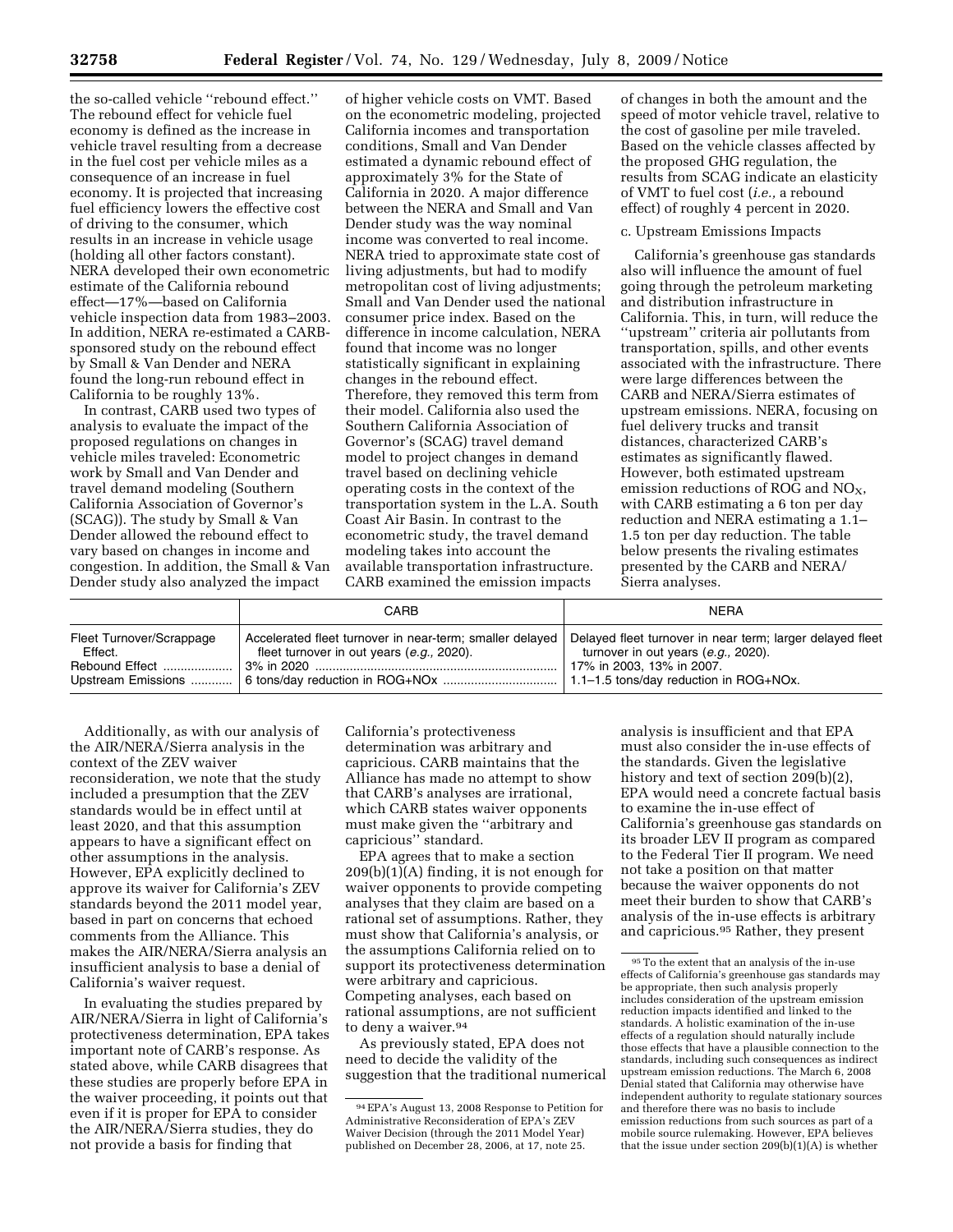rivaling analyses—each making different assumptions so that the differences in findings can be reduced to differences in assumptions. EPA finds that the Alliance has not met its burden of proof that the greenhouse gas regulations undermine California's previous LEV II and ZEV protectiveness determinations or that California was arbitrary and capricious in its greenhouse gas protectiveness determination.

EPA, therefore, finds that opponents of the waiver have not presented clear and compelling evidence that CARB was arbitrary and capricious in finding that the real-world effect of its standards ''in the aggregate'' would not lead to greater emissions of pollutants than the federal program.

#### *D. Section 209(b)(1)(A) Conclusion*

Based on the record before me, I cannot find that CARB was arbitrary and capricious in its finding that the California motor vehicle emission standards including the greenhouse gas standards are, in the aggregate, at least as protective of public health and welfare as applicable Federal standards.

#### **V. Does California Need Its Standards To Meet Compelling and Extraordinary Conditions?**

Under section 209(b)(1)(B) of the Act, I cannot grant a waiver if I find that California ''does not need such State standards to meet compelling and extraordinary conditions.'' EPA has traditionally interpreted this provision as considering whether California needs a separate motor vehicle program to meet compelling and extraordinary conditions. However in the March 6, 2008 Denial, EPA limited this interpretation to California's motor vehicle standards that are designed to address local or regional air pollution problems. EPA determined that the traditional interpretation was not appropriate for standards designed to address a global air pollution problem and its effects and that it was appropriate to address such standards separately from the remainder of the program. EPA then proceeded to find that California did not need such standards to meet compelling and extraordinary conditions. The

interpretation adopted in the March 6, 2008 Denial is now before me for reconsideration.

#### *A. Basis of March 6, 2008 Denial*

In the March 6, 2008 Denial, EPA provided its reasoning for changing its long-standing interpretation of this provision, as it pertains to California standards designed to address global air pollution. EPA described its longstanding interpretation in some detail, stating that:

Under this approach EPA does not look at whether the specific standards at issue are needed to meet compelling and extraordinary conditions related to that air pollutant. For example, EPA reviewed this issue in detail with regard to particulate matter in a 1984 waiver decision.<sup>96</sup> In that waiver proceeding, California argued that EPA is restricted to considering whether California needs its own motor vehicle program to meet compelling and extraordinary conditions, and not whether any given standard is necessary to meet such conditions. Opponents of the waiver in that proceeding argued that EPA was to consider whether California needed these PM standards to meet compelling and extraordinary conditions related to PM air pollution.

The Administrator agreed with California that it was appropriate to look at the program as a whole in determining compliance with section 209(b)(1)(B). One justification of the Administrator was that many of the concerns with regard to having separate state standards were based on the manufacturers' worries about having to meet more than one motor vehicle program in the country, but that once a separate California program was permitted, it should not be a greater administrative hindrance to have to meet further standards in California. The Administrator also justified this decision by noting that the language of the statute referred to ''such state standards,'' which referred back to the use of the same phrase in the criterion looking at the protectiveness of the standards in the aggregate. He also noted that the phrase referred to standards in the plural, not individual standards. He considered this interpretation to be consistent with the ability of California to have some standards that are less stringent than the federal standards, as long as, per section 209(b)(1)(A), in the aggregate its standards were at least as protective as the federal standards.

The Administrator further stated that in the legislative history of section 209, the phrase ''compelling and extraordinary circumstances'' refers to ''certain general circumstances, unique to California, primarily responsible for causing its air pollution problem,'' like the numerous thermal inversions caused by its local geography and wind patterns. The Administrator also noted that Congress recognized ''the presence and growth of California's vehicle population, whose emissions were thought to be responsible for

ninety percent of the air pollution in certain parts of California.'' 97 EPA reasoned that the term compelling and extraordinary conditions ''do not refer to the levels of pollution directly.'' Instead, the term refers primarily to the factors that tend to produce higher levels of pollution—''geographical and climatic conditions (like thermal inversions) that, when combined with large numbers and high concentrations of automobiles, create serious air pollution problems." 98

The Administrator summarized that under this interpretation the question to be addressed in the second criterion is whether these ''fundamental conditions'' (*i.e.* the geographical and climate conditions and large motor vehicle population) that cause air pollution continued to exist, not whether the air pollution levels for PM were compelling and extraordinary, or the extent to which these specific PM standards will address the PM air pollution problem.99

However in the March 6, 2008 Denial, EPA limited this interpretation to California's motor vehicle standards that are designed to address local or regional air pollution problems. EPA determined that the traditional interpretation was not appropriate for standards designed to address a global air pollution problem and its effects.100

With respect to a global air pollution problem like elevated concentrations of greenhouse gases, EPA's March 6, 2008 Denial found that the text of section 209(b)(1)(B) was ambiguous and does not limit EPA to this prior interpretation. In addition, EPA noted that the legislative history supported a decision to ''examine the second criterion specifically in the context of global climate change.'' The legislative history:

[I]ndicates that Congress was moved to allow waivers of preemption for California motor vehicle standards based on the particular effects of local conditions in California on the air pollution problems in California. Congress discussed ''the unique problems faced in California as a result of its climate and topography.'' H.R. Rep. No. 728, 90th Cong. 1st Sess., at 21 (1967). See also Statement of Cong. Holifield (CA), 113 Cong. Rec. 30942–43 (1967). Congress also noted the large effect of local vehicle pollution on such local problems. See, *e.g.,* Statement of Cong. Bell (CA) 113 Cong. Rec. 30946. In particular, Congress focused on California's

99 73 FR at 12159–60.

100EPA recently reaffirmed that the traditional interpretation still applied for motor vehicle standards designed to address air pollution problems that are local or regional in nature. 71 FR 78190, 78192 (December 28, 2008); *see also* 71 FR 78190 and Decision Document for Waiver of Federal Preemption for California Zero Emission Vehicle Standards, at 34.

the indirect reductions of ozone pollutants from stationary sources created by the greenhouse gas emission standards for motor vehicles, can reasonably be considered by California in its determination that its standards are as protective of public health and welfare as applicable federal standards. Given that the effects are reasonably related to the regulations, if it is appropriate to consider in-use effects then it was not arbitrary and capricious for California to include such effects in

<sup>96 49</sup> FR 18887 (May 3, 1984).

<sup>97</sup> *Id.* at 18890.

<sup>98</sup> 73 FR 12156, 12159–60 (March 6, 2008).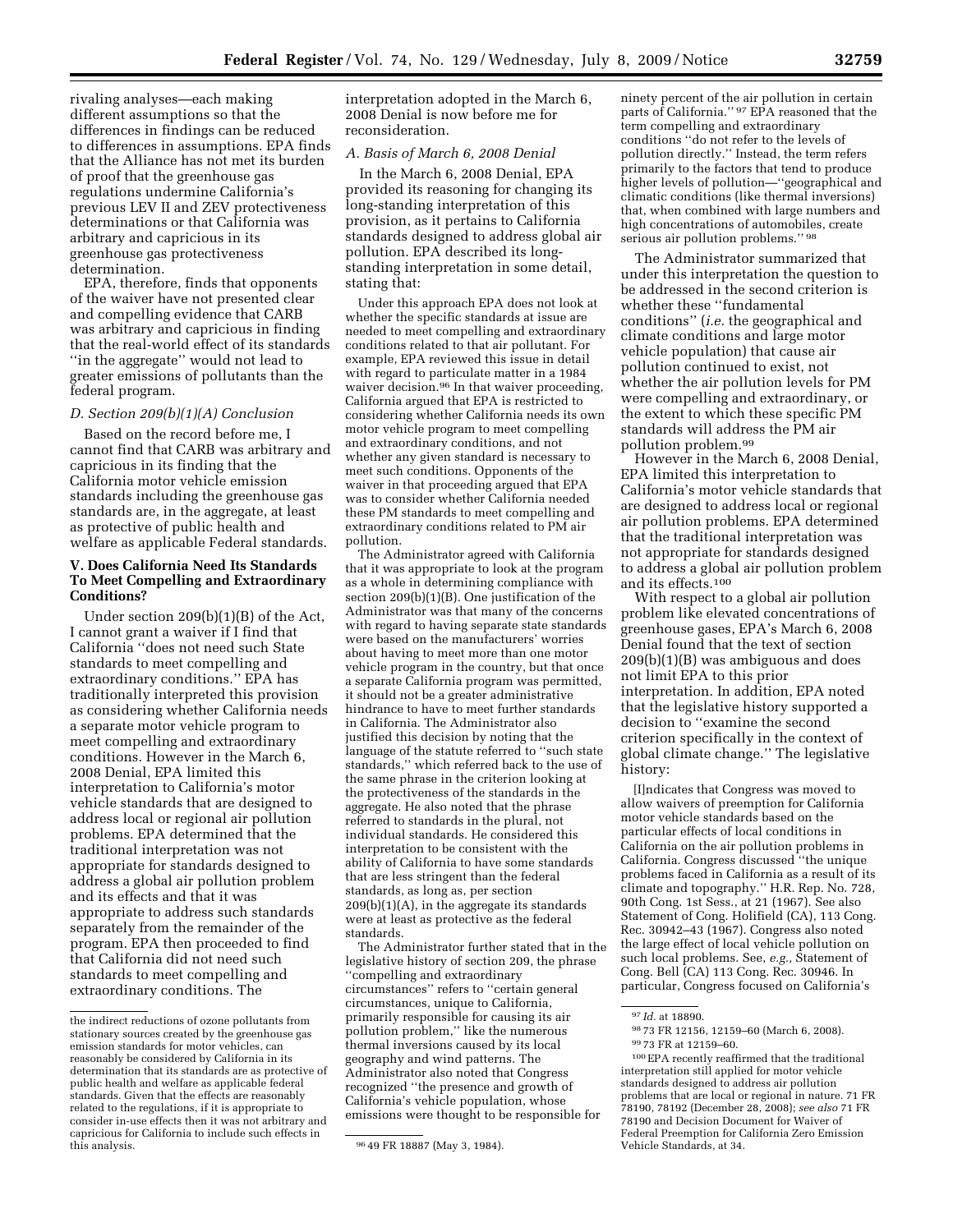smog problem, which is especially affected by local conditions and local pollution. See Statement of Cong. Smith (CA) 113 Cong. Rec. 30940–41 (1967); Statement of Cong. Holifield (CA), id. at 30942. See also, *MEMA I,* 627 F. 2d 1095, 1109 (DC Cir., 1979) (noting the discussion of California's 'peculiar local conditions'' in the legislative history). Congress did not justify this provision based on pollution problems of a more national or global nature in justifying this provision.101

Relying on this, and without any further significant discussion of either congressional intent or how this new approach properly furthered the goals of section 209(b), EPA determined that it was appropriate to:

[R]eview California's GHG standards separately from the remainder of its motor vehicle emission control program for purposes of section  $209(b)(1)(B)$ . In this context it is appropriate to give meaning to this criterion by looking at whether the emissions from California motor vehicles, as well as the local climate and topography in California, are the fundamental causal factors for the air pollution problem—elevated concentrations of greenhouse gases—apart from the other parts of California's motor vehicle program, which are intended to remediate different air pollution concerns.

EPA then proceeded to apply this interpretation to the GHG standards at issue in this waiver proceeding, and found that California did not need the GHG standards under this interpretation. Having limited the meaning of this provision to situations where the air pollution problem was local or regional in nature, EPA found that California's greenhouse gas standards do not meet this criterion. EPA found that the elevated concentrations of greenhouse gases in California are similar to concentrations elsewhere in the world, and that local conditions in California such as the local topography and climate and the number of motor vehicles in California are not the determinant factors causing the elevated GHG concentrations found in California and elsewhere. Thus, the March 6, 2008 Denial found that California did not need its GHG standards to meet compelling and extraordinary conditions, and the waiver was denied.

EPA also considered an alternative interpretation, where EPA would consider ''the effects in California of this global air pollution problem in California in comparison to the rest of the country, again addressing the GHG standards separately from the rest of California's motor vehicle program.'' Under this alternative interpretation, EPA considered whether the impacts of

global climate change in California were significant enough and different enough from the rest of the country such that California could be considered to need its greenhouse gas standards to meet compelling and extraordinary conditions. EPA determined that the waiver should be denied under this alternative interpretation as well.

#### *B. Should EPA Review This Criterion Based on the Need for California's Motor Vehicle Program or the Need for the GHG Standards?*

The essential first question to resolve in addressing whether California needs ''such State standards to meet compelling and extraordinary conditions'' is whether it is appropriate for EPA to evaluate this criterion based on California's need for its motor vehicle program as a whole, or to evaluate only the particular standards being addressed in this waiver proceeding.

1. Comments Supporting a Review of the Entire Program

In its initial waiver request, CARB restates its need for its own engine and vehicle programs to meet serious air pollution problems. It notes that the relevant inquiry is whether California needs its own emission control program as opposed to the need for any given standard as necessary to meet compelling and extraordinary conditions. CARB notes that in prior waivers the Administrator has determined that:

''[C]ompelling and extraordinary conditions'' does not refer to levels of pollution directly, but primarily to the factors that tend to produce them: geographical and climatic conditions that, when combined with large numbers and high concentrations of automobiles create serious air pollution problems.''

In its initial waiver request letter, CARB stated:

California, the South Coast and San Joaquin Air basins in particular, continues to experience some of the worst air quality in the nation. California's ongoing need for dramatic emission reductions generally and from passenger vehicles specifically is abundantly clear from its recent adoption of state implementation plans for the South Coast and other California air basins. The unique geographical and climatic conditions, and the tremendous growth in the vehicle population and use which moved Congress to authorize California to establish separate vehicle standards in 1967, still exist today.102

CARB notes that these conditions have not changed to warrant a change in confirmation by EPA and that the opponents of the waiver bear the burden on showing why California no longer has a compelling need, informed by its own circumstances and benefits that would accrue to it and other states.

EPA also received comment that the *Massachusetts* v*. EPA* holding suggests that EPA should treat greenhouse gases just like all other air pollutants when evaluating a section 209(b) waiver request for greenhouse gases. These comments suggest that once the Supreme Court clarified that greenhouse gases are Clean Air Act air pollutants, there was no room left to distinguish greenhouse gases from other air pollutants when evaluating waiver requests under section 209(b). These comments suggest that EPA ought not to treat elevated concentrations of greenhouse gases as an air pollution problem different from California's traditional air pollution problems. Likewise, the comments suggest, greenhouse gas pollutants should be treated just like other air pollutants which give rise to the need for California's motor vehicle emission program, and, therefore, be subject to EPA's traditional section 209(b)(1)(B) analysis.

Several commenters suggest that review of California's need for its motor vehicle emissions program as a whole is not only appropriate but is mandated by the statute.

2. Comments Supporting a Review of the GHG Standards Separately

Several commenters opposing the GHG waiver request have advocated that EPA should review California's GHG standards separately under the ''compelling and extraordinary conditions'' criterion. Essentially, this would require that EPA's determination be based on California's need for GHG standards in isolation of its need for its own motor vehicle emissions program.

These commenters state that the statute requires a linkage between the compelling and extraordinary conditions and the particular standards that California wishes to enforce, and that a set of standards that cannot be linked to the compelling and extraordinary conditions cannot be said to be needed to meet such conditions. The commenters note that the statute refers to ''standards''—not to a ''program''—and that such an approach would shield regulations that would not meet the criterion from any review simply by referring to other regulations that do meet the criterion. Moreover, they state that the need for such standards must be based on the particular characteristics (topography, photochemistry) that make California's conditions compelling and

<sup>101</sup> 73 FR at 12161.

<sup>102</sup>California Air Resources Board, EPA–HQ– OAR–2006–0173–0004.1 at 27.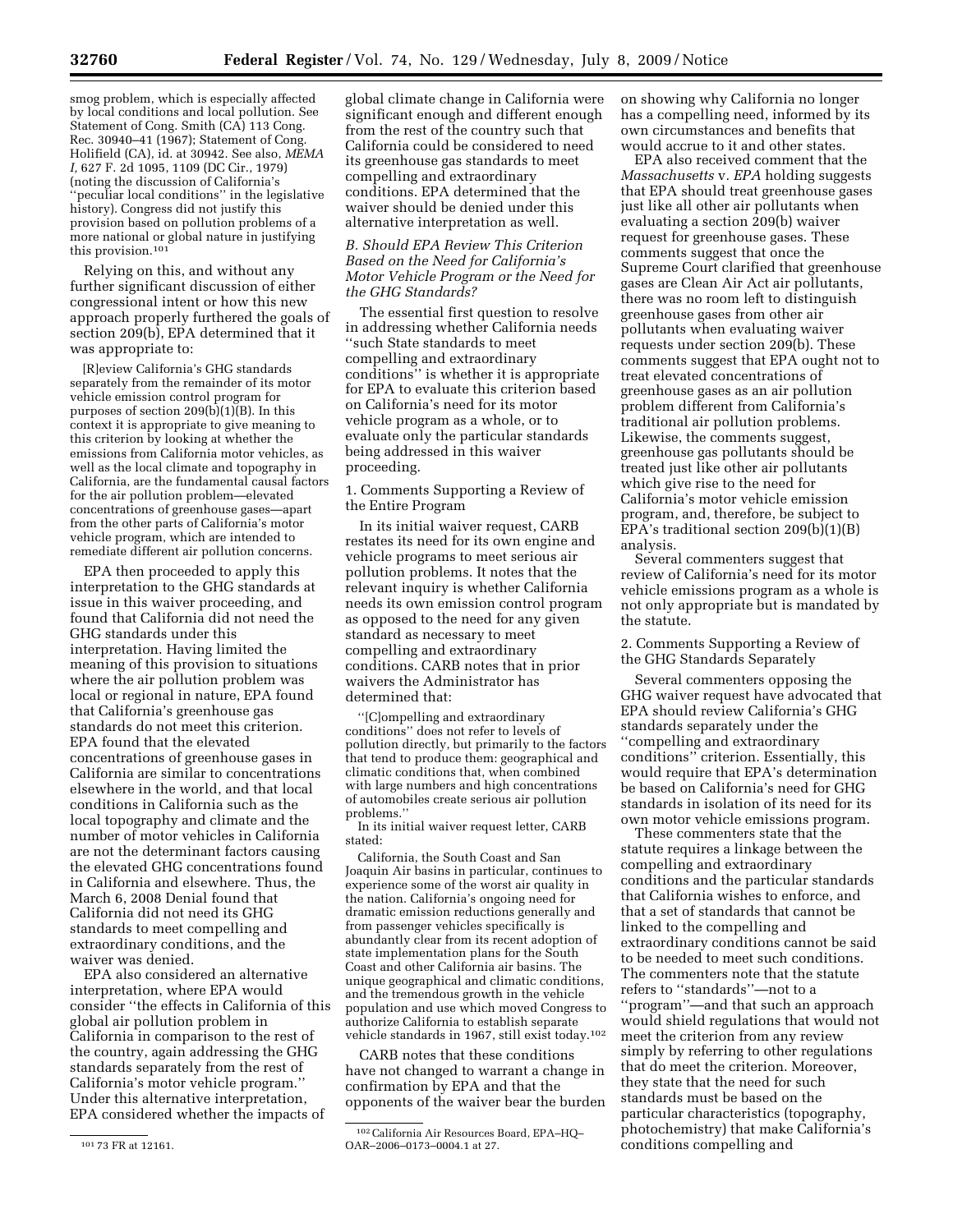extraordinary, whereas global climate change (and, thus, control of GHGs) is not related to such conditions.

Included among the comments suggesting that section 209(b) was intended to allow California to address local air pollution problems and not global environmental issues like climate change was an argument that the phrase ''need for such State standards to meet compelling and extraordinary conditions'' is unambiguous.103 That lack of ambiguity, according to these comments, compels the conclusion that global warming is not the type of condition California was meant to address with its motor vehicle emissions program. These commenters further suggest that the intent of Congress was to allow California the ability to set its own standards to address the state's unique local air pollution problems and ''scientific evidence confirms that California's temperature trends are neither unique nor particularly distinct from those of at least a dozen other States.''

#### 3. Decision

After reviewing the comments and the March 6, 2008 Denial, I believe the better approach is to review California's need for its new motor vehicle emissions program as a whole to meet compelling and extraordinary conditions, and not to apply this criterion to specific standards, or to limit it to standards designed to address only local or regional air pollution problems. The traditional approach to interpreting this provision is the best approach for considering a waiver for greenhouse standards, as well as a waiver for standards designed to address local or regional air pollution problems.104 Therefore, I believe the interpretation that was applied in the

104The traditional interpretation of section 209(b)(1)(B) is certainly not ''unambiguous precluded'' by the language of the statute. See *Entergy Corp.* v. *Riverkeeper, Inc.,* 129 S.Ct. 1498 (2009)(''That view governs if it is a reasonable interpretation of the statute—not necessarily the only possible interpretation, nor even the interpretation deemed most reasonable by the courts. *Chevron U.S.A. Inc.* v. *Natural Resources Defense Council, Inc.,* 467 U.S. 837, 843–844 (1984).'') (''It seems to us, therefore, that the phrase ''best available,'' even with the added specification ''for minimizing adverse environmental impact,'' does not unambiguously preclude cost-benefit analysis.''). *Carrow* v. *Merit Systems Protection Board,* 564 F.3d 1359 (Fed. Cir. 2009) (''[W]e are obligated to give controlling effect to [agency's] interpretation if it is reasonable and is not contrary to the unambiguously expressed intent of Congress'', citing *Entergy Corp.*) .

March 6, 2008 Denial should be rejected and no longer be followed.

This traditional interpretation is the most straightforward reading of the text and legislative history of section 209(b). Congress decided in 1977 to allow California to promulgate individual standards that are not as stringent as comparable federal standards, as long as the standards are ''in the aggregate, at least as protective of public health and welfare as applicable federal standards.'' This decision by Congress requires EPA to allow California to promulgate individual standards that, in and of themselves, might not be considered needed to meet compelling and extraordinary circumstances, but are part of California's overall approach to reducing vehicle emissions to address air pollution problems.

EPA is to determine whether California's determination is arbitrary and capricious under section 209(b)(1)(A), and is to determine whether California does not need ''such State standards'' to meet compelling and extraordinary conditions. The natural reading of these provisions leads EPA to consider the same group of standards that California considered in making its protectiveness determination. While the words ''in the aggregate'' are not specifically applicable to section 209(b)(1)(B), it does refer to the need for ''such State standards,'' rather than ''each State standard'' or otherwise indicate a standard-by-standard analysis.

In addition, EPA's March 6, 2008 Denial determined that this provision was appropriately interpreted to consider California's standards as a group for standards designed to address local or regional air pollution problems, but should be interpreted in the opposite fashion for standards designed to address global air pollution problems. The text of the provision, however, draws no such distinction, and provides no indication other than Congress intended a single interpretation for this provision, not one that varied based on the kind of air pollution problem at issue.

The March 6, 2008 Denial considered the legislative history, and determined that Congress was motivated by concern over local conditions in California that lead to local or regional air pollution problems. From this, EPA determined that Congress intended to allow California to address these kinds of local or regional air pollution problems, but no others. In effect, EPA inferred from the discussion in the legislative history that Congress intended to limit California's authority in this way, and to prohibit a waiver for California

standards aimed at global air pollution problems.

This ignores the main thrust of the text and legislative history of section 209(b), and improperly reads too much into an absence of discussion of global air pollution problems in the legislative history. The structure of section 209, both as adopted in 1967 and as amended in 1977, is notable in its focus on limiting the ability of EPA to deny a waiver, and thereby preserves discretion for California to construct its motor vehicle program as it deems appropriate to protect the health and welfare of its citizens. The legislative history indicates Congress quite intentionally restricted and limited EPA's review of California's standards, and its express legislative intent was to ''provide the broadest possible discretion [to California] in selecting the best means to protect the health of its citizens and the public welfare.'' 105 The DC Circuit recognized that ''[t]he history of the congressional consideration of the California waiver provision, from its original enactment up through 1977, indicates that Congress intended the State to continue and expand its pioneering efforts at adopting and enforcing motor vehicle emission standards different from and in large measure more advanced than the corresponding federal program. In short, to act as a kind of laboratory for innovation. \* \* \* For a court [to limit California's authority] despite the absence of such an indication would only frustrate the congressional intent.'' 106

In this context, it is fully consistent with the expressed intention of Congress to interpret section  $209(b)(1)(B)$  the same way both for standards designed to address local and regional air pollution problems, and standards designed to address global air pollution problems. Congress intended to provide California the broadest possible discretion to develop its motor vehicle emissions program. Neither the text nor the legislative history of section 209(b) indicates that Congress intended to limit this broad discretion to a certain kind of air pollution problem, or to take away all discretion with respect to global air pollution problems.107 In

<sup>103</sup>This comment, suggesting that the ''need for such State standards to meet compelling and extraordinary conditions,'' is made under Step 1 of the test established under *Chevron, USA., Inc.* v. *NRDC.* 

<sup>105</sup>H.R. Rep. No. 294, 95th Cong., 1st Sess. 301– 302 (1977). *See MEMA,* 627 F. 2d at 1110–11. 106 *MEMA,* 627 F. 2d at 1111.

<sup>107</sup>This broad interpretation of section 209(b) is similar to the broad reading the Court provided to section 302(g) of the Clean Air Act when it held that the term ''air pollutant'' included greenhouse gases, rejecting among other things the argument that Congress limited the term to apply only to certain kinds of air pollution. *Massachusetts* v. *EPA,* 549 U.S. 497, 532 footnote 26.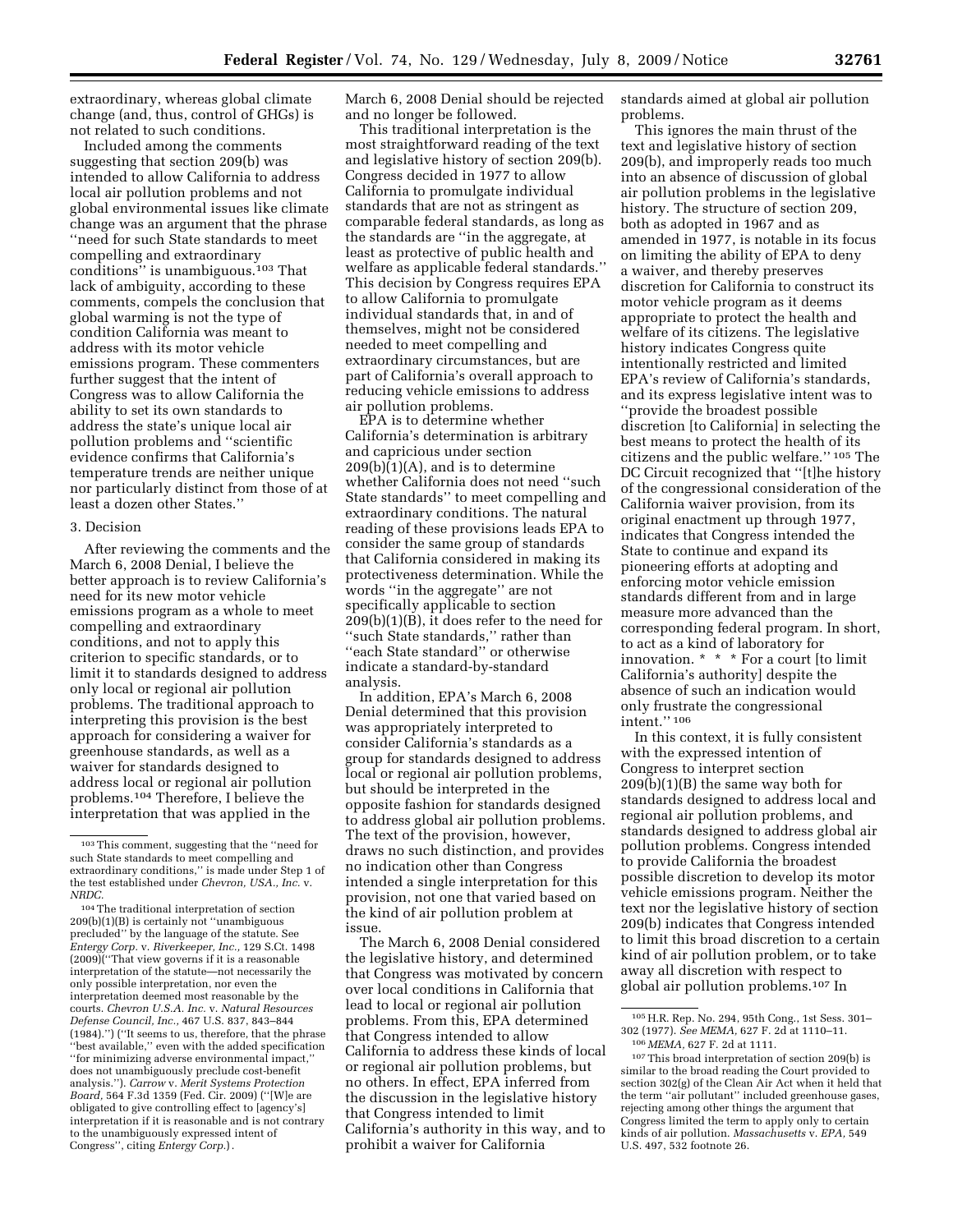addition, applying the traditional interpretation to greenhouse gas standards does not change the basic nature of the compromise established by Congress—California could act as the laboratory for the nation with respect to motor vehicle emission control, and manufacturers would continue to face just two sets of emissions standards— California's and EPA's.

This interpretation is directly in line with the purpose of Congress, as compared to the interpretation adopted in the March 6, 2008 Denial. The 2008 interpretation relied on the discussion in the legislative history of local conditions in California leading to air pollution problems like ozone. While this was properly read to support the view that this provision should be interpreted to address California's need for a motor vehicle program as a whole, the March 6, 2008 Denial went further and inferred that by discussing such local conditions, Congress also intended to limit California's discretion to only these kinds of local or regional air pollution problems. The March 6, 2008 Denial pointed to no particular language in the legislative history or the text of section 209(b) indicating such, instead, congressional intent to limit California's discretion was inferred from the discussion of local conditions. However, basing a limitation on such an inference is not appropriate given the express indication that Congress intended to provide California the ''broadest possible discretion'' in selecting the best means to protect the health of its citizens and the public welfare.

The text of section 209(b) and the legislative history, when viewed as a whole, leads me to conclude that the interpretation adopted in the March 6, 2008 Denial should be rejected. The better way to interpret this provision is to apply the traditional interpretation to the evaluation of California's greenhouse gas standards for motor vehicles. If California needs a separate motor vehicle program to address the kinds of compelling and extraordinary conditions discussed in the traditional interpretation, then Congress intended that California could have such a program. Congress also intentionally provided California the broadest possible discretion in adopting the kind of standards in its motor vehicle program that California determines are appropriate to address air pollution problems that exist in California, whether or not those problems are local or regional in nature, and to protect the health and welfare of its citizens. The better interpretation of the text and legislative history of this provision is that Congress did not intend this

criterion to limit California's discretion to a certain category of air pollution problems, to the exclusion of others. In this context it is important to note that air pollution problems, including local or regional air pollution problems, do not occur in isolation. Ozone and PM air pollution, traditionally seen as local or regional air pollution problems, occur in a context that to some extent can involve long range transport of this air pollution or its precursors. This longrange or global aspect of ozone and PM can have an impact on local or regional levels, as part of the background in which the local or regional air pollution problem occurs. As discussed later, the effects of global concentrations of greenhouse gases can have an impact on local ozone levels. This context for air pollution problems supports the view that Congress did not draw such a line between the types of air pollution problems under this criterion, and that EPA should not implement this criterion in a narrow way restricting how California determines it should develop its motor vehicle program to protect the health and welfare of its citizens.108

This approach does not make section 209(b)(1)(B) a nullity, as some have suggested. EPA must still determine whether California does not need its motor vehicle program to meet the compelling and extraordinary conditions discussed in the legislative history. If that is the case, then a waiver would be denied on those grounds. As discussed below, that is not the case at this point, even though conditions in California may one day improve such that it no longer has the need for a separate motor vehicle program. The statute contemplates that such improvement is possible. In addition, the opponents of a waiver always have the ability to raise their legal, policy, and other concerns in the State administrative process, or through judicial review in State courts.

Congress, however, provided EPA a much more limited role under section 209(b) in considering objections raised by opponents of a waiver.

For these reasons, I believe that the better approach for analyzing the need for ''such State standards'' to meet ''compelling and extraordinary conditions'' is to review California's need for its program, as a whole, for the class or category of vehicles being regulated, as opposed to its need for individual standards.

Having adopted this interpretation of section 209(b)(1)(B), I apply it below to determine whether EPA can find that California does not need its motor vehicle program to meet compelling and extraordinary conditions. Given the basis for EPA's March 6, 2008 Denial and the considerable debate regarding the permissible interpretations of this provision, EPA has also evaluated this criterion reviewing the greenhouse gas standards separately—using the two interpretations discussed in the March 6, 2008 Denial. In either case, EPA also cannot deny California's request for a waiver based on a finding that California does not need such standards to meet compelling and extraordinary circumstances.

## *C. Does California Need Its Motor Vehicle Program To Meet Compelling and Extraordinary Conditions?*

As discussed above, the better interpretation of this criterion, adopted herein, is the traditional approach of evaluating California's need for a separate program to meet compelling and extraordinary conditions. Applying this approach, with due deference to California, I cannot deny the waiver.

CARB has repeatedly demonstrated the need for its motor vehicle program to address compelling and extraordinary conditions in California. In its Waiver Request letter, CARB stated:

California—the South Coast and San Joaquin Air basins in particular—continues to experience some of the worst air quality in the nation. California's ongoing need for dramatic emission reductions generally and from passenger vehicles specifically is abundantly clear from its recent adoption of state implementation plans for the South Coast and other California air basins.109 The unique geographical and climatic conditions, and the tremendous growth in the vehicle population and use which moved Congress to

<sup>108</sup>*See Massachusetts* v. *EPA, ''*While the Congresses that drafted section 202(a)(1) might not have appreciated the possibility that burning fossil fuels could lead to global warming, they did understand that without regulatory flexibility, changing circumstances and scientific developments would soon render the Clean Air Act obsolete. The broad language of section 202(a)(1) reflects an intentional effort to confer the flexibility necessary to forestall such obsolescence. See *Pennsylvania Dept. of Corrections* v. *Yeskey,*  524 U.S. 206, 212 (1998) (''[T]he fact that a statute can be applied in situations not expressly anticipated by Congress does not demonstrate ambiguity. It demonstrates breadth'' (internal quotation marks omitted)). Because greenhouse gases fit well within the Clean Air Act's capacious definition of ''air pollutant,'' we hold that EPA has the statutory authority to regulate the emission of such gases from new motor vehicles.'' 549 U.S. 497 at 532.

<sup>109</sup>See *e.g.* Approval and Promulgation of State Implementation Plans; California—South Coast, 64 FR 1770, 1771 (January 12, 1999). See also 69 FR 23858, 23881–90 (April 30, 2004) (designating 15 areas in California as nonattainment for the federal 8-hour ozone national ambient air quality standard).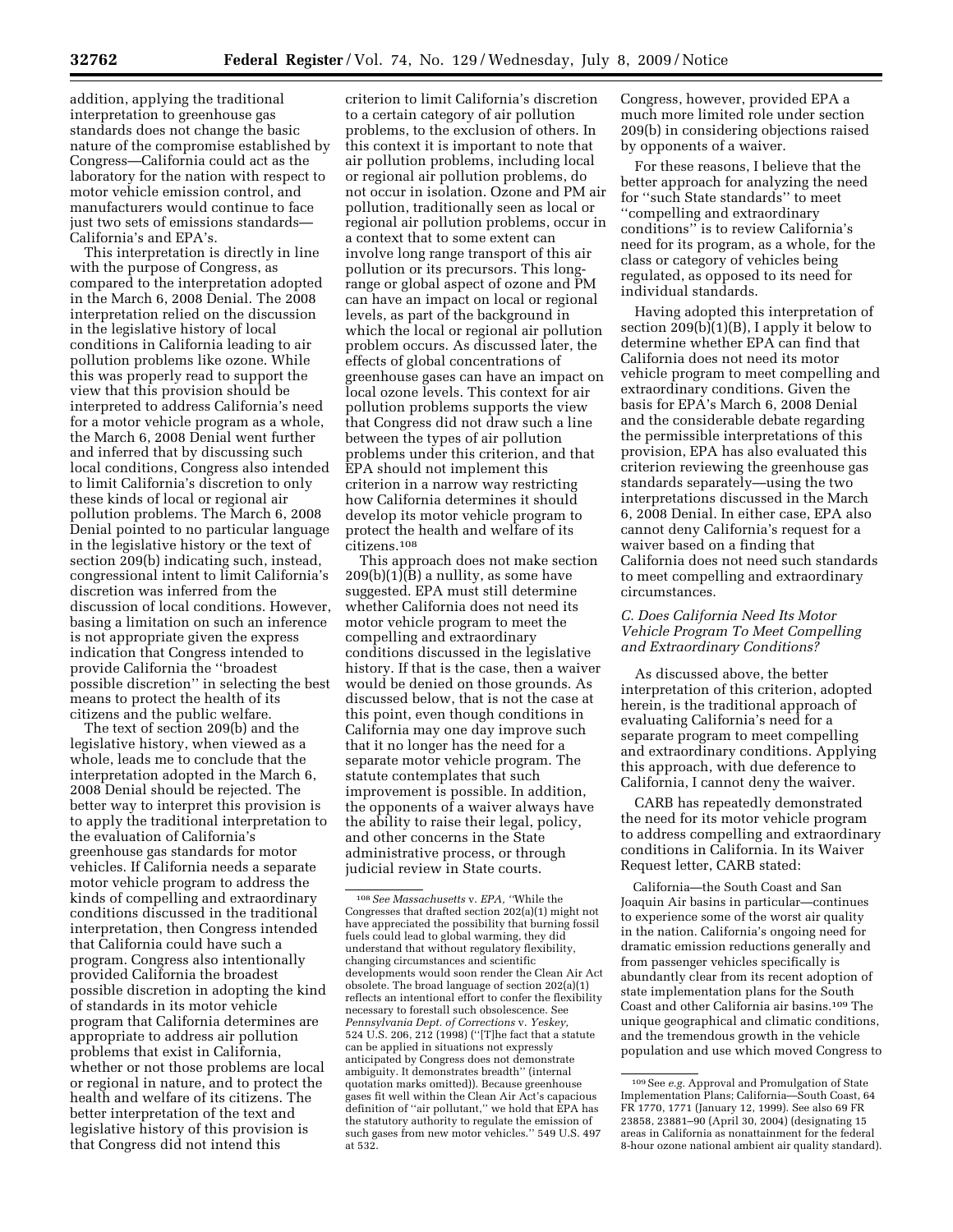authorize California to establish separate vehicle standards in 1967, still exist today.110

CARB notes in its July 14, 2007 comments that it testified at EPA's earlier hearings on this waiver request that ''since nothing has changed in the few months since EPA last easily made this determination [regarding the need for the motor vehicle emission program] on December 28, 2006 (71 FR 78190), and since California still has the ''geographical and climatic conditions that, when combined with the large numbers and high concentrations of automobiles, create serious pollution problems,'' (49 FR at 18890 (citing legislative history)), this is the end of a proper and legal EPA analysis of the extraordinary and compelling conditions waiver prong.'' 111

EPA has not received any adverse comments suggesting that California no longer needs a separate motor vehicle emissions program to address the various conditions that lead to serious and unique air pollution problems in California.

Based on the record, I am unable to identify any change in circumstances or any evidence to suggest that the conditions that Congress identified as giving rise to serious air quality problems in California no longer exist. Therefore, using the traditional approach of reviewing the need for a separate California program to meet compelling and extraordinary conditions, I cannot deny the waiver based on this criterion.

### *D. Does California Need Its Motor Vehicle GHG Standards To Meet Compelling and Extraordinary Conditions?*

As discussed above, EPA has also evaluated this criterion under two alternative approaches, reviewing the greenhouse gas standards separately using the two interpretations discussed in the March 6, 2008 Denial. While recognizing that they are not the interpretations adopted here by EPA, this section discusses the Agency's consideration of these alternative interpretations.

1. Are California's GHG Standards Designed in Part To Address an Air Pollution Problem That Is Local or Regional in Nature?

In the March 6, 2008 Denial, EPA interpreted this criterion as calling for a review of California's GHG standards separately from the remainder of its

motor vehicle emission control program. In that context, it was determined appropriate to look at whether the emissions from California motor vehicles, as well as the local climate and topography in California, are the fundamental causal factors for the air pollution problem of greenhouse gases. This interpretation limited the meaning of this provision to situations where the motor vehicle standards at issue were designed to address an air pollution problem that was local or regional in nature, such that the local conditions in California were the fundamental causes of the air pollution problem.

The March 6, 2008 Denial applied this interpretation by focusing on elevated concentrations of greenhouse gases as the air pollution—a global air pollution problem. The March 6, 2008 Denial rejected arguments that the GHG standards should also been seen as an ozone control strategy, on the grounds that even if elevated concentrations of greenhouse gases lead to climate changes that exacerbate ozone, the causes of elevated concentrations of greenhouse gases are not solely local to California but are global in nature.

This overly narrow view fails to consider that although the factors that cause ozone are primarily local in nature and that ozone is a local or regional air pollution problem, the impacts of global climate change can nevertheless exacerbate this local air pollution problem. Whether or not local conditions are the primary cause of elevated concentrations of greenhouse gases and climate change, California has made a case that its greenhouse gas standards are linked to amelioration of California's smog problems. Reducing ozone levels in California cities and agricultural areas is expected to become harder with advancing climate change. California and many other commenters note that ''California's high ozone levels—clearly a condition Congress considered—will be exacerbated by higher temperatures from global warming.'' 112 California also notes that

there is general consensus that temperature increases from climate change will exacerbate the historic climate, topography, and population factors conducive to smog formation in California, which were the driving forces behind Congress' inclusion of the waiver provision in the Clean Air Act.113 There is a logical link between the local air pollution problem of ozone and California's desire to reduce GHGs as one way to address the adverse impact that climate change may have on local ozone conditions.<sup>114</sup> Given the clear deference that Congress intended to provide California on the mechanisms it chooses to use to address its air pollution problems, it would be appropriate to consider its GHG standards as designed in part to help address a local air pollution problem, and, thus, a waiver should not be denied even under the narrow interpretation employed in the March 6, 2008 Denial.

2. Do the Impacts of Climate Change in California Support a Denial of the Waiver?

As part of EPA's March 6, 2008 Denial, EPA also considered an alternative interpretation for this criterion, where EPA would consider ''the effects in California of this global air pollution problem \* \* \* in comparison to the rest of the country, again addressing the GHG standards separately from the rest of California's motor vehicle program.'' EPA considered evidence and arguments submitted by commenters concerning whether the impacts of global climate change in California were significant enough and different enough from the rest of the country such that California could be considered to need its greenhouse gas standards to meet compelling and extraordinary conditions.115 EPA determined in the March 6, 2008 Denial that the waiver should be denied under this approach as well.

114California also submits evidence that its GHG emission regulations would result in a slight reduction of ozone precursors. EPA–HQ–OAR– 2006–0173–9006 at 10.

115 73 FR 12156, 12164.

<sup>110</sup>California Air Resources Board, EPA–HQ– OAR–2006–0173–0004.1, at 16.

<sup>111</sup>California Air Resources Board, EPA–HQ– OAR–2006–0173–1686 at 7.

<sup>112</sup>California submits evidence that at the national scale, using global to regional air quality models, various papers demonstrate that climate change alone can worsen summertime surface ozone pollution in polluted regions of the United States including one finding that ''climate change alone will increase summertime ozone in polluted regions by 1–10 ppb over the coming decades, with the largest effects in urban areas and during pollution episodes'' and therefore ''climate change will partly offset the benefit of the emissions reductions.'' See Jacob and Winner (2009), EPA– HQ–OAR–2006–0173–9010.4. CARB also cites the 2007 Interim Report of the U.S. EPA Global Change Research Program Assessment of the Impacts of Global Change on Regional U.S. Air Quality, a draft EPA study which concludes that climate change may significantly increase ground-level ozone in

areas throughout the nation. See also EPA's final April 2009 ''Assessment of the Impacts of Global Climate Change on Regional U.S. Air Quality: A Synthesis of Climate Change Impacts on Ground-Level Ozone'' which states as one of its general findings: ''[W]hile these modeling studies cannot tell us what the future will hold, they demonstrate the potential for global climate change to make U.S. air quality management more difficult, and therefore future air quality management decisions should begin to account for the impacts of climate change.'' EPA–HQ–OAR–2006–0173–9006 at 7–9. 113 *Id.*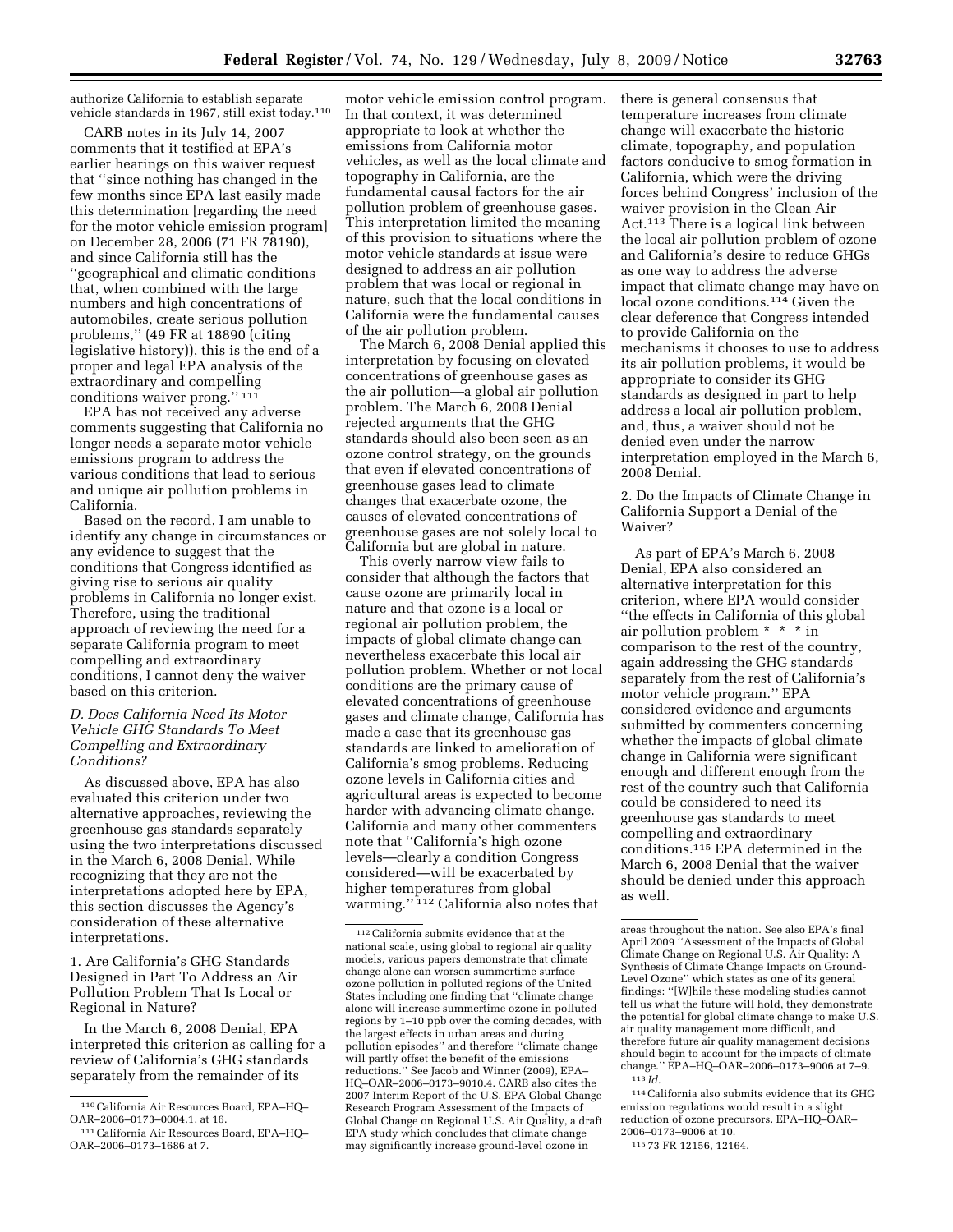As discussed above, this is not the interpretation that EPA now adopts. However, even if EPA were to examine the impacts of climate change in California under this interpretation, based on a review of all the evidence in the record, I cannot deny the waiver.

a. What Test Applies Under This Alternative Approach?

In the March 6, 2008 Denial, EPA found that legislative intent called for particular circumstances in California that are ''sufficiently different'' from the nation as a whole that justify separate standards in California.

EPA received comment stating that there is no statutory foundation for a ''sufficiently different'' test. Commenters noted there is nothing in the term ''compelling and extraordinary conditions'' that requires a comparison to the rest of the country. Similarly, commenters point to EPA's 1984 PM waiver where EPA's Administrator found that ''there is no indication in the language of section 209 or the legislative history that California's pollution problem must be the worst in the country for a waiver to be granted.'' EPA also received comment that it was not reasonable for EPA to conclude that California does not face global warming impacts, including water supply, agricultural production, and wildfire seasonal impacts that present compelling and extraordinary conditions, since other states will face similar impacts. Under this rationale, since states other than California are also experiencing serious global warming impacts, California could never receive a waiver to combat climate change. Commenters find flaw in this rationale: similar impacts in other states have never before prevented California from receiving a waiver. Even though many states are faced with nonattainment ozone areas and smog problems similar to California, California has never had a waiver denied based on a finding under section 209(b)(1)(B) that it did not need its standards to meet compelling and extraordinary conditions. As such, EPA also received comment suggesting that the impacts of climate change should be reviewed within the State of California to determine their severity, and that such impacts need not be compared to impacts experienced or projected to occur elsewhere in the country.

Several commenters maintain that although the impacts of climate change in California may be compelling, they are not extraordinary when compared to

the rest of the nation.116 These commenters point to the record and the many submissions from other states, which recount the variety of impacts and risks of climate change in their respective states and claim that California is no different than any other state.

EPA does not need to resolve this issue. As discussed below, EPA has evaluated the evidence submitted concerning the observed and projected impacts of global climate change in California and other states and determined that even under the alternative approach used in the March 6, 2008 Denial, EPA cannot deny a waiver.

b. Would a Waiver Be Denied Under This Alternative Approach?

Commenters supporting the waiver maintain that California has clearly demonstrated that the impacts in California of global warming are ''compelling and extraordinary.'' Several commenters point to the impacts of global warming recited in EPA's March 6, 2008 initial denial as evidence that EPA committed an error in judgment by not finding that the extreme and various impacts of climate change in California are compelling and extraordinary in nature and that, further, California clearly satisfied the section  $209(b)(1)(B)$  requirements.<sup>117</sup>

117EPA has not received any comment suggesting EPA's prior inventory of evidentiary information is incorrect as set forth in its discussion of the ''Relationship of Impacts of Global Climate Change in California to the Rest of the Country'' at 73 FR 12156, 12163–12168. In addition, several new studies have been submitted to EPA, including: a recent report from the Pacific Institute examining the impacts that sea level rise would have on population, infrastructure, and property in California (this report uses projections of medium to medium-high greenhouse gas emissions scenarios indicating a 1.4 meter rise in the seal level by 2100 with 480,000 people at risk and \$100 million in property at risk from a 100 year flood event); California's Climate Action Team Reports that emphasizes many of the points made in California's waiver request including the air quality impacts (''Climate change could slow progress toward attainment of health-based air quality standards and increase pollution control costs by increasing the potential for high ozone and high particulate days.'' The report itself synthesizes 37 recent reports that address a wide body of information on the range and gravity of the risks that climate change poses to California's citizens, natural resources, and economy); and the Public Policy Institute of California assessment of climate change on public health in California and cites number impacts including ''an increase in the frequency and severity of air pollution episodes'' and ''an increase in extreme heat events and associated increases in heat related morbidity and mortality.'' *See*  Environmental Defense Fund, EPA–HQ–OAR–

Commenters supporting the waiver, including California, have submitted an extensive array of reports and data outlining the risks and impacts of climate change on California. EPA received comment restating EPA's own statements from its March 6, 2008 Denial, including the following:

California has the largest agricultural based economy (13% of the U.S. market value of agricultural products sold) which is heavily dependent on irrigation, has the nation's highest crop value and is the nation's leading dairy producer. There is improved information on how livestock productivity may be affected by thermal stress and through nutritional changes in forage caused by elevated CO<sub>2</sub> concentrations. In addition, wine is California's highest value agricultural product, and wine grapes are very sensitive to temperature changes. California has the largest state coast population, representing 25% of the U.S. oceanic coastal population. The conditions which create California's tropospheric ozone problems remain (*e.g.,*  topography, regional meteorology, number of vehicles) and climate change is expected to exacerbate tropospheric ozone levels. California's water resources are already stressed due to demands from agricultural, industrial and municipal uses, and climate change is expected to introduce an additional stress to an already over-allocate system by increasing temperatures and by decreasing snowpack which is an important water source in spring and summer. California has the greatest variety of ecosystems in the U.S., and the second most threatened and endangered species (of plants and animals combined) and the most threatened and endangered animal species, representing about 21% of the U.S. total.

In addition, one commenter suggests that this summary of findings about California's special characteristics that differentiate the magnitude, intensity and range of impacts of climate change supports that assessment. Dr. Stephen Schneider of Stanford University stated that ''not only are California's conditions 'unique and arguably more severe' (*e.g.* temperature impacts from global warming are more certain for states like California) but also that no other state faces the combination of ozone exacerbation, wildfire emission's contributions, water system and coast system impacts and other impacts faced by California.'' 118 Conversely, opponents of the waiver do not contest California's claims that the impacts of climate change in California and elsewhere are substantial.119 Instead,

119The Association of International Automobile Manufacturers notes that although in the March 6, 2008 Denial, ''EPA found that there is ample evidence that global warming is 'compelling' in the

 $^{\rm 116}$  Association of International Automobile Manufacturers, EPA–HQ–OAR–2006–0173–9005. This comment notes the finding in *Massachusetts*  v. *EPA* that the impacts of global warming are ''widely shared'' among the states.

<sup>2006–0173–9025</sup> at 15–18; *See also* California Air Resources Board, EPA–HQ–OAR–2006–0173–9006 at 7–16.

<sup>118</sup>Environmental Defense Fund, EPA–HQ–OAR– 2006–0173–9025 at 11–12.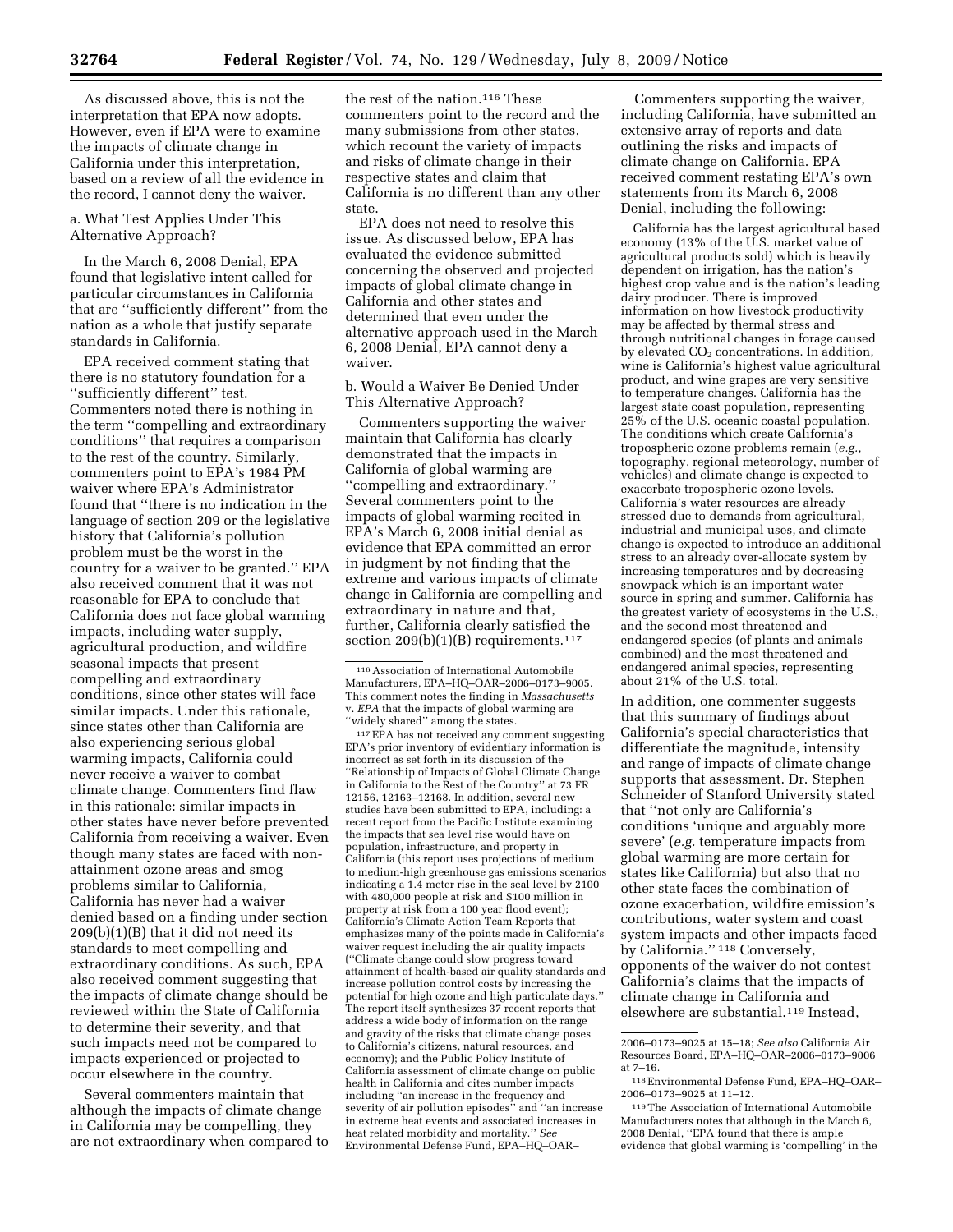opponents of the waiver claim that the impacts in California are not unique or extraordinary. EPA received comment suggesting that the impacts of climate change in California are not sufficiently different from the nation as a whole to warrant a waiver.120 Commenters note that the ''need'' requirement in section 209(b)(1)(B) authorizes the creation of regulatory standards specific to California only in cases where it is necessary to meet conditions unique to California. Commenters claim that California cannot meet this standard with respect to a global problem that does not affect California in a unique way as compared to other states. The commenters claim the impacts to coastline, ozone levels, and other impacts are not unique to California as they affect many other states as well.<sup>121</sup>

120Association of International Automobile Manufacturers, EPA–HQ–OAR–2006–0173–9005 at 9, citing 73 FR 12168—''As the discussion above indicates, global climate change has affected, and is expected to affect, the nation, indeed the world, in ways very similar to the conditions noted in California \* \* \* These identified impacts are found to affect other parts of the United States and therefore these effects are not sufficiently different compared to the nation as a whole. California's precipitation increases are not qualitatively different from changes in other areas. Rise in sea level in the coastal parts of the United States are projected to be severe, or more severe, particularly in consequences, in the Atlantic and Gulf Regions than in the Pacific regions, which includes California. Temperature increases have occurred in most parts of the United States, and while California's temperatures have increased by more than the national average, there are other places in the United States with higher or similar increases in temperature.''

121 *Id.* at 9–10. The Association of International Automobile Manufacturers notes that comments submitted from States supporting the waiver include statements such as ''Connecticut faces loss of its shoreline and beaches, forest die offs, destruction of shell fisheries and marine resources, \* \* \*'' ''Global warming is having a serious impact on New Jersey's public health and economy \* \* \*'' ''Rhode Island \* \* \* As the most densely populated State in the country, direct impacts due

EPA notes that under this alternative approach the opponents of the waiver continue to bear the burden of proof to demonstrate their claims. Commenters opposing the waiver primarily focus and argue on one issue: Whether the effects of climate change in California are sufficiently different from the nation as a whole. Opponents of the waiver identify singular or multiple impacts in some other states but they largely submit conclusions—not factual evidence—as to why such adverse impacts demonstrate that California is not sufficiently different. On the other hand, California has identified a wide variety of impacts and potential impacts within California, which include exacerbation of tropospheric ozone, heat waves, sea level rise and salt water intrusion, an intensification of wildfires, disruption of water resources by, among other things, decreased snowpack levels, harm to high value agricultural production, harm to livestock production, and additional stresses to sensitive and endangered species and ecosystems. Opponents have not demonstrated that any other state, group of states, or area within the United States would face a similar or widerrange of vulnerabilities and risks. In addition, California has submitted information that climate change can impact ozone levels in California due to temperature exacerbation effects. Although other areas of the country are also projected to experience increases in temperatures which may also exacerbate local ozone levels, opponents of the waiver have not demonstrated that California's ozone levels should not be considered compelling and extraordinary conditions.

Under this alternative interpretation, the burden of proof is on the opponents of the waiver to demonstrate that the impacts of global climate change in California are either not significant enough or are not different enough from the rest of the country to be considered compelling and extraordinary conditions. The opponents of the waiver have focused their argument on the latter part of this interpretation, whether the impacts in California are sufficiently different from the rest of the country. Limiting evaluation to this issue, California has presented evidence of a

wide variety of vulnerabilities, impacts and potential impacts within California, while the opponents have not demonstrated that any other state, group of states, or area within the United States would face a similar or widerrange of vulnerabilities and risks. Therefore, EPA believes that those opposing the waiver have not met their burden of proof to demonstrate that the conditions in California are not sufficiently different and that a waiver should be denied under this alternative approach.

It is important to note that nothing in this decision or this document should be construed as reflecting a judgment concerning the issues pending before EPA under section 202(a) of the Act whether emissions of GHGs from new motor vehicles or engines cause or contribute to air pollution which may reasonably be anticipated to endanger public health or welfare. EPA recently proposed to make an affirmative finding under that statutory provision.122 The issues involved in that proposal are separate and different from those involved in this decision on California's request for a waiver under section 209(b). Nothing in this decision should be construed as reflecting the Agency's judgment regarding any issue relevant to the determinations in the pending proposal under section 202(a). The statutory provisions and criteria are different, and the judgments called for under these provisions are very different in nature. For example, in evaluating the alternative section 209(b)(1)(B) interpretation, I am not evaluating how serious the impacts or potential impacts of global climate change are, either in California or the rest of the country, as the opponents of the waiver have not focused on that issue. My finding under this alternative interpretation is a narrow one, and is limited to finding that the opponents of the waiver have not met their burden of proof under this alternative interpretation of section 209(b) concerning how the impacts in California might differ from the rest of the country.

3. Must California's GHG Standards Achieve a Demonstrated Reduction in GHG Atmospheric Concentrations or Impacts Under Section 209(b)(1)(B)?

Regardless of whether EPA examines the need for California's motor vehicle emissions program or conversely the need just for the GHG emission standards, some commenters suggest

sense that it presents serious environmental issues, the agency correctly determined that it does not present an extraordinary condition in California.'' EPA–HQ–OAR–2006–0173–9005 at 9. EPA did receive comment from Air Improvement Resources (AIR) suggesting that it might be contesting whether positive feedback from CO<sub>2</sub> concentrations on temperature increases (as seen in the models and data submitted to EPA by proponents of the waiver) will be seen in certain geographic areas due to an increase in cloudiness. EPA–HQ–OAR–2006–0173– 13662 at 5–6. However, in its same submission it also states that while it may be true that California's cities will be disproportionately affected by increased temperatures it is by no means clear that this will be true in the future. (See p. 7). As noted in the text, the burden of proof is on the opponents of the waiver to demonstrate that the effects of climate change are not compelling or serious. Such opponents have not clearly stated the basis for making such a determination nor countered the many studies and data submitted by California and other proponents of the waiver. For purposes of this waiver proceeding, EPA is not making its own judgment with regard to the issues under section 202(a).

to climate change, such as heat wave, increased fire frequency, increased storm intensity resulting in beach erosion, loss of property, and loss of life pose great concerns for us,'' and other concerns expressed by states such as Pennsylvania, Maryland, and New Mexico. See also Alliance of Automobile Manufacturers, EPA–HQ–OAR–2006– 0173–1297 at 14–17 and EPA–HQ–OAR–2006– 0173–0421–12 at 61–70 and General Motors Corporation, EPA–HQ–OAR–2006–0173–1596 at 6– 8.

<sup>122</sup>See EPA's ''Proposed Endangerment and Cause or Contribute Findings for Greenhouse Gases under Section 202(a) of the Clean Air Act'' at 74 FR 18886 (April 29, 2009).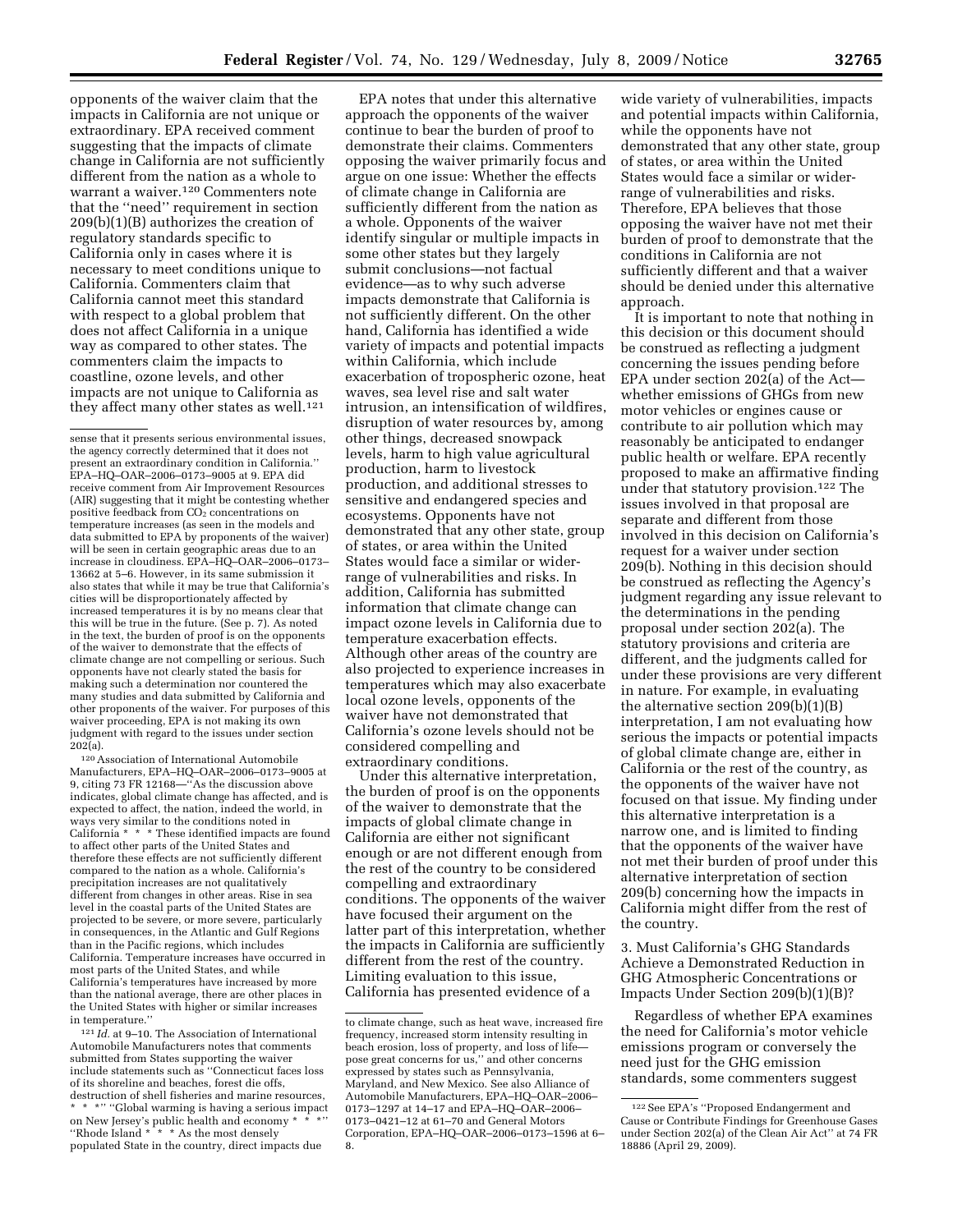that the GHG emission standards must be proven to have some mitigative effect in order for them to be needed. Some commenters suggest that to the extent that California's high ozone levels could be exacerbated by higher temperatures from global warming, there is no demonstration in the waiver record that implementation of the California GHG standards would have any perceptible impact on temperature trends in California. Opponents of the waiver have argued that California, therefore, cannot show that its GHG emission regulations will achieve a measurable and specific temperature reduction in California, and thereby mitigate the identified climate change impacts in California.123 They maintain that California's GHG regulations will not be needed to meet a particular condition since there is no analysis suggesting that California's GHG standards will have any discernible impact on that condition or achieve any perceptible improvement in environmental conditions inside California. In terms of GHG concentrations in California's atmosphere, EPA received comment stating there is no offered proof that a reduction in GHG emissions from California vehicles would have any impact on GHG concentrations in California's atmosphere compared to the GHG concentration impacts already in the record.

In response, other commenters supporting the waiver assert that the efficacy of California's standards is not at issue in this proceeding. There is no requirement in section 209(b)(1)(B) that California prove a certain level of environmental benefit. They assert that is particularly true in this instance, where the actual and anticipated impacts of global warming are complex and historically unprecedented, and it is widely-recognized that a number of efforts by governments, private entities, and individuals globally will be required to mitigate climate change, as no single source of GHG emissions, whether from an entire state, sector of the nation's economy, or of individual countries, is completely dominant in terms of influencing atmospheric concentrations of GHGs. They claim that California need not show that the climate will in fact respond to its regulatory action; rather its obligation is to show a rational connection between the regulation it has promulgated and the problem it seeks to address.

As noted above, the Agency's inquiry under section 209(b)(1)(B) is whether California needs its own motor vehicle emission control program to meet compelling and extraordinary conditions. Under this criterion, EPA does not consider, for example, the extent to which specific PM standards will address the PM air pollution problem.124 Under this approach, there is no need to delve into the extent to which the GHG standards at issue here would address climate change or ozone problems. That is an issue appropriately left to California's judgment.

Given the comments submitted, however, EPA has also considered an alternative interpretation, which would evaluate whether the program or standards has a rational relationship to contributing to amelioration of the air pollution problems in California. Even under this approach, EPA's inquiry would end there. California's policy judgment that an incremental, directional improvement will occur and is worth pursuing is entitled, in EPA's judgment, to great deference.<sup>125</sup> EPA's consistent view is that it should give deference to California's policy judgments, as it has in past waiver decisions, on California's choice of mechanism used to address air pollution problems. EPA does not second-guess the wisdom or efficacy of California's standards.126 EPA has also considered this approach with respect to the specific GHG standards themselves, as well as California's motor vehicle emissions program.

After reviewing the arguments, I conclude that California has submitted evidence demonstrating not only the causal connection between higher temperatures from global warming and its general exacerbation of tropospheric ozone, but also the serious effects of that potential increase in ozone on the public health and welfare in California. EPA notes that several commenters have stated that while California's GHG regulations will provide only a small difference in temperatures and/or GHG concentrations, there clearly will be some reductions. These commenters note that given the numerous sources in California and around the world that contribute to GHG concentrations, no single regulation could on its own reduce GHG emissions to the levels necessary to reduce all concerns, but that every small reduction is helpful in reducing these concerns. As noted by the Supreme Court in *Massachusetts* v.

*EPA,* while it is true that regulating motor vehicle GHG emissions will not by itself reverse global warming, a reduction in domestic automobile emissions would slow the pace of global emissions increase no matter what happens with regard to other emissions.127 Moreover, there is some evidence in the record that proffers a specific level of reduction in temperature resulting from California's regulations.128 EPA believes that under this alternative approach, opponents have not met their burden of demonstrating that California's motor vehicle program, or its GHG standards, does not have a rational relationship to contributing to amelioration of the air pollution problems in California.

#### *E. Section 209(b)(1)(B) Conclusion*

With respect to the need for California's state standards to meet compelling and extraordinary conditions, I have found that the March 6, 2008 Denial was based on a departure from the traditional interpretation of the waiver provision. An examination of the text of section 209(b) and the legislative history, when viewed together, lead to the conclusion that the best way to interpret this provision and the interpretation I adopt here, is to apply the traditional interpretation to the evaluation of California's greenhouse gas standards for motor vehicles. As such, if California needs a separate motor vehicle program to address the kinds of compelling and extraordinary conditions discussed in the traditional interpretation, then Congress intended that California could have such a program. The best interpretation of the text and legislative history of this provision is that Congress did not use this criterion to limit California's discretion to a certain category of air pollution problems, to the exclusion of others.

Under that interpretation, I cannot find that opponents of the waiver have demonstrated that California does not need its state standards to meet compelling and extraordinary conditions. The opponents of the waiver have not adequately demonstrated that

<sup>123</sup>However, the Alliance presented some evidence at the May 30, 2007 waiver hearing that some temperature reduction may be achieved, based on application of the Wigley equation. EPA– HQ–OAR–2006–0173–0421 at 71.

<sup>124</sup> 74 FR 12156, 12159–60 (March 6, 2008). 125*MEMA I* at 1110–11.

<sup>126</sup>California Air Resources Board, EPA–HQ– OAR–2006–0173–0004.

<sup>127</sup> *Massachusetts* v. *EPA,* 59 U.S. 497, 525–526 (2007).

<sup>128</sup>EPA also received comment during the second comment period indicating that a local decrease in GHGs can have a direct effect on reducing local ozone concentrations, as well as particulate matter concentrations, in California, before they mix with other greenhouse gases in the upper atmosphere. The comments that address Dr. Jacobson's testimony do not dispute these atmospheric reactions and the fact that they can increase local temperature which can increase ozone concentrations.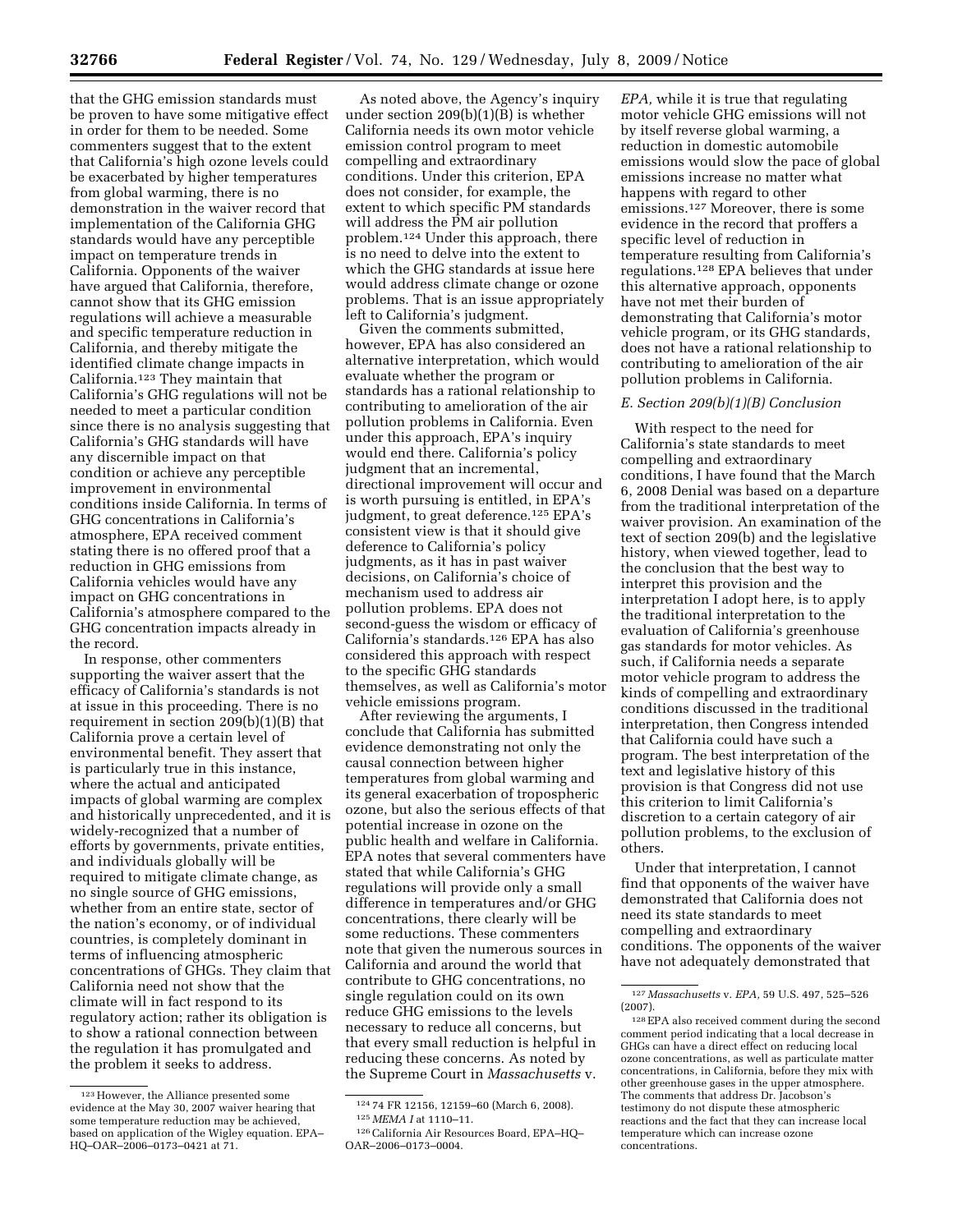California no longer has a need for its motor vehicle emission program.

Separately, even applying the alternative interpretations set forth in the March 6, 2008 Denial, I cannot find that that the opponents of the waiver have demonstrated that California does not need its greenhouse gas emission standards to meet compelling and extraordinary conditions. Nor can I find that the opponents of the waiver have demonstrated that the impacts from climate change in California are not compelling and extraordinary.

Therefore, upon reconsideration of the March 6, 2008 Denial, I determine that I cannot deny the waiver request under section 209(b)(1)(B).

### **VI. Are the California GHG Standards Consistent With Section 202(a) of the Clean Air Act?**

EPA has reviewed the information submitted to the record of this proceeding to determine whether the parties opposing this waiver request have met their burden to demonstrate that the GHG standards are not consistent with section 202(a). In its submissions, CARB has submitted information and argument that these GHG standards do provide regulated manufacturers with sufficient lead-time for the near term standards regardless of how it is measured and regardless of the waiver denial. For the mid-term standards, CARB has stated that initially, manufacturers can achieve compliance with credits from the nearterm production, and subsequently can achieve compliance with refinements to existing technology and advanced technology combinations. The industry opponents of the waiver have submitted information and argument that there is insufficient leadtime for the CARB nearterm standards because the already short time-frame for technology development was made even shorter by EPA's waiver denial. For the mid-term standards, the industry stated that it is likely that most large-volume manufacturers will be able to comply with the CARB standards only by ''mixshifting'' their products to offer for sale more higher mileage vehicles to ensure meeting the CARB fleet average. The industry also submitted information and argument that the GHG standards will result in unsafe vehicles because vehicles meeting the standards will be lighter and more hazardous to occupants in accidents, and will be driven more because of higher fuel efficiency, so more accidents will occur. The industry argued that these complying vehicles are technologically infeasible because of the safety concerns. EPA's analysis of the

consistency of the CARB standards with section 202(a) of the Act follows.

# *A. Historical Approach: The Standard of Review for Consistency With Section 202(a)*

Under section 209(b)(1)(C), EPA must deny California's waiver request if the Agency finds that California standards and accompanying enforcement procedures are not consistent with section 202(a) of the Act. The scope of EPA's review under this criterion is narrow. EPA has previously stated that the determination is limited to whether those opposed to the waiver have met their burden of establishing that California's standards are technologically infeasible, or that California's test procedures impose requirements inconsistent with the Federal test procedure.129 Previous waivers of federal preemption have stated that California's standards are not consistent with section 202(a) if there is inadequate lead time to permit the development of technology necessary to meet those requirements, giving appropriate consideration to the cost of compliance within that time.<sup>130</sup> California's accompanying enforcement procedures would be inconsistent with section 202(a) if the Federal and California test procedures conflict, *i.e.,*  if manufacturers would be unable to meet both the California and Federal test requirements with the same test vehicle.131

EPA does not believe that there is any reason to review these criteria any differently for EPA's evaluation of California's greenhouse gas waiver request. There is nothing inherently different about how GHG control technologies should be reviewed when making a determination about technological feasibility or consistency of test procedures.

In the GHG waiver proceeding, automobile industry opponents of the waiver have presented evidence for EPA's consideration which they believe will require EPA to make the finding of inconsistency with section 202(a), and therefore require EPA to deny this waiver. They believe this finding should be made on one or more grounds that there is inadequate lead time provided by the CARB standards. EPA's process

for evaluating lead time is discussed immediately below. The industry opponents also raise arguments based on the cost of compliance with the standards, and claims of possible significant vehicle safety problems caused, at least indirectly, by compliance with the GHG standards, which will be discussed in other parts of this section.

Regarding lead time, EPA historically has relied on two decisions from the U.S. Court of Appeals for the DC Circuit for guidance regarding the lead time requirements of section 202(a). Section 202(a) provides that an emission standard shall take effect after such period as the Administrator finds necessary to permit the development and application of the requisite technology, giving appropriate consideration to the cost of compliance. In *Natural Resources Defense Council* v. *EPA* (''*NRDC*''), 655 F.2d 318 (DC Cir. 1981), the court reviewed claims that EPA's particulate matter standards for diesel cars and light trucks were either too stringent or not stringent enough. In upholding the EPA standards, the court concluded:

Given this time frame [a 1980 decision on 1985 model year standards]; we feel that there is *substantial room for deference* to the EPA's expertise in projecting the likely course of development. The essential question in this case is the pace of that development, and absent a revolution in the study of industry, defense of such a projection can never possess the inescapable logic of a mathematical deduction. We think that the EPA will have demonstrated the reasonableness of its basis for projection if it answers any theoretical objections to the [projected control technology], identifies the major steps necessary in refinement of the technology, and offers plausible reasons for believing that each of those steps can be completed in the time available.<sup>132</sup>

Another key case addressing the lead time requirements of section 202(a) is *International Harvester* v. *Ruckelshaus*  (''*International Harvester''*), 478 F 2.d 615 (DC Cir. 1979). In *International Harvester,* the court reviewed EPA's decision to deny applications by several automobile and truck manufacturers for a one-year suspension of the 1975 emission standards for light-duty vehicles. In the suspension proceeding, the manufacturers presented data which, on its face, showed little chance of compliance with the 1975 standards, but which, at the same time, contained many uncertainties and inconsistencies regarding test procedures and parameters. In a May 1972 decision, the Administrator applied an EPA

<sup>129</sup>*MEMA I,* 627 F.2d at 1126.

<sup>130</sup>See *e.g.,* 38 FR 30136 (November 1, 1973) and 40 FR 30311 (July 18, 1975).

<sup>131</sup>To be consistent, the California certification test procedures need not be identical to the Federal test procedures. California procedures would be inconsistent, however, if manufacturers would be unable to meet both the state and Federal requirements with the same test vehicle in the course of the same test. See, *e.g.,* 43 FR 32182, (July 25, 1978).

<sup>132</sup>*Natural Resources Defense Council* v. *EPA,*  655 F.2d 318, 331. (emphasis added)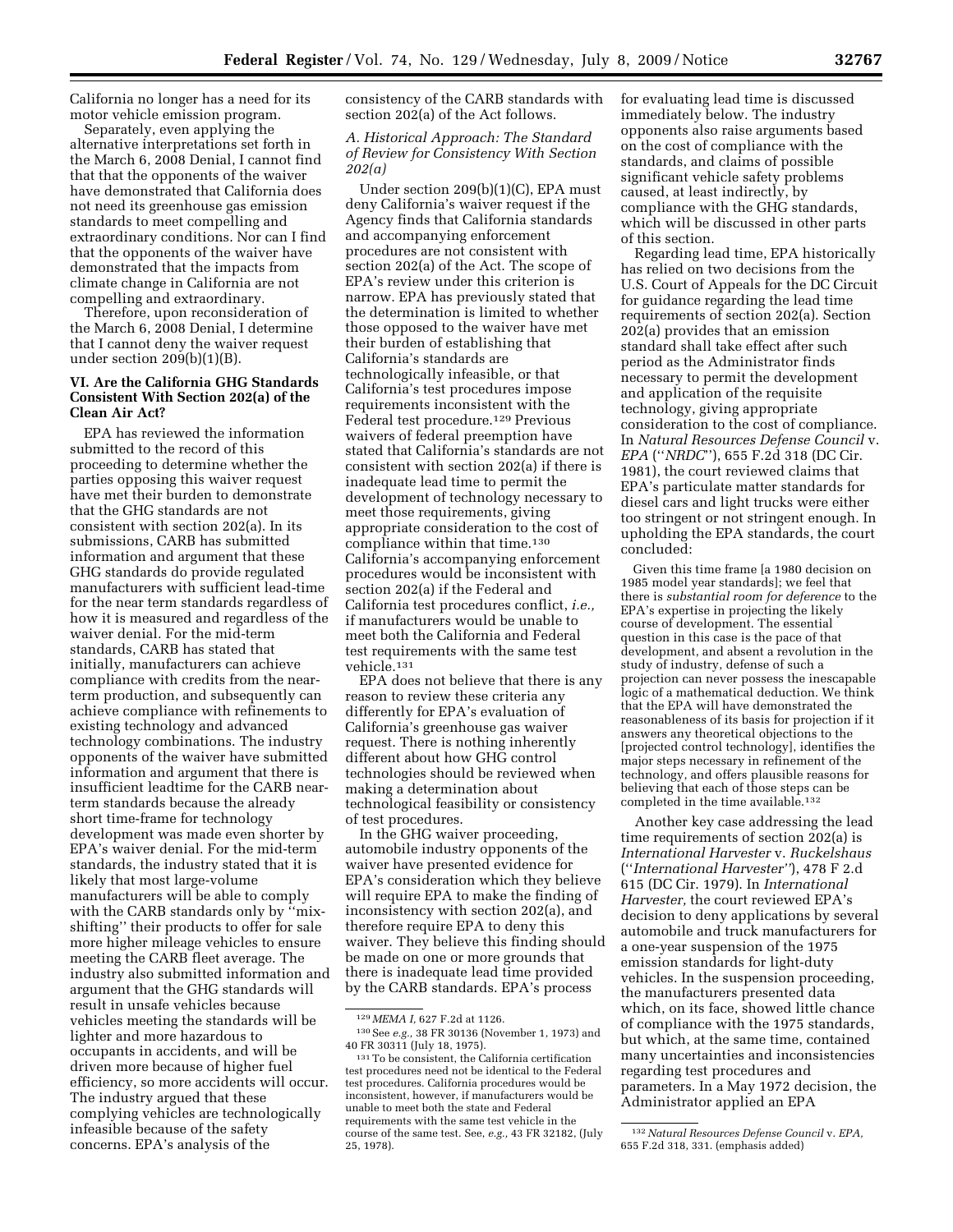methodology to the submitted data, and concluded that ''compliance with the 1975 standards by application of present technology can probably be achieved,'' and so denied the suspension applications.133 In reviewing the Administrator's decision, the court found that the applicants had the burden of coming forward with data showing that they could not comply with the standards, and if they did, then EPA had the burden of demonstrating that the methodology it used to predict compliance was sufficiently reliable to permit a finding of technological feasibility. In that case, EPA failed to meet this burden.

With respect to lead time, the court in *NRDC* pointed out that the court in *International Harvester* ''probed deeply into the reliability of EPA's methodology'' because of the relatively short amount of lead time involved (a May 1972 decision regarding 1975 model year vehicles, which could be produced starting in early 1974), and because ''the hardship resulting if a suspension were mistakenly denied outweigh the risk of a suspension needlessly granted.'' 134 The *NRDC* court compared the suspension proceedings with the circumstances concerning the diesel standards before it: ''The present case is quite different; 'the base hour' for commencement of production is relatively distant, and until that time the probable effect of a relaxation of the standard would be to mitigate the consequences of any strictness in the final rule, not to create new hardships.'' 135 The *NRDC* court further noted that *International Harvester* did not involve EPA's predictions of future technological advances, but an evaluation of presently available technology.

EPA also evaluates CARB's request in light of congressional intent regarding the waiver program generally. This is consistent with the motivation behind section 209(b) to foster California's role as a laboratory for motor vehicle emission control, in order ''to continue the national benefits that might flow from allowing California to continue to act as a pioneer in this field.'' 136

For these reasons, EPA believes that California must be given substantial deference when adopting motor vehicle

emission standards which may require new and/or improved technology to meet challenging levels of compliance. This deference was discussed in an early waiver decision when EPA approved the waiver request for California's 1977 model year standards:

Even on this issue of technological feasibility I would feel constrained to approve a California approach to the problem which I might also feel unable to adopt at the Federal level in my own capacity as a regulator. The whole approach of the Clean Air Act is to force the development of new types of emission control technology where that is needed by compelling the industry to 'catch up' to some degree with newly promulgated standards. Such an approach to automotive emission control might be attended with costs, in the shape of a reduced product offering, or price or fuel economy penalties, and by risks that a wider number of vehicle classes may not be able to complete their development work in time. Since a balancing of these risks and costs against the potential benefits from reduced emissions is a central policy decision for any regulatory agency, under the statutory scheme outlined above I believe I am required to give very substantial deference to California's judgment on that score.'' 137

EPA has traditionally considered lead time as starting with the date that the rules are adopted and become effective under California state law—not from the subsequent date of a request for a waiver or the decision on a waiver.138 This is consistent with the structure of section 209(b), where the waiver criteria are presumed to be met absent an affirmative finding that requires EPA to deny it, which gives EPA a limited scope of review and affords deference to California. At the time that California adopts its rules, manufacturers have clear knowledge and are fully on notice of California's requirements and the date when such requirements will be implemented. In this case, the CARB GHG regulations became final and effective in 2004. This was five years before the first phase of compliance (the 2009 model year) and eight years before compliance with the ''mid-term'' standards, which include the most stringent standards (model year 2016). Because of this large amount of lead time available to manufacturers under CARB's regulatory schedule, the approach described in *NRDC* is the most appropriate under the circumstances at issue here.

EPA notes, however, that manufacturers have disputed whether ample lead time exists. Because EPA initially denied this waiver request, manufacturers have asserted that the

lead time should have ''tolled'' at the time of the denial, since California could not implement and enforce standards which had not received a waiver. This tolling issue is discussed below in section VI.F.1. Additionally, if the tolling might be considered to cause a reduction in lead time for the CARB near-term standards, it could be argued that the *International Harvester*  approach, involving circumstances where the lead time is short, should apply. CARB, while maintaining that the *NRDC* approach is the correct measurement here, commented that even if *International Harvester* was the correct guide, ''we believe that a combination of manufacturers' statements and plans indicated that manufacturers are already in, or with minor changes can demonstrate compliance for the 2009 and 2010 model years.'' 139 Under *International Harvester,* the burden was on the industry to demonstrate that the evidence supported the grant of an extension, then, the burden shifted to EPA to demonstrate the reasonableness of its projection. As discussed below, the manufacturers have not met their burden to show that the California standards are not technologically feasible, considering the lead time provided and cost of compliance.

Under *NRDC,* when compliance with CARB standards is phased-in over a lengthy time period, the reasonableness of a projection of technological feasibility can be based on answering any theoretical objections to the projected control technology; identifying the major steps necessary in refinement of the technology; and offering plausible reasons for believing that each of those steps can be completed in the time available.140 EPA's review of the evidence on the technological feasibility of GHG technologies follows.

#### *B. CARB's Assessment of the State of Development of GHG Reduction Technology and Comments Supporting CARB's Assessment*

1. Development of GHG Reduction Technology

Under the terms of Assembly Bill 1493, which is the legislation that directed CARB to establish greenhouse gas emission standards, the CARB staff was directed to set those standards in a manner that would ''achieve the maximum feasible and cost-effective reduction of greenhouse gas emissions from motor vehicles.'' CARB has

<sup>133</sup> *International Harvester* v. *Ruckelshaus,* 478 F.2d 615, 626.

<sup>134</sup>*NRDC,* 655 F.2d 318, 330.

<sup>135</sup> Id. The ''hardships'' referred to are hardships that would be created for manufacturers able to comply with the more stringent standards being relaxed late in the process.

<sup>136</sup> 40 FR 23102, 23103 (waiver decision citing views of Congressman Moss and Senator Murphy) (May 28, 1975).

<sup>137</sup> *Id.* at 23103.

<sup>138</sup>*See e.g.,* 59 FR 40625 (September 22, 1994).

<sup>&</sup>lt;sup>139</sup> California Air Resources Board, EPA–HQ–<br>OAR–2006–0173–9006, at 23.

OAR–2006–0173–9006, at 23. 140*NRDC,* 655 F.2d 318, 331.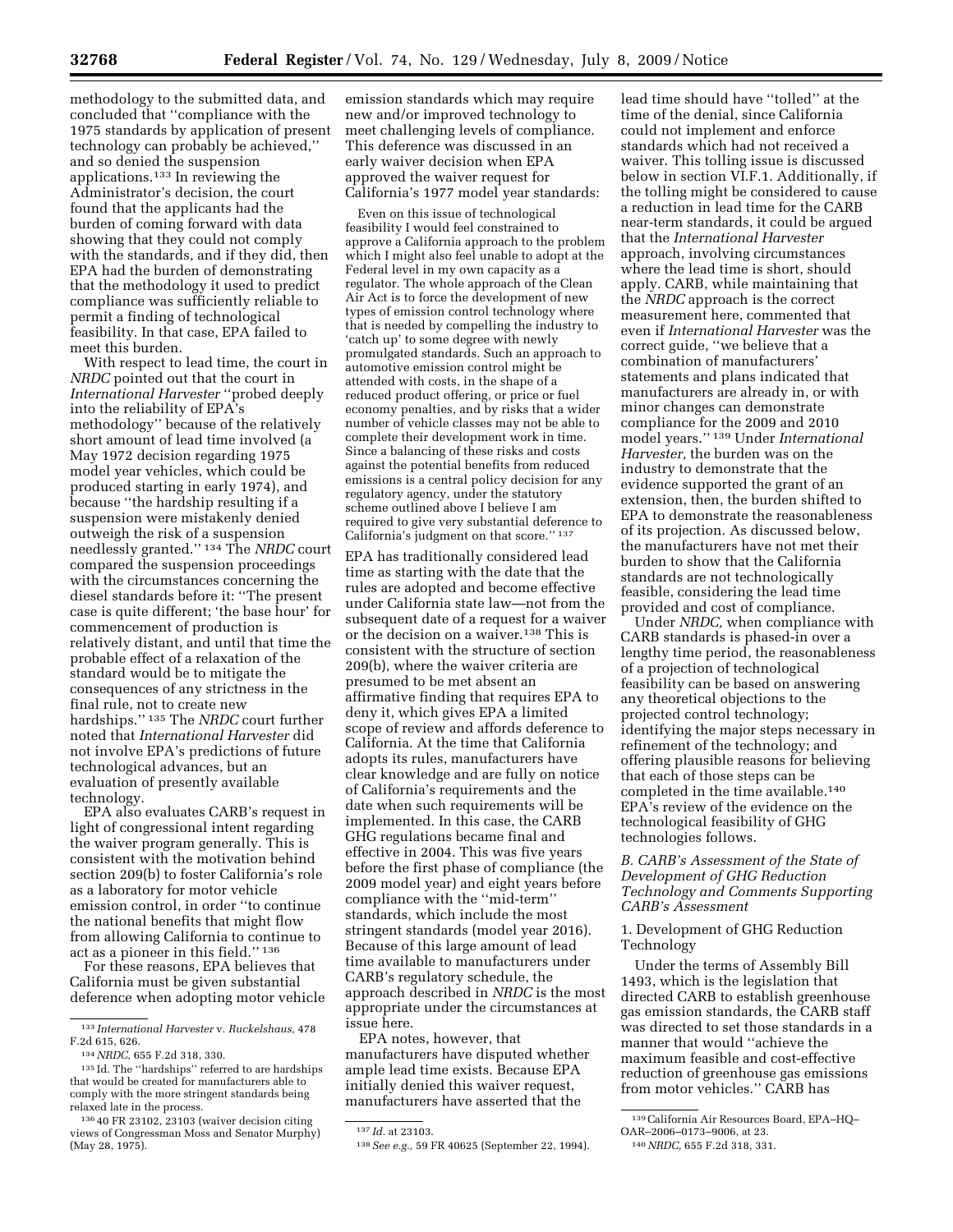identified four basic areas of GHG reduction technology: (1) Engine, drivetrain and other vehicle modifications; (2) mobile air conditioning system modifications; (3) alternative fuel vehicles; and (4) exhaust catalyst improvements.

To accomplish the assessment mandated by AB 1493, CARB staff held several meetings and workshops in 2003 and 2004 on GHG vehicle technology. Those meetings brought together technology developers, researchers from the auto industry, vehicle component suppliers, academic participants, and vehicle simulation firms to discuss technologies and their potential to reduce climate change emissions from motor vehicles. CARB staff presented its preliminary findings in a draft technology and cost assessment and held a public workshop to receive comments in April 2004. Following that presentation, CARB issued a draft proposal on the methodology for developing the GHG standards and the preliminary standards themselves, in June 2004. A public workshop on this draft was held in July 2004. After considering all the comments from these sessions, CARB published its final staff proposal in the Staff Report: Initial Statement of Reasons (ISOR) in August 2004.141

The CARB vehicle technology results in the ISOR relied on an existing vehicle simulation study (discussed below), as well as other existing studies and research, rather than on any sort of primary development or engineering work. CARB staff acknowledged that ''because powertrain changes will be the focus for obtaining the reductions sought in this (GHG) rulemaking rather than aftertreatment technologies, staff could not reasonably build prototypes and test them in our laboratory. \* \* \* Because building and testing prototypes is so expensive, and time consuming, even major automobile manufacturers rely on vehicle simulation firms to predict the performance of new technology either individually or in combination, and to assess their performance and emissions.'' 142 CARB further commented that the advantage of systems modeling ''is to allow a wide diversity of combinations of technologies to be modeled together and examine how they interact when simulating a vehicle operating on various driving cycles.'' 143

The study forming the basis of the ISOR vehicle technology results was a

comprehensive vehicle simulation modeling effort and a thorough cost analysis performed for the Northeast States Center for a Clean Air Future (NESCCAF), by the recognized expert companies AVL Powertrain Engineering, Martec, and Meszler Engineering Services.144 CARB staff believed that ''the NESCAAF study is the most advanced and accurate evaluation of vehicle technologies that reduce greenhouse gas emissions yet performed.'' 145 Besides the NESCAAF study on vehicle technologies, CARB monitored a separate analysis of the GHG benefits of alternative fuel technologies, including upstream benefits and the cost associated with alternative fuel technologies, from work performed by TIAX, LLC. Finally, for air conditioning research, CARB staff met with various groups (including EPA) to develop its approach for reducing the emissions of air conditioning refrigerant and excess  $CO<sub>2</sub>$  emissions from air conditioning use.

After the release of the Initial Staff Report, CARB received comments on its evaluation of technological steps that could be taken to meet its GHG standards from parties who supported the CARB study, and from various industry parties who disagreed with many of the CARB conclusions. As part of its standard-setting process, CARB staff considered the comments from all parties on both sides, and responded to industry concerns in its Final Statement of Reasons (FSOR), published in August 2005.146 CARB concluded that it had identified the necessary technology in existence at that time that could enable vehicles to meet the GHG standards; or specifically identified the projected control technologies; answered the industry objections regarding the technology; and has explained its reasons for believing that each of the steps can be completed in the time available.

2. Overview of Technologies and Their Projected Applications

The NESCAAF study identified technologies for reducing  $CO<sub>2</sub>$  emissions that were modeled both individually and in various technology combinations (or ''packages''). Because there were a multitude of technologies available for the  $CO<sub>2</sub>$  reductions, CARB realized that there needed to be engineering guidelines for choosing combinations that would be economical to the consumer. The guidelines tried to avoid combining technologies that tend to address the same categories of losses or technologies that may not complement one another from a drivability standpoint. Participants in the NESCAAF study and CARB staff then assembled a wide variety of combined technologies to evaluate through simulation modeling in order to identify those which would provide the greatest CO2 reductions. In an effort to cover the full spectrum of  $CO<sub>2</sub>$  reductions that could be accomplished, CARB staff divided the results into two categories: near-term phase-in and mid-term phasein applications. These translate to the following model year ranges: Near-term (2009–2012) and mid-term to fully phased-in (2013–2016).147

In the Initial Staff Report, CARB staff summarized the state of near-term technology for meeting its proposed  $CO<sub>2</sub>$ standards:

The technologies explored (in the Initial Staff Report) are currently available on vehicles in various forms, or have been demonstrated by auto companies and/or vehicle suppliers in at least prototype form \* \* \* There is near term, or off the shelf technology package in each of the vehicles classes evaluated (small and large car, minivan, small and large truck) that resulted in a reduction of  $CO<sub>2</sub>$  emissions of at least 15 to 20 percent from baseline values. In addition there is generally a near-term technology package in each of the vehicle classes that results in about a 25 percent  $CO<sub>2</sub>$ emission reduction.'' 148

For engines,  $CO<sub>2</sub>$  is emitted with engine exhaust as a result of the combustion process. CARB projected that by 2009, reductions in engine  $CO<sub>2</sub>$ emissions would result from these primary technology drive-train changes which could be expected in all vehicle classes: Dual cam phasing, turbocharging with engine downsizing, automated manual transmissions, and

<sup>141</sup>California Air Resources Board, EPA–HQ– OAR–2006–0173–0010.44.

<sup>142</sup> *Id.* at 43.

<sup>143</sup> *Id.* at 58.

<sup>144</sup>NESCCAF undertook this study ''to help define GHG—reducing motor vehicle technologies that are expected to be feasible, commercially available and cost effective in the 2009–2015 timeframe.'' It was ''inspired by the California's legislature's passage of Assembly Bill 1493 \* \* and it related to the Northeast U.S. because ''the results presented in this report have significant implications for states in the Northeast and elsewhere that share California's commitment to reducing transportation related GHG emissions as part of a broader effort to address the risks posed by global climate change.'' Reducing Greenhouse Gas Emissions from Light-Duty Motor Vehicles, NESCCAF, p 1–1, September 2004.

<sup>145</sup>California Air Resources Board, EPA–HQ– OAR–2006–0173–0010.44 at 44.

<sup>146</sup>California Air Resources Board, EPA–HQ– OAR–2006–0173–0010.116.

<sup>147</sup>The NESCAAF study had a different schedule: Near-term technologies (2009–2012), mid-term (2013–2015) and long term (2015 and later). California Air Resources Board, EPA–HQ–OAR– 2006–0173–0004.1 at 27.

<sup>148</sup>California Air Resources Board, EPA–HQ– OAR–2006–0173–0010.44 at iii.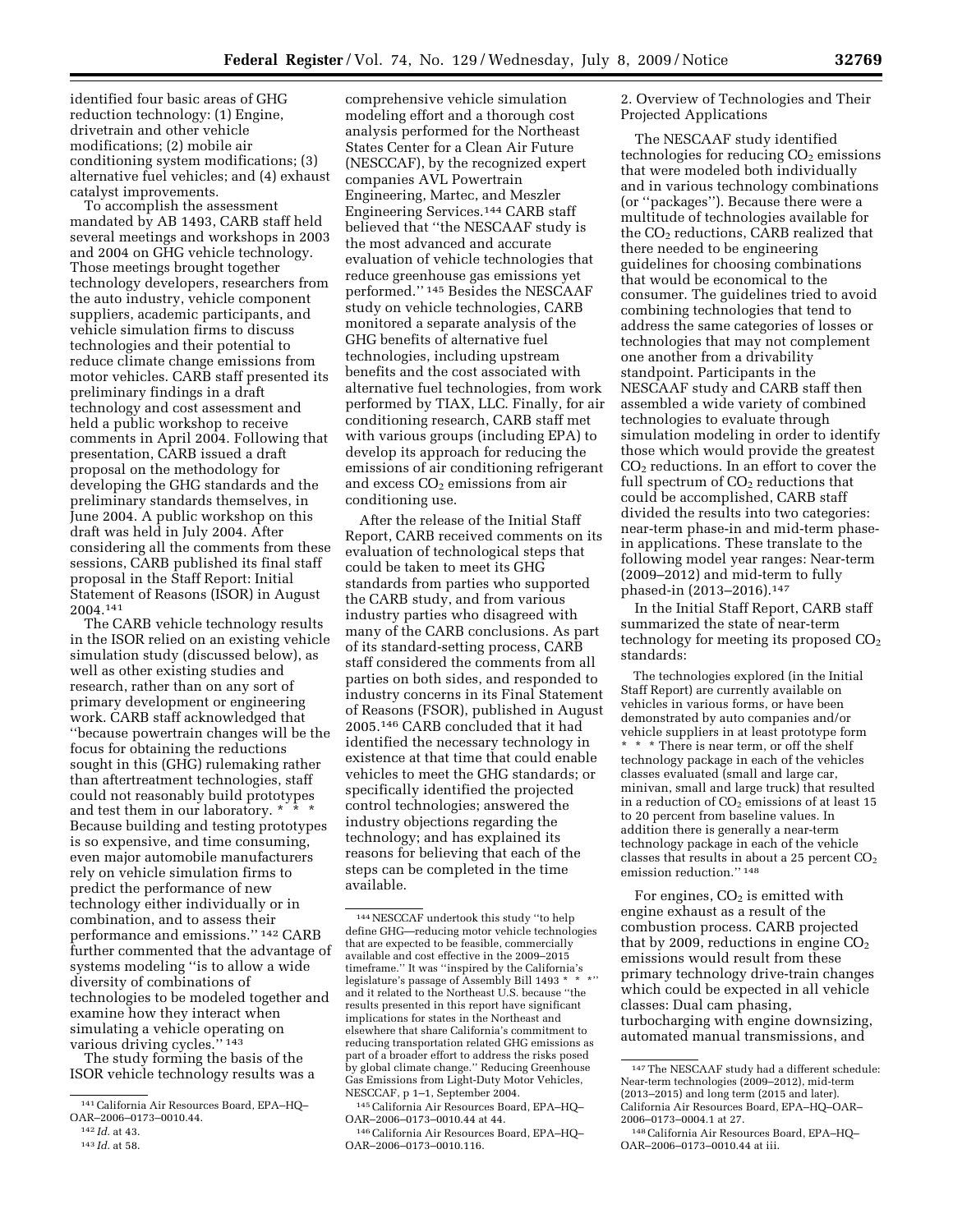camless valve actuation.149 CARB also described several other technology items that may not be present in most vehicles in the early years of the standards, but are expected to be used in later years as development continues. These include: Gasoline direct injection, engine friction reduction, aerodynamic drag and rolling resistance, more aggressive shift logic, and early torque converter lock-up. Finally, CARB staff identified two other technology choices that while offering real GHG reduction capability were not as cost effective as the other technologies, and, accordingly, were not projected to be applied in the near-term—these are hybridization and greater dieselization of the fleet.

For the later years of these standards, CARB stressed that its GHG regulations ''rely less on traditional technologyforcing than repackaging a combination of off-the-shelf technologies to meet the adopted standards.'' 150 The NESCAAF Report included, for each of the five vehicle categories, a table showing several promising technology packages, for each of the three time frames (near-, mid-, and long-term), their resulting  $CO<sub>2</sub>$  reductions, and expected costs.151 Additionally, for the long-term phase of the standards (2015–2016), CARB projects that there will be increased market penetration of hybridelectric vehicles and advanced multimode diesel vehicles.152 In its December 2005 request letter, CARB discussed how improvements will occur, as it expects ''that a manufacturer would plan for a rollout of new technologies that would begin in 2009 and then build on the initial efforts with additional near and mid-term technologies that would be commensurate with previous investments.''153

For air conditioning systems, GHG emissions are either direct or indirect. Direct emissions are the result of normal leakage of the air conditioning refrigerant from the system over time, as well as leakages that occur because of vehicle accidents, poorly performed maintenance, or improper refrigerant recovery prior to vehicle scrappage. Air conditioning refrigerants used in vehicles today are typically a hydrofluorocarbon (HFC), which is a very strong GHG. Indirect emissions are the

additional  $CO<sub>2</sub>$  emissions from the engine which occur because of the added load on the engine from operation of the air conditioning system. CARB, using the modeling in the NESCAAF Report, projected that CO2 equivalent reductions could result from these improvements in the air conditioning system: improved variable displacement compressor with revised controls, improved low-leak systems, and the use of an improved refrigerant.154

CARB notes that alternative fueled vehicles generally can help reduce GHG emissions by: (1) Direct reduction of GHG emissions because the alternative fuels will produce fewer GHG emissions, and (2) indirect reductions in GHG emissions because of the decreased upstream emissions. Upstream emissions are well-to-tank emissions, including the fuels' extraction, processing, distribution and marketing. The alternative fuels which result in GHG reductions are CNG, LPG, ethanol (including E85), electric, and hybridelectric.

In its ISOR, CARB identified exhaust catalyst improvement as another technology area that could lead to GHG emission reductions, specifically the reduction of methane and nitrous oxide  $(N_2O)$ . These gases are greenhouse gases just like  $CO<sub>2</sub>$ , but their mass emissions from motor vehicles are very small compared to  $CO<sub>2</sub>$ . CARB notes that ''although it is conceivable that these methane and  $N<sub>2</sub>O$  emissions could be reduced by faster catalyst heating at vehicle start-up and enhanced catalysts systems with higher surface density or higher and/or revised catalyst loadings, staff is not aware of such efforts at this time (August 2004).'' 155 There were no further submissions to the record by CARB or any other party on this particular technology area.

3. CARB's Updates on Technological Development

At the time of the first set of EPA hearings on the CARB waiver request, in April 2007, CARB presented additional information to bolster its assertions on technological feasibility to highlight developments in GHG technology since CARB originally submitted its request to EPA in 2005. CARB summarized the recent developments and additional examples of real-life implementation of the technologies identified in its waiver request. In its comments following the April 2007 hearings, and its July 2007

letter responding to post-hearing comments, CARB offered additional information to bolster their GHG technology projections. Generally, CARB pointed to numerous instances in which many of the near-term and midterm technologies have been applied in vehicles which have been produced in the years since 2004 (when the CARB standards became final) right up to mid-2007. For example, attached to additional comment letters it submitted to EPA's Docket in June and July 2007, CARB discussed the increased use of the GHG technologies discussed in the ISOR and provided summaries of GHG technology used in 2007 and 2008 model year vehicles showing increased use of all the near-term and mid-term technologies.156 CARB also offered numerous examples, contained in manufacturer news releases and advertisements, and trade press stories, illustrating real-life adoption of the GHG technologies in both domestic and foreign manufacturers' vehicles.157

At its March 5, 2009 hearing following EPA's decision to reconsider its previous denial, CARB presented additional new information highlighting developments in GHG technology since the last opportunity to submit public comment on this issue. In addition, some environmental groups submitted testimony and comments in support of the CARB finding of technological feasibility of the GHG standards. This next section will summarize the technological feasibility information submitted by CARB and other parties. CARB noted that the manufacturers were employing the individual GHGreducing technologies as well as the packages of those technologies CARB had projected as viable compliance pathways as early as 2004. CARB also noted that in addition to phasing-in technologies, as CARB had originally predicted, manufacturers were using other technologies that CARB did not rely on originally—including increased hybrid sales, downsized turbocharged engines in light truck lines, a large influx of diesel vehicle sales, and improved air conditioning systems. In some cases, the resulting reductions produced as much as 10% of the GHG reductions needed for manufacturers' fleet averages to meet the CARB standards.

CARB also cited to recent EPA studies on technological feasibility and costs for

<sup>149</sup>California Air Resources Board, EPA–HQ– OAR–2006–0173–0010.44 at 59–60.

<sup>150</sup>California Air Resources Board, EPA–HQ– OAR–2006–0173–0004.1 at 34.

<sup>151</sup>California Air Resources Board, EPA–HQ– OAR–2006–0173–0004.1 at 27 and 35, and OAR– 2006–0173–0010.44 at 59.

<sup>152</sup>California Air Resources Board, EPA–HQ– OAR–2006–0173–0004.1 at 27.

<sup>153</sup>California Air Resources Board, EPA–HQ– OAR–2006–0173–0004.1 at 35–36.

<sup>154</sup>California Air Resources Board, EPA–HQ– OAR–2006–0173–0010.44 at 69–73, and EPA–HQ–

<sup>&</sup>lt;sup>155</sup> California Air Resources Board, EPA–HQ– OAR–2006–0173–0010.44 at 78–79.

<sup>156</sup>California Air Resources Board, EPA–HQ– OAR–2006–0173–1686, Attachments 84 and 85.

<sup>157</sup>California Air Resources Board, EPA–HQ– OAR–2006–0173–1686, Attachments 86 through 93 and 103, 104, 114, and California Air Resources Board, EPA–HQ–OAR–2006–0173–3601, Attachments 173–177.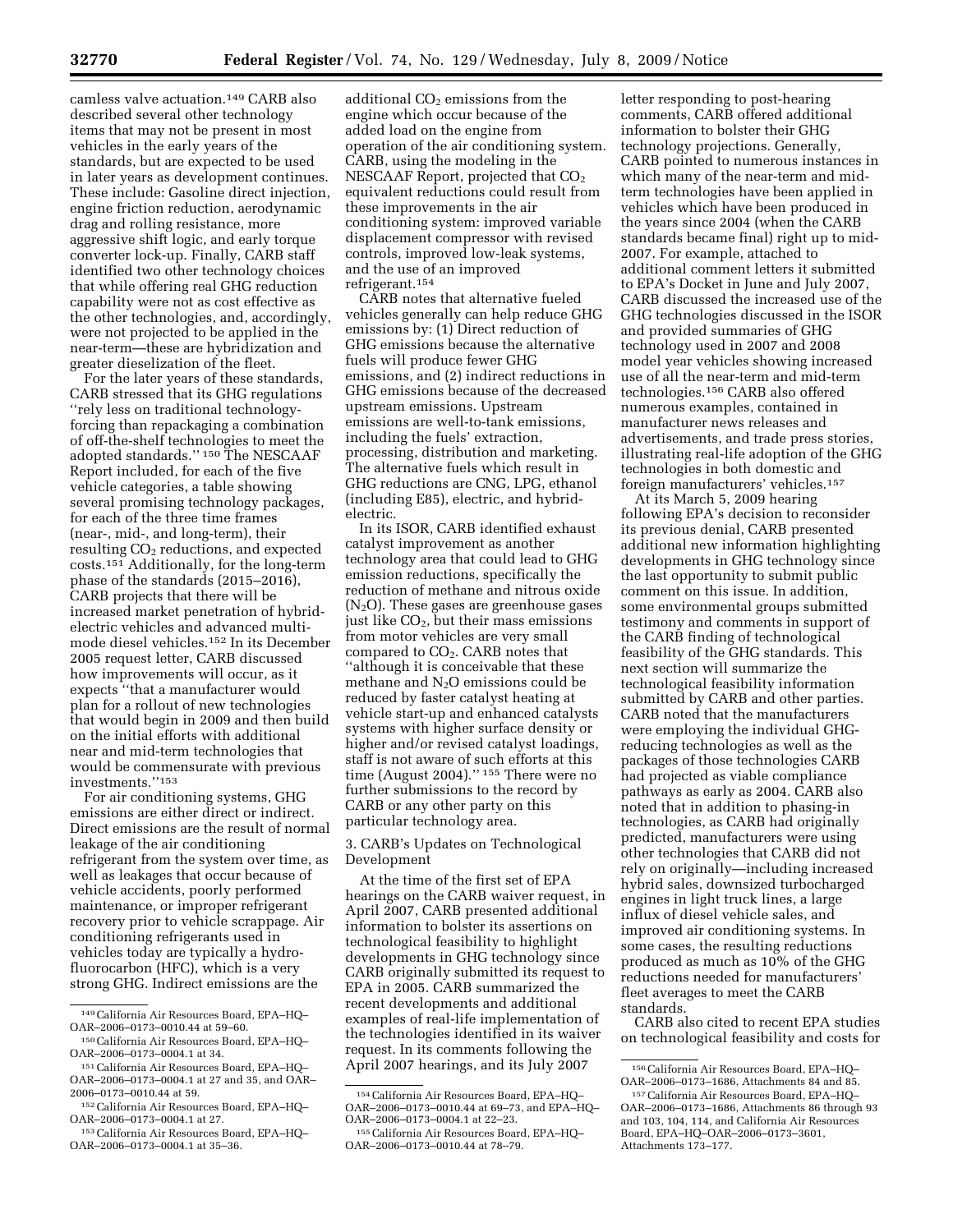GHG reductions in motor vehicles, conducted by EPA in 2007. These EPA reports were discussed in EPA's Advanced Notice of Proposed Rulemaking on Regulating Greenhouse Gas Emissions Under the Clean Air Act published on July 30, 2008.158 The findings in these studies were very consistent with the technological feasibility, cost and lead time estimates from the CARB ISOR in 2004.

Three EPA studies were referenced by CARB. First, CARB discussed the June 2008 document ''Vehicle Technical Support Document: Evaluating Potential GHG Reduction Programs for Light-Duty Vehicles (Light-Duty Vehicle TSD).'' 159 The Light-Duty Vehicle TSD represented EPA's assessment during 2007 of how a light-duty vehicle program for GHG emission reductions under the Clean Air Act might be designed and implemented, with two program options: either (1) a fixed percentage reduction  $(4%)$  in  $CO<sub>2</sub>$ emissions per model year from 2011 to 2018, or (2) an annual reduction in  $CO<sub>2</sub>$ emissions per model year from 2011 to 2018, based on a model developed by the Department of Transportation's Volpe Center, establishing  $CO<sub>2</sub>$  emission standards, at the point the model projects maximum net benefits for those model years.160 The Light-Duty Vehicle TSD collected information from a wide range of sources, including a 2002 National Academy of Sciences report, the 2004 NESCAAF report (also used by CARB), current technical literature, and information from vehicle manufacturers and automotive suppliers. CARB noted that the emission reduction potentials and costs in the EPA study were similar to the reduction potentials and costs estimated by CARB in its ISOR. In discussing the Light-duty TSD in the ANPRM, EPA also acknowledged that, based on enhancements to the Volpe Model later in 2007, the earlier EPA analysis ''tended to underestimate the benefits and/or overestimate the costs of light-duty vehicle CO<sub>2</sub> standards that could be established under the CAA.'' 161

CARB also referenced the March 2008 ''EPA Staff Technical Report: Cost and

Effectiveness Estimates of Technologies Used to Reduce Light-duty Vehicle Carbon Dioxide Emissions.'' This report presented the EPA staff assessment of costs and effectiveness of over  $40 \text{ CO}_2$ reduction technologies in the categories of engines, transmissions, hybrids, accessories and other technologies (*e.g.,*  aerodynamic improvements). EPA noted that the majority of the technologies investigated are in production and available on current vehicles, either in the U.S., Europe or Japan. As part of that report, EPA worked with an internationally recognized automotive technology firm to perform a detailed vehicle simulation modeling study of the GHG reduction effectiveness of a number of advanced automotive technologies. As noted by CARB, the EPA Report obtained technology package reductions and cost estimates very similar to those in the CARB ISOR.162 As in the earlier Light-Duty TSD, EPA noted that the estimates in this report are conservative because they rely on data sources from one to six years old and declared that the ''automotive industry is a technologydriven industry, and new technologies are developed and introduced quickly. A number of technologies which have only recently been introduced or will be within the next year are likely to see improvements in their effectiveness and cost reductions beyond what we estimate (in this report)."<sup>163</sup>

Finally, CARB referenced an EPA staff technical memorandum ''Documentation of Updated Light-duty Vehicle GHG Scenarios,'' dated June 23, 2008.164 This memorandum summarized the staff work to update the "4% per year" GHG reduction scenario that was first documented in the Lightduty Vehicle TSD, by addressing some of the deficiencies of the earlier study,165 and was discussed in the ANPRM for GHG Standards. EPA once again noted that because the updated analysis did not address all the issues identified in the earlier TSD, it continued to believe that the results of this updated analysis are conservative,

tending to overestimate the costs and/or underestimate the benefits. In its most recent comment, CARB noted that the EPA lead time estimates in EPA's ANPRM cite implementation rates supportive of CARB's estimates for implementing vehicle GHG reducing technologies.166

CARB summarizes the reports from EPA, NESCAAF and others by declaring that ''the technologies examined are well known and most are already being implemented on today's vehicles, while the others are simply advanced versions of conventional technologies that are already being demonstrated by vehicle manufacturers and component suppliers."<sup>167</sup> To bolster this statement, CARB submitted a list of Model Year 2009 vehicles which employ GHG reduction technologies, which shows a gradual phasing-in of these technologies across all manufacturers and all product lines. CARB also submitted a list showing 2009 Model Year vehicles that comply with the CARB GHG standards; the list shows significant numbers of 2009 passenger cars and light trucks meeting the 2012 and later standards, significantly ahead of the deadlines.

With respect to the overall technological feasibility of its GHG standards, CARB believes that it has reasonably projected technological feasibility, consistent with the approach employed in the *NRDC* decision, when manufacturers have several years of lead time before compliance. CARB notes that it ''either has demonstrated that the necessary technologies presently exist to meet the established standards or we have specifically identified the projected control technologies, answered objections raised by industry regarding those technologies, and explained why we believe that each of the steps can be completed in the time available.'' 168

In support of its conclusion, CARB submitted for the record three analyses showing that the manufacturers are employing the GHG technologies at least as fast as CARB predicted, and certainly in time for compliance with the early model years. First, CARB did an ''industry-wide'' projection using manufacturers' 2009 sales projections and worst case  $CO<sub>2</sub>$  values per single test vehicle, and used the 2009 projected sales as unchanged for 2010 and 2011 model years.169 The results of this analysis show industry-wide GHG

168 *Id.* at 23.

<sup>158</sup>Advanced Notice of Proposed Rulemaking, Regulating Greenhouse Gas Emissions Under the Clean Air Act, 73 FR 44354 (July 30, 2008).

<sup>159</sup>California Air Resources Board, EPA–HQ– OAR–2006–0173–9019.5.

<sup>160</sup>This approach uses a computer model developed by the Department of Transportation Volpe Center called the ''CAFE Effects and Compliance Model'' (''Volpe Model'').

<sup>161</sup>This EPA assessment of the Light-Duty Vehicle TSD was contained in the Advanced Notice of Proposed Rulemaking, Regulating Greenhouse Gas Emissions Under the Clean Air Act, 73 FR 44354, at 44444 (July 30, 2008).

<sup>162</sup>California Air Resources Board, EPA–HQ– OAR–2006–0173–9006, at 21.

<sup>163</sup>California Air Resources Board, EPA–HQ– OAR–2006–0173–9019.6. at 1.

<sup>164</sup>California Air Resources Board, EPA–HQ– OAR–2007–0173–9019.7.

<sup>165</sup>For example, this updated analysis included factors such as consideration of multi-year planning cycles available to manufacturers, consideration of  $CO<sub>2</sub>$  trading between car and truck fleets within the same manufacturer, and inclusion of plug-in hybrids as a viable technology beginning in 2012. Advanced Notice of Proposed Rulemaking, Regulating Greenhouse Gas Emissions Under the Clean Air Act, 73 FR 44354, at 44444 (July 30, 2008).

<sup>166</sup>California Air Resources Board, EPA–HQ– OAR–2006–0173–9006, at 21.

<sup>167</sup> *Id.* 

<sup>169</sup>California Air Resources Board, EPA–HQ– OAR–2006–0173–9019.12.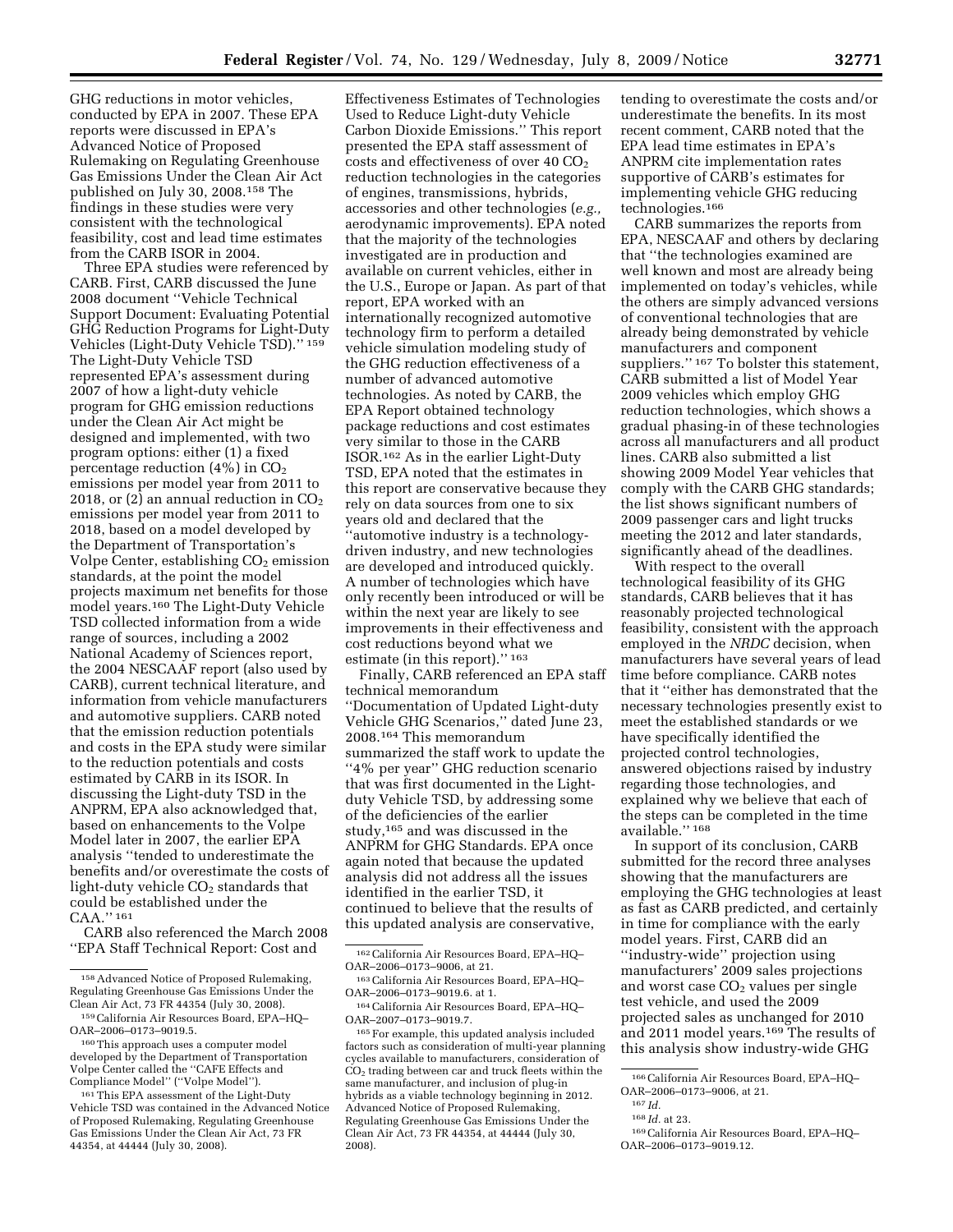credits for 2009 and 2010 and a debit for 2011, but an overall credit for the threeyear period. CARB noted that because this was done on a worst-case testing basis, it is likely that testing with additional vehicles in each test group would show even the debiting companies in compliance.170

Second, CARB looked at the compliance projection for the major domestic manufacturers (Ford, GM and Chrysler) for the 2009 and 2010 model years.171 CARB used the actual 2009 model year registration data (from Polk) and, then, applied  $CO<sub>2</sub>$  emissions data by vehicle model obtained from EPA, selecting the highest  $CO<sub>2</sub>$  emissions data for those vehicle models with multiple engines. The results showed that for the 2009 model year, GM and Ford have ample compliance margins for both PC/ LDT1 and LDT2/MDV, while Chrysler has a debit for its PC/LDT1 fleet, but a wide margin for its LDT2/MDV fleet. The overall net result is compliance for all three companies. For 2010, the three companies run debits for PC/LDT1 but have compliance margins for LDT2/ MDV (a small margin for GM, and substantial margins for Ford and Chrysler). Again, based on the use of accumulated credits, these companies would comply with the model years analyzed.

Third, CARB focused on just GM for the 2009 model year, using a different technique than their study directly above.172 CARB used certification data provided by GM, projected sales based on GM's latest manufacturer update to CARB, and  $CO<sub>2</sub>$  results provided by EPA. Then each GM certification test group was divided by GM into sales sub-groups, each having one or several vehicle models. For each sub-group, the  $CO<sub>2</sub>$  emissions of the highest emitting model were multiplied with the total number of vehicles in the subgroup to calculate the sub-group's GHG value. The GHG values from all sales subgroups in a test group were summed up to represent the sales group GHG value. For the 2009 model year, under this analysis, the GM PC/LDT1 fleet over-complies by 14 grams per mile and

172California Air Resources Board, EPA–HQ– OAR–2006–0173–9019.14.

the LDT2/MDV fleet over-complied by 27 grams per mile, generating substantial credits for 2010 and beyond.

Additional support for 2009–2011 compliance was provided by the Natural Resources Defense Council. At EPA's March 5, 2009 waiver hearing, NRDC presented testimony regarding the technological feasibility of the GHG standards for the early years of compliance. NRDC performed its analysis by using EPA fuel economy trends data for MY 2008, which predicted a national average fuel economy level without CAFE credits for flexible fuel vehicles. NRDC then converted the miles per gallon numbers to CO2 grams per mile levels using the California sales mix and the GHG conversion established by CARB. The result is that industry accrues substantial amount of credits in 2009 and 2010, and then runs a small deficit in 2011 that can be easily made up using banked credits from the first two years.173

Beyond submitting results from its own recent analyses, CARB submitted a very recent (March 2009) study by Energy & Environmental Analysis (EEA) entitled ''Automakers Ability to Comply with California GHG Standards Through 2012.'' 174 The EEA study notes that, if the California waiver is granted, manufacturers would be required to comply with standards for MY 2009 vehicles, which are already in production and being sold, and would have very little lead time to make changes for MY 2010 (which will start production in mid-calendar year 2009), and limited opportunity to make changes at this point for MY 2011 and 2012. EEA looked at the product plans for the ''Big Six'' manufacturers in the U.S. (GM, Ford, Chrysler, Toyota, Honda and Nissan) based on commercially available data, and from public information reported in the trade press, as well as the information submitted by the manufacturers to the Federal government in connection to the auto restructuring plans.175 Generally, because of projected large sales of hybrids and to a lesser extent, sales of

diesel vehicles, EEA projected that Toyota and Honda will meet California GHG standards through 2012, and that Nissan may have a shortfall in LDV/ LDT1 for 2012, but will easily comply with LDT2/MDV in 2012, and will be able to meet the 2012 standards by trading between categories and using banked credits from prior years.

For the domestic manufacturers, EEA noted concerns about compliance with the California GHG standards, in part because these companies have Federal CAFE values which are significantly below the three Japanese companies, meaning that it will be harder for them to reach the target. Nevertheless, the EEA report noted that the product plans of these companies show the following industry-wide technology improvements coming on line in the next 4 to 5 years:

- —Luxury vehicles adopting GDI across most product lines;
- —4 valve OHC/DOHC engines with VVT replacing the few remaining 2-valve OHC 4 and 6 cylinder engines;
- —6-speed transmissions replacing 4 or 5 speed units in most mass market vehicles
- —Electric power steering replacing hydraulic units in compact and mid size cars;
- —Cylinder cut-out applications to V–8 and some V–6 units;
- —Variable valve lift used more widely by Japanese manufacturers;
- —Introduction of several new diesel models and hybrid models by all manufacturers;
- —Introduction of new small ''crossover'' SUV and car models that are one size class below the existing smallest models offered by the domestic manufacturers to compete with the Toyota Scion XD and XB models and the Honda Fit model.

To perform the GHG estimate, the EEA study used the actual fuel economy data by vehicle model for MY 2009, and used the product-plan based technology forecasts to derive fuel economy by model for MY 2010 through 2012. For sales numbers, EEA used 2008 sales data and sales for the first two months of 2009 both nationally and for California as sales indicators for the near term (MY 2009 and 2010). For 2011 and 2012, EEA used the sales forecast it had developed in the 2008 DOE study, which was a 15 million annual sales level of light duty vehicles nationally. The power train mix numbers (engine/ transmission combinations) for all years were the 2008 numbers because this was the latest data available from the CAFE data base.

Using this approach, EEA found that all three domestic manufacturers are in

<sup>170</sup>California Air Resources Board, EPA–HQ– OAR–2006–0173–9006 at 24.

<sup>171</sup>California Air Resources Board, EPA–HQ– OAR–2006–0173–9019.13. CARB limited this particular analysis to the domestic manufacturers because, in its assessment, ''the international auto companies are better positioned to comply and will unquestionably meet early model year standards. As summarized in the first (industry-wide) CARB analysis, although at least one international manufacturer (BMW) projected a slight debit for 2009, all the manufacturers were projected for overall compliance for the period 2009–2011.

<sup>173</sup>Natural Resources Defense Council, EPA–HQ– OAR–2006–0173–7176.13, at 5–6. The NRDC testimony also noted that developments in the period between the first waiver hearing (May 2007) and the new hearing strengthen the California case that the GHG standards are cost-effective and technically feasible—namely, higher gas prices, the market shift to cleaner cars and the passage of new<br>Federal fuel economy standards.

 $^{174}$  California Air Resources Board, EPA–HQ–OAR–2006–0173–9019.15.

<sup>175</sup> EEA completed a detailed study of product plans for the Big Six manufacturers for the U.S. Department of Energy in late 2008, and they used that study as a baseline for this report on California GHG compliance.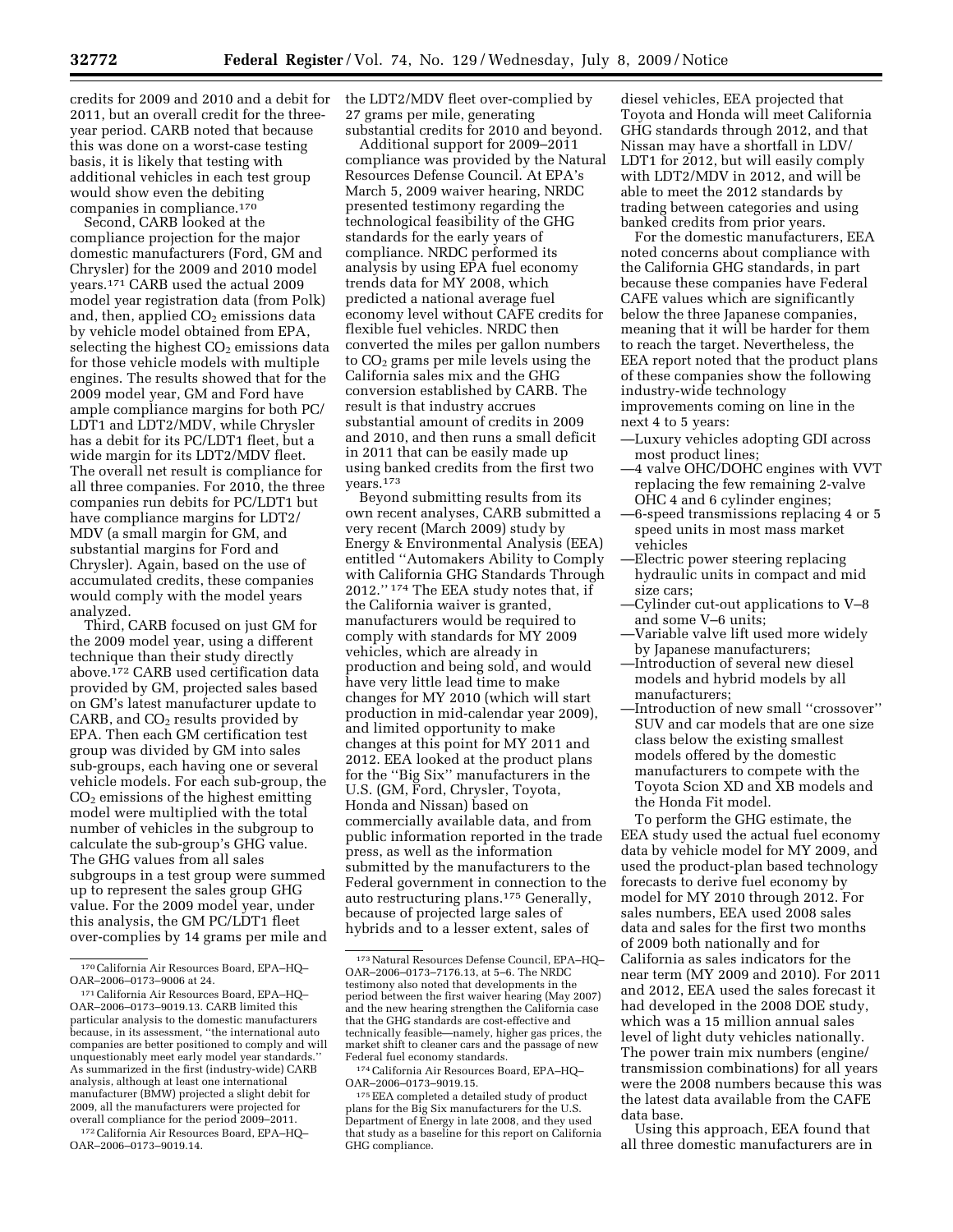compliance with current and expected CAFE through 2012, with Chrysler lagging somewhat behind Ford and GM. EEA then translated these forecasts to GHG forecasts for the California vehicle class definitions, assuming no A/C improvement credits or alternative fuel credits, and no trading of credits between manufacturers, and predicted as follows:

- —All manufacturers will comply with GHG requirements for 2009;
- —GM and Chrysler will comply with GHG regulation in 2010 while Ford is on the edge of compliance. Ford can likely comply by either using banked credits from 2009 or with small adjustments to the power train and sales mix sold in California if necessary;
- —Chrysler and GM may be able to meet 2011 GHG standards using banked credits from 2009 and 2010 and credit trading between classes. All three manufacturers could require additional efforts such as air conditioner improvements to comply with 2011 GHG requirements.
- —Compliance with 2012 GHG requirements will be a challenge and may require credit trading and banked past and future credits over and above credits from air conditioner improvements and introduction of alternative fuel vehicles.
- —The results appear to be very realistic based on the auto-manufacturers public statements of future fuel economy.176

Regarding the long-term (MY 2012 and later) outlook, CARB compared the restructuring plans submitted by the automakers to the arguments manufacturers made in this proceeding, regarding later model year feasibility. CARB stated that ''by 2015, even those manufacturers facing the most difficult challenge complying with California's standards have made statements that on their face show they plan to comply with the later model years standards, even before receiving additional credit for GHG reductions from air conditioning improvements and regardless of 2009 and 2010 credits carrying forward.'' 177 For example, CARB cited from the GM restructuring plan that the company stated that it will work to develop any changes needed to \* \* \* meet such additional requirements as California's.178 Further,

at EPA's March 5, 2009 hearing, NRDC

pointed out that the plans of both GM and Ford show MY 2012 fuel economy levels for cars and light trucks fleet average that come very close to allowing the automakers to comply with the GHG standards with little or no additional effort.179 Additionally, CARB noted that Chrysler stated that, should this GHG waiver be granted, the company would try its best to comply using available technology; however, as a last resort it might restrict sales of certain vehicle models in California and other states adopting the California standards, out of necessity.180 Finally, regarding Ford, NRDC stated in its testimony that Ford plans to improve the average fuel economy by 26 percent by 2012 and by 36 percent by 2015.181

4. Manufacturers' Comments on the Technological Feasibility of the GHG Standards

Manufacturers raised arguments regarding the feasibility of the CARB GHG standards both in the underlying rulemaking in California, and in the EPA waiver proceeding. In the CARB rulemaking, the manufacturers generally criticized some aspects of the CARB modeling work that substantiated CARB's conclusions on technological feasibility. For example, a manufacturer argued that CARB overestimated the emission reductions from the powertrain changes in many of the technology packages used in the modeling studies, such as the NESCAAF study. Because the studies assumed changes in the use of advanced transmissions and engines in such a magnitude to be unrealistic for the U.S. fleet, the manufacturer stated that the changes would require retooling of all U.S. driveline plants, perhaps more than once.182 Manufacturers also argued that the modeling of technology packages risked ''double-counting'' emission benefits produced by the individual technologies, thus producing an unrealistic estimate of emission reductions.183 CARB responded to these comments by stating that manufacturers were already planning to incorporate

183California Air Resources Board, EPA–HQ– OAR–2006–0173–0010.116, Comment 162 at 117. advanced transmissions and engine technologies in their vehicles, and that the gradual phase-in of the CARB standards allowed manufacturers to accomplish this during regular scheduled vehicle upgrades. CARB also noted that its modeling done by AVL specifically avoided double-counting (while some manufacturers' modeling did not).

Regarding the EPA waiver proceeding, while the manufacturers did take issue with some of the CARB modeling work during the CARB rulemaking, the manufacturers did not challenge CARB's general conclusions that the necessary technology presently exists to meet the near-term standards, that projected control technologies for future years have been identified, and that objections raised by industry have been answered. Rather, the industry offered an assessment that much of this technology is already at hand. At the first EPA hearing in March 2007, although no individual manufacturer presented testimony, the Alliance of Automobile Manufacturers discussed the progress of the industry in producing more fuelefficient vehicles. The Alliance stated that ''every model available today is equipped with some kind of fuel efficient technology, including direct fuel injection, variable valve timing, continuously variable transmissions, cylinder deactivations, and more.'' 184 These technologies in the 2007 and 2008 MY vehicles are among those that CARB projected as being in use for the near-term GHG standards (see above discussion on ''Overview of Technologies and Their Projected Applications,'' section VI.B.2).

In comments sent to EPA after the March 2007 hearing, the industry commenters focused on whether there was adequate lead time to comply with the near-term standards, citing testimony from a CARB official (in the Vermont litigation) that some manufacturers may need up to six years to comply with the 2011 MY standards and up to 7 years to comply with the 2012 MY standards.185 Also, the industry criticized CARB for not providing sufficient information on some technology issues for the EPA (or the public) to make an informed decision.186 CARB responded to these

<sup>176</sup>California Air Resources Board, EPA–HQ– OAR–2006–0173–9019.15.

<sup>177</sup>California Air Resources Board, EPA–HQ– OAR–2006–0173–9006, at 27.

<sup>178</sup>California Air Resources Board, EPA–HQ– OAR–2006–0173–9021.1, at 21.

<sup>179</sup>Natural Resources Defense Council, EPA–HQ– OAR–2006–0173–7176.13, at 4.

<sup>180</sup>California Air Resources Board, EPA–HQ– OAR–2006–0173–9020.2, at U116, and California Air Resources Board, EPA–HQ–OAR–2006–0173– 9020.3, at 118–120.

<sup>181</sup>Natural Resources Defense Council, EPA–HQ– OAR–2006–0173–7176.13, at 4, citing from Ford Motor Company Business Plan, Submitted to the House Financial Services Committee, December 2, 2008.

<sup>182</sup>California Air Resources Board, EPA–HQ-OAR–2006–0173–0010.116, Comment 154 (at 107) and Comments 158–159(–115).

<sup>184</sup>Testimony of Alliance of Automobile Manufacturers, EPA–HQ–OAR–2006–0173–0422, at 98.

<sup>185</sup>Association of International Automobile Manufacturers, EPA–HQ–OAR–2006–0173–1455.2 at 11–12. The litigation in Vermont is *Green Mountain Chrysler-Plymouth Dodge-Jeep* v. *Crombie,* 508 F. Supp, 295 (D. Vt.).

<sup>186</sup>Alliance of Automobile Manufacturers, EPA– HQ–OAR–2006–0173–1297.2 at 35–36.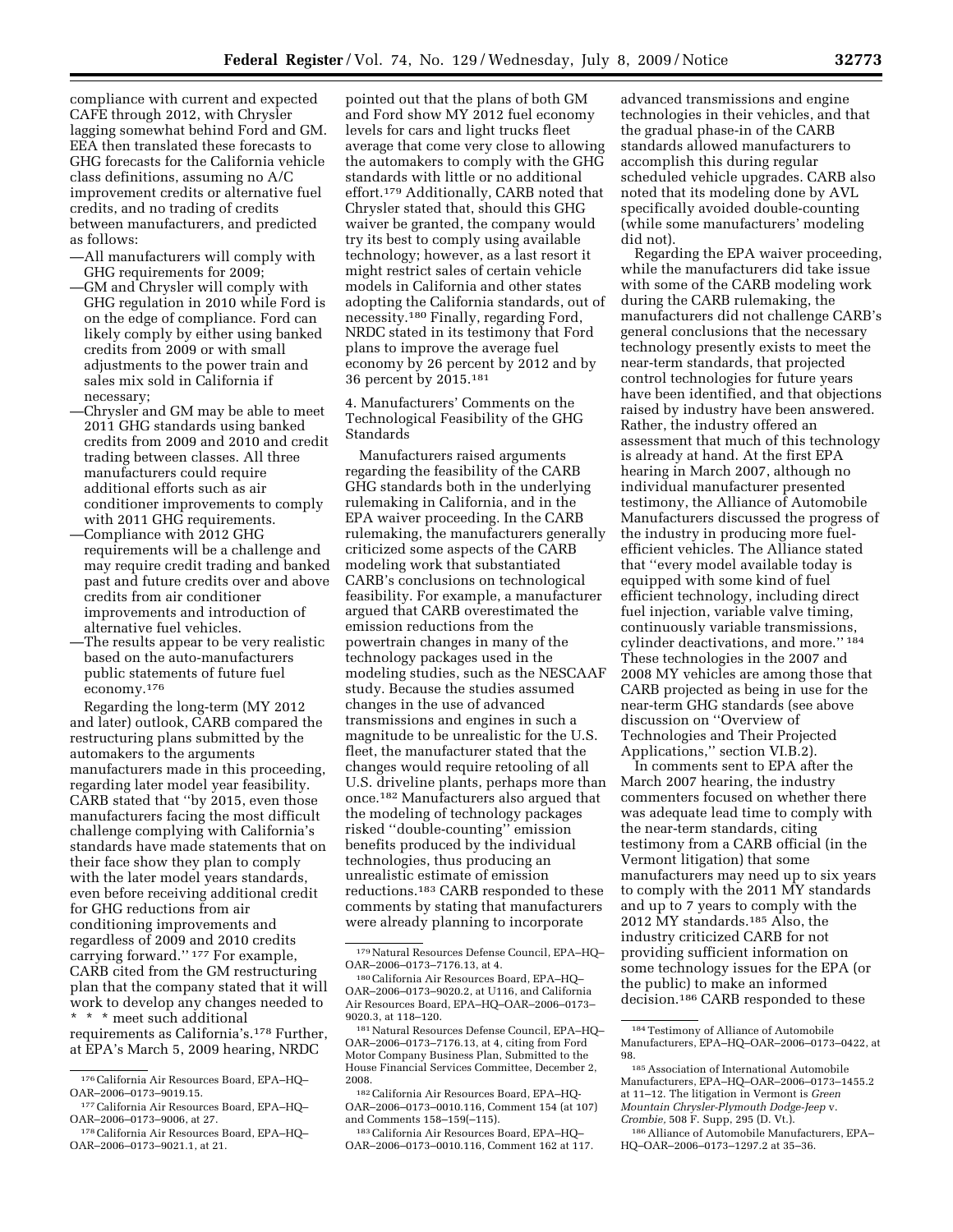points, stating that the CARB official also testified that most of the CARBidentified technologies are already developed and required only a few years of lead time for implementation. Additionally, based on lead time beginning at the time of the final adoption of the standards by CARB (August 2005), CARB notes that the 6 or 7 year lead time for the 2011 and 2012 model years respectively is reasonable.187 CARB also provided, in its June 2007 and July 2007 comments, information from the Vermont litigation where various manufacturers testified that they would be able to meet the early years of the California GHG standards.188 Concerning the list of technical issues on which the industry claimed CARB had not provided enough information to allow public comment, CARB stated that these issues were among many issues previously addressed fully both in submissions to the Docket (primarily the CARB Final Statement of Reasons) as well as in the Federal litigation.189

Manufacturers also presented information on technological feasibility at EPA's March 5, 2009 hearing and the subsequent comment period. At the EPA hearing, the Alliance continued to acknowledge technological advances in GHG control. The Alliance stated that ''automakers have made major contributions into developing new fuel efficient technologies and the results are now coming to dealer showrooms. More than 50 technologies offered in vehicles today reduce emissions, increase mileage and allow vehicles to run on cleaner fuels.'' 190 Regarding technological feasibility for the early years (near-term), the industry trade groups generally argued that CARB relied on manufacturer credits for these years to provide a cushion for compliance in the later years, but that the several years of lead time required for mid-term compliance combined with uncertainty resulting from the EPA waiver denial makes even the near-term lead time inadequate.191 CARB, in its

testimony and subsequent comments, presented its new analyses of compliance (for the industry in general, and for GM) that showed industry compliance is likely if not certain for the 2009 through 2011 model years (see discussion above at section VI.B.3.). Additionally, if any individual manufacturers incur a debit in any model year, the CARB regulations provide the manufacturer up to five model years afterwards to make up the debit to avoid any noncompliance penalty.

Regarding the mid-term (2012–2016) model years of the GHG standards, the industry commenters have argued that the only means by which most largevolume manufacturers will be able to meet the CARB standards is by ''mixshifting'' their product lines to offer for sale more higher mileage vehicles to ensure meeting the CARB fleet average.192 The Alliance stated that ''it is simply too late for manufacturers to meet all the Pavley standards for future model years through the use of technologies, if for no other reason than because approximately 18 months of the product planning and development cycle was pretermitted while the waiver was denied (assuming for purposed of this analysis that a waiver would be granted in June 2009).'' 193 As discussed earlier, CARB responded to these arguments by noting that in the restructuring plans recently submitted to the government, the manufacturers have made statements demonstrating they plan to comply with the later model years of the CARB standards, even before receiving additional credit for GHG reductions from air conditioning improvements and regardless of 2009 and 2010 credits carrying forward. Regarding the manufacturers' mix-shifting argument, EPA notes that under the narrow standard of review applied to California's technological feasibility determinations, consistency with section 202(a) does not mean that all manufacturers will be able to sell all vehicle models in California and that a reduced product offering in California resulting from California emission

193Association of Automobile Manufacturers, EPA–HQ–OAR–2006–0173–8994.1 at 26.

standards is a policy decision left to the state.194

*C. Technological Feasibility and the Cost of Compliance* 

#### 1. Historical Approach

Congress has stated that the consistency requirement of section 202(a) relates to technological feasibility.<sup>195</sup> Section 202(a)(2) states, in part, that any regulation promulgated under its authority ''shall take effect after such period as the Administrator finds necessary to permit the development and application of the relevant technology, considering the cost of compliance within that time.'' Section 202(a) thus requires the Administrator to first review whether adequate technology already exists, or if it does not, whether there is adequate time to develop and apply the technology before the standards go into effect.

In *MEMA I,* the court addressed the cost of compliance issue at some length in reviewing a waiver decision. According to the court:

Section 202's cost of compliance concern, juxtaposed as it is with the requirement that the Administrator provide the requisite lead time to allow technological developments, refers to the economic costs of motor vehicle emission standards and accompanying enforcement procedures. *See* S. Rep. No. 192, 89th Cong., 1st Sass. 5–8 (1965); H.R. Rep. No. 728 90th Cong., 1st Sass. 23 (1967), *reprinted in* U.S. Code Cong. & Admin. News 1967, p. 1938. It relates to the timing of a particular emission control regulation rather than to its social implications. Congress wanted to avoid undue economic disruption in the automotive manufacturing industry and also sought to avoid *doubling or tripling*  the cost of motor vehicles to purchasers. It, therefore, requires that the emission control regulations be technologically feasible within economic parameters. Therein lies the intent of the cost of compliance requirement.196

Previous waiver decisions are fully consistent with *MEMA I,* which indicates that the cost of compliance must reach a very high level before the EPA can deny a waiver. Therefore, past decisions indicate that the costs must be excessive to find that California's standards are inconsistent with section 202(a).197 It should be noted that, as with other issues related to the determination of consistency with

<sup>187</sup>California Air Resources Board, EPA–HQ– OAR–2006–0173–3601, at 26–27.

<sup>188</sup>CARB referenced the industry assessments of early model year compliance from the litigation in Vermont, *Green Mountain Chrysler-Plymouth Dodge-Jeep* v. *Crombie,* 508 F. Supp, 295 (D. Vt.), California Air Resources Board, EPA–HQ–OAR– 2006–0173–1686 at 20–21, California Air Resources Board, EPA–HQ–OAR–2006–0173–3601, at 27–28.

<sup>189</sup>The list of issues and the CARB response are discussed in the CARB July 2007 letter. EPA–HQ– OAR–2006–0173–3601, at 26.

<sup>190</sup>Testimony of Association of Automobile Manufacturers, EPA–HQ–OAR–2006–0173–7177, at 108.

<sup>191</sup>Association of Automobile Manufacturers, EPA–HQ–OAR–2006–0173–8994.1, at 24–25; Association of International Automobile

Manufacturers, EPA–HQ–OAR–2006–0173–9005.2 at 4.

<sup>192</sup>Regarding mix-shifting, the National Automobile Dealers Association also commented that this would be costly to dealers who would lose business due to the ''scrappage effect'' (see above pp 46–49), being forced to accept smaller vehicles regardless of local consumer demand, rationing of larger vehicles, and out-of state dealers unencumbered by CARB's regulations. National Automobile Dealers Association, EPA–HQ–OAR– 2006–0173–8956.1, at 8–9.

<sup>194</sup> 40 FR 23102, 23103 (May 28, 1975).

<sup>195</sup>H.R. Rep. No. 95–294, 95th Cong., 1st Sess. 301 (1977).

<sup>196</sup> *MEMA I* at 1118 (emphasis added). *See also id.* at 1114 n. 40 (''[T]he 'cost of compliance' criterion relates to the timing of standards and procedures.'').

<sup>197</sup>*See, e.g.,* 47 FR 7306, 7309 (Feb. 18, 1982), 43 FR 25735 (Jun. 14, 1978), and 46 FR 26371, 26373 (May 12, 1981).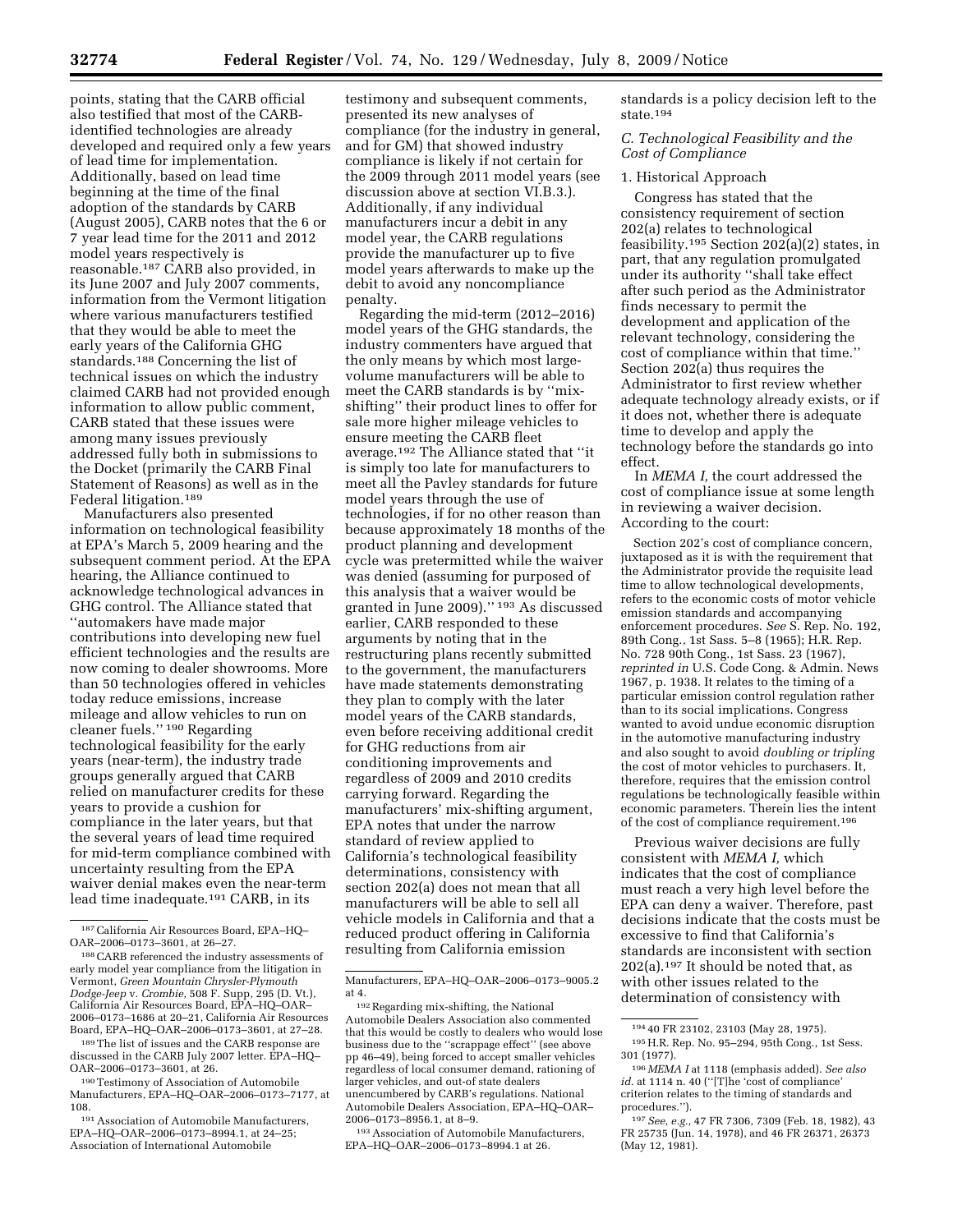section 202(a), the burden of proof regarding the cost issue falls upon the opponents of the grant of the waiver.

Consistent with *MEMA I,* the Agency has evaluated costs in the waiver context by looking at the actual cost of compliance in the time provided by the regulation, not the regulation's costeffectiveness. Cost-effectiveness is a policy decision of California that is considered and made when California adopts the regulations, and EPA, historically, has deferred to these policy decisions. EPA has stated in this regard, ''the law makes it clear that the waiver request cannot be denied unless the specific findings designated in the statute can be made. The issue of whether a proposed California requirement is likely to result in only marginal improvement in air quality not commensurate with its cost or is otherwise an arguably unwise exercise of regulatory power is not legally pertinent to my decision under section  $209 * * * "198$  Thus, under the language of section 202(a)(2), EPA will look at the compliance costs for manufacturers in developing and applying the technology with the costs being broken down on a cost per vehicle or unit basis.

2. Technology Cost Information in This Proceeding

At the time of CARB's original waiver request, CARB presented the projected technology costs for the GHG vehicle standards based on cost estimates for necessary components provided by Martec, the company that did the modeling studies that produced the CARB technology assessment in its ISOR. The costs were calculated by applying a mark-up factor, determined by the Argonne National Laboratory, for the components needed for the vehicles. Additionally, CARB assumed an additional 30% discount for a limited number of components where unanticipated improvements in production processes or simplifications or consolidation in parts after additional further development would be likely.199

At that time, CARB stated that the average cost of control for near-term technology packages on PC/LDT1 category vehicles was estimated at \$383 per vehicle, and for LDT2/MDV category vehicles was estimated at \$327 per vehicle. Performing similar calculations for the mid-term technology packages, CARB put the estimates for PC/LDT1 at \$1,115, and for LDT2/MDV at \$1,341. CARB also presented information on the estimates of costs for the ''major 6'' manufacturers cost of compliance over the term of these standards. These figures ranged from \$0 (for the three Japanese companies and GM) for the 2009 MY (*i.e.,* the fleets of these companies would comply with the 2009 standards with no changes) to the highest costs in the 2016 MY, with a \$1,288–\$1,341 range for the domestic manufacturers and a \$272–\$298 range for the Japanese manufacturers.

During the CARB GHG rulemaking, the manufacturers commented that CARB underestimated costs of individual technologies because CARB did not use the manufacturers' costs to individually develop each of the technologies, and CARB used a mark-up factor for final technology cost that was too low. The Alliance commissioned a study by Air Improvement Resources, NERA Economic Consulting, and Sierra Research (the above noted ''June 2007 AIR/NERA/Sierra Study'') that found the average vehicle cost increase to be about \$3000, several times larger that the CARB estimates. In response, CARB provided a detailed critique of why the cost conclusions in this study were not reasonable. CARB found faulty technical analysis and inflated component costs.200 In the time period since the CARB request, CARB has updated its technology cost estimates with new reallife information to show that manufacturers are continuing to implement the GHG technology packages and combinations CARB had identified at the outset—at costs in line with CARB's projections.201

EPA also received comments from the National Auto Dealers Association (NADA) and the National Association of Minority Automobile Dealers (NAMAD) concerning the costs of the CARB standards to its constituents, above the costs that GHG technology adds to the vehicle price to buyers. NADA notes that because of ''dire financial straits'' in the auto industry due to the economic recession, dealers are experiencing financial difficulties from vastly reduced vehicle sales (among other problems). NADA believes that if this waiver is granted, and the various other states which have adopted the GHG standards begin their own programs, the result will be a ''state-by-state

patchwork approach to fuel economy that would fill their lots with more unsold vehicles.'' 202 NAMAD believes that ''dealer will lose sales if automakers have to ration delivery of large vehicles in CARB (Section 177) states to meet the fleet average, and \* \* \* if dealers are forced to take delivery of more small cars that their customers don't want, dealers will be stuck paying the interest charges while these vehicles sit on their lots.'' 203 EPA notes the comments of NADA and NAMAD on this particular type of cost, but also notes that these comments are not relevant to the issue of whether the technology feasibility of the GHG standards are consistent with section 202(a). The comments regarding the ''patchwork'' of the GHG standards in other states are discussed below in section VII. B. 2.

#### 3. Consistency of Certification Test Procedures

The enforcement procedures that accompany California's greenhouse gas standards would also be inconsistent with section 202(a) if the California test procedures impose testing requirements inconsistent with the Federal testing requirements. Such inconsistency means that manufacturers would be unable to meet both the California and the Federal test requirements with the same test vehicle.<sup>204</sup>

CARB stated in its December 2005 Waiver Request letter that there ''are no Federal test procedures that measure GHG for climate change purposes, [so] there are no potential inconsistencies precluding a manufacturer from using the same test vehicle to meet both Federal and California requirements'' and noted in its most recent (April 2009) comment letter that this was still true.205

EPA received no comments suggesting that CARB's GHG testing requirements pose a test procedure consistency problem with federal test procedures.

4. Safety Implications of the CARB GHG **Standards** 

The industry raised a vehicle safety issue for consideration within the technological feasibility criterion. The industry has proffered the idea that the CARB GHG standards will result in the production of vehicles which will be unsafe for two reasons. First, they claim

<sup>198</sup> 36 FR 17158 (August 31, 1971). *See also* 40 FR 23102, 23104; 58 FR 4166 (January 7, 1993), LEV

<sup>&</sup>lt;sup>199</sup> California Air Resources Board, EPA–HQ– OAR–2006–0173–0004.1 at 40.

<sup>200</sup>California Air Resources Board, EPA–HQ– OAR–2006–0173–0010.116 at 141–155.

<sup>201</sup>California Air Resources Board, EPA–HQ– OAR–2006–0173–1686 at 19, and EPA–HQ–OAR– 2006–0173–3601 at 28–29. CARB also notes that in the Green Mountain case, 508 F. Supp. 2d at 365– 366, the Court found that the industry consultant's (T. Austin) baseline assumptions and resulting cost estimates—double that of defendants' expert—were unsupported by the evidence.

<sup>202</sup>National Automobile Dealers Association, EPA–HQ–OAR–2006–0173–8956.1 at 5–6.

<sup>203</sup>Testimony of National Association of Minority Automobile Dealers, EPA HQ–OAR–2006–0173– 7177, at 126–127.

<sup>204</sup>*See, e.g.,* 43 FR 32182 (Jul. 25, 1978). 205California Air Resources Board, EPA–HQ– OAR–2006–0173–0004.1 at 42 and EPA–HQ–OAR– 2006–0173–9006 at 29.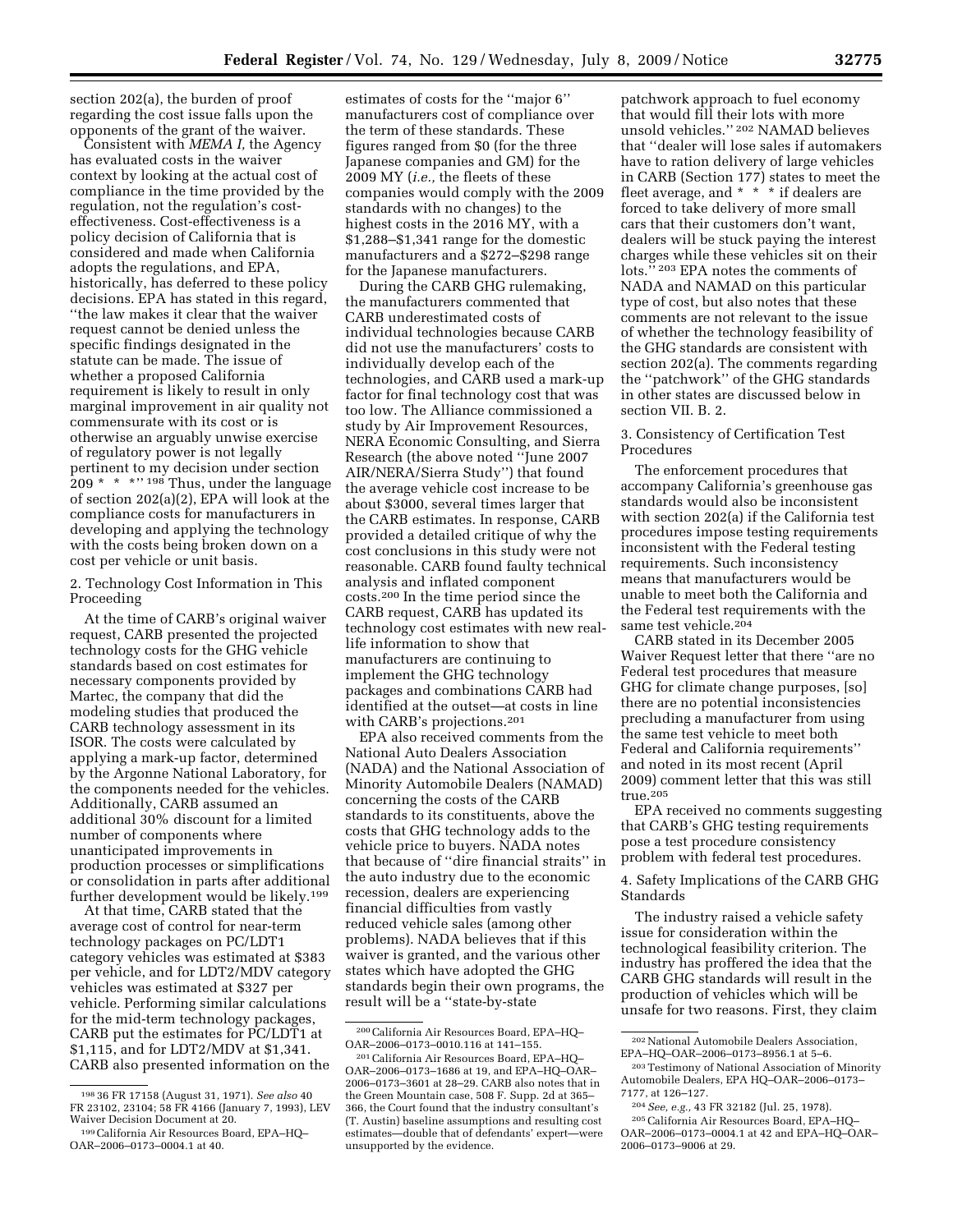that many GHG-compliant vehicles will achieve compliance because they will be downsized, and will be inherently less safe in collisions. Second, they claim that because GHG-compliant vehicles will also have higher fuel economy than today's fleet, owners will drive more, and that additional VMT means more accidents will occur. The industry asserts that because the GHG standards will cause these problems, the resulting vehicles are technologically infeasible because of the safety concerns.

EPA takes safety into account in evaluating technology, feasibility and lead time of California emission standards. For example, when CARB in 1994 requested authorization for its original set of emission standards for small spark-ignition engines used in utility, lawn and garden equipment, the industry trade association raised safety concerns in the EPA authorization proceeding. The industry argued that compliance with the CARB standards would require the use of catalyst technology in equipment, and that current catalysts produced high exhaust and surface temperatures, and could also possibly cause sparking and flaming, so these safety issues must be addressed before this technology could become feasible, and the authorization should be denied on that basis. EPA examined these safety issues within the traditional consistency with section 202(a) criterion, with the requisite deference given to CARB and the burden placed on those arguing that safety concerns should give cause for EPA to deny the authorization. CARB responded to the industry objections by offering a detailed review of steps necessary to refine small engine catalyst technology to meet the standards while reducing the high temperature risks, as well as identifying some current small engines that met the standards without using a catalyst. After reviewing all relevant information from CARB and other commenters on the safety issues (and other technological feasibility issues) the Administrator stated he was ''unable to make the finding that the CARB Tier 2 standards are not technologically feasible within the available lead time.'' 206

In the California GHG proceeding, CARB has responded to the industry safety arguments, both during the underlying California rulemaking and in comments submitted to EPA in this waiver proceeding. In summary, CARB

rejected the industry arguments in several ways. First, it pointed out that under the terms of AB 1493, CARB is precluded from requiring vehicle downweighting as a means of achieving compliance. Second, CARB has laid out a broad pathway of potential technologies for achieving compliance for all vehicle types, none of which require any weight reduction of vehicles. Third, CARB notes that an industry study (Sierra 2004) shows that weight reduction is far from costeffective and therefore becomes an unlikely compliance option. Fourth, CARB submitted reports from experts that tend to dispute any safety impacts from the GHG standards by demonstrating that any weight reduction that may be made to comply with the GHG standards need not adversely affect vehicle safety. Finally, the opponents VMT safety theory is entirely based on their flawed rebound and fleet turnover arguments (discussed above in section IV.C.2).

Regarding the safety issue, EPA notes that CARB has provided considerable evidence that its GHG standards can be met without any increase in concern regarding vehicle safety. Even accepting the industry arguments regarding the safety implications of downsizing which are disputed by CARB, particularly for downsizing of larger vehicles—EPA cannot make the finding that the CARB standards are technologically infeasible because manufacturers may choose to use a method of compliance that is not as safe as the methods CARB has identified, particularly where there are many business reasons for manufacturers not to choose such a method. The burden, here, is on manufacturers to demonstrate that safety concerns with the technology available for compliance were unavoidable and substantial and that manufacturers would have no reasonable technological option available to them in the lead time provided for compliance. Based on the entire record, they have not made such a demonstration. Beyond this limited type of review under section 209(b), EPA's proper role is to leave for California the judgment of what greenhouse standards are appropriate in light of safety concerns raised by manufacturers.

With regard to the claim that increased VMT will increase the number of accidents, this argument is not relevant to the safety of the vehicle but to an outcome based on the possible actions or changes of driving patterns of people who own these vehicles. This argument does not go to the technological feasibility of the vehicle

itself. This is a public policy argument that is left for California's discretion but is not relevant to the narrow technological feasibility analysis authorized for EPA under section 209(b).

For these reasons, EPA finds that the industry opponents of this waiver request, with respect to the vehicle safety impact of the CARB GHG standards have not met their burden of proof for EPA to find that these standards are not consistent with section 202(a) of the Act.

#### *E. Conclusion on Technological Feasibility*

After its review of the information in this proceeding, EPA has determined that CARB has demonstrated a reasonable projection that compliance with its GHG standards is reasonable, based upon the current and future availability of the described technologies in the lead-time provided and considering the cost of compliance. The industry opponents have not met the burden of producing the evidence necessary for EPA to find that California's GHG standards are not consistent with section 202(a).

With regard to motor vehicles required to meet the near-term standards for the 2009 through 2011 model years, the CARB technical information presented in this record clearly indicates that these requirements are feasible. CARB has presented the case that the industry as a whole will be able to meet these standards for this period—for the 2009 and 2010 model years—with compliance with the standards including credit generation, and for the 2011 model year—with a carry-forward of credits earned in the 2009 and 2010 model years. Within the industry, several manufacturers are not expected to need credits to comply in the 2011 model year. Moreover, California has provided several technological avenues that are currently available for meeting the 2011 MY standards without the need for credits. Manufacturers have provided no evidence that these technologies cannot be applied to meet the 2009–2011 MY standards.

For the mid-term standards, 2012 MY and beyond, CARB again identified various and reasonable technological avenues that manufacturers could use to meet the mid-term standards. CARB initially presented that the continued use of technologies identified for the near-term along with more sophisticated technologies and the expected upswing in hybrid-electric and diesel vehicles would result in industry compliance for these years. In its June 2007 comments,

<sup>206</sup> Decision Document, Authorization of California's Under 25 Horsepower Utility Lawn and Garden Equipment Engine Exhaust Emission Standards (ULGE) (July 5, 1995), EPA Docket A–91– 01 at 61–70.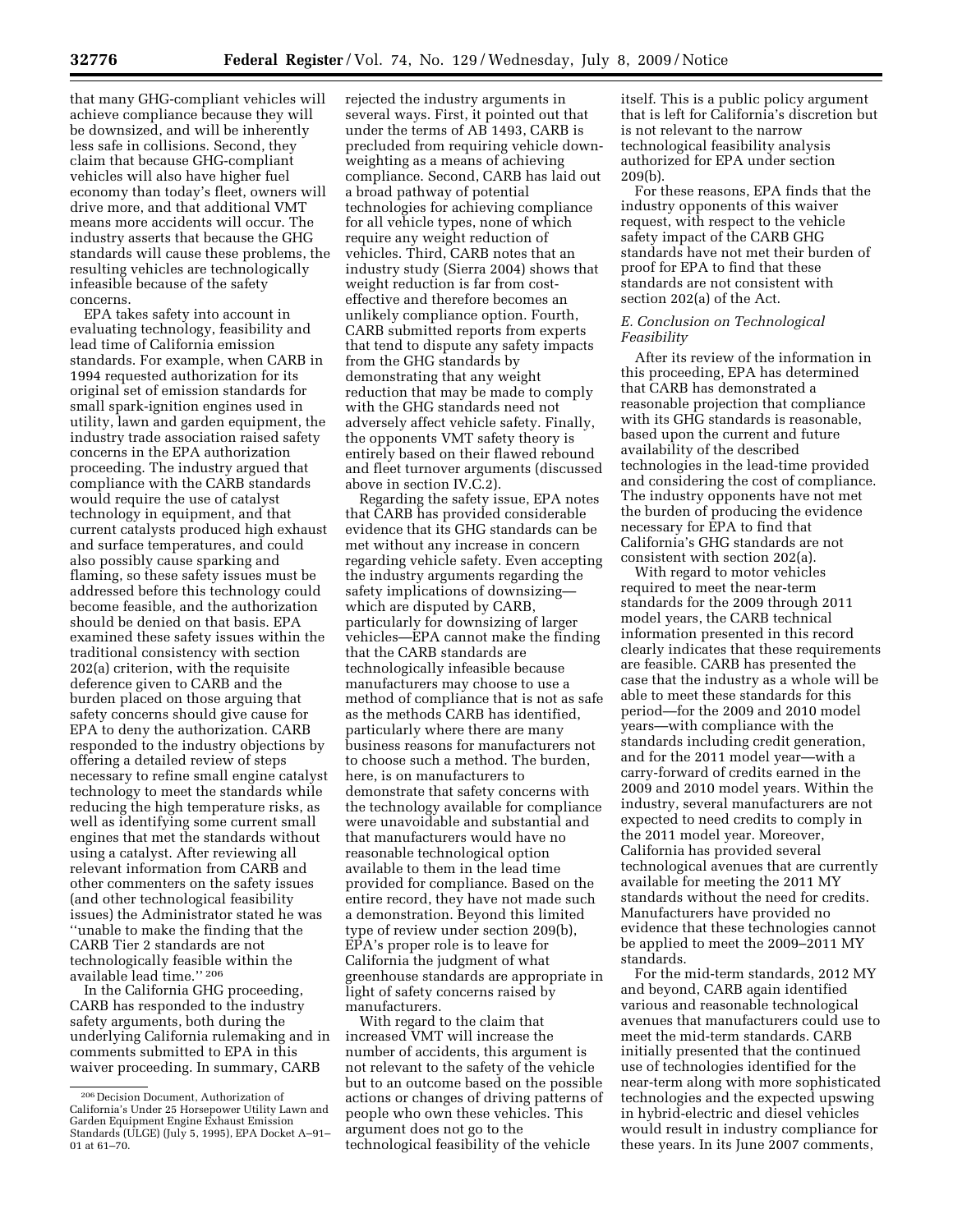CARB noted that it expected manufacturers to use combinations of the initially introduced technologies to meet the mid-term standards and cited several examples of this already happening in several manufacturers' products. CARB also noted that in 2007, manufacturers were aggressively introducing new hybrid vehicles well ahead of the mid-term standards. For the longer term, as noted earlier, CARB states that ''by 2015, even those manufacturers facing the most difficult challenge complying with California's standards have made statements that on their face show they plan to comply with the later model years of standards, even before receiving additional credit for GHG reductions from air conditioning improvements and regardless of 2009 and 2010 credits carrying forward.'' 207

In its comment submitted after EPA's March 5, 2009 hearing, CARB summarized the industry discussion on technological feasibility as follows:

In our July 24, 2007 comments CARB stated ''\* \* \* not a single manufacturer from either the Alliance or AIAM has independently presented any substantive comment concerning the principal and proper focus of the (EPA) proceeding—the technological feasibility and lead time for those manufacturers to comply with the subject greenhouse gas standards.'' Document ID No. EPA–HQ–OAR–2006–0173.3601 at 26. That statement remains true today, and stands in stark contrast to the renewed demonstration CARB has made in this reconsideration proceeding.208

Regarding the lead time provided by California to meet the near-term and the mid-term and later standards, the commenters have not met their burden to show that the lead time is insufficient. California provided manufacturers 4–5 years before the nearterm GHG standards would go into effect and 8–9 years before the later standards, giving substantial time for development of technologies to meet the standards. The industry commenters have not shown that this lead time was insufficient, both for the near-term GHG standards, that were based on technologies already known and developed, as well as for the mid-term GHG standards, where CARB provided a reasonable pathway to be followed answering theoretical objections,

identifying major steps needed to refine technology, and offering plausible reasons for predicting successful technologies.209

Regarding the cost component of the technological feasibility test, EPA believes that the opponents of the waiver have not met the burden of proof to show that the GHG standards are not technologically feasible because of excessive cost. The industry cost study (from Sierra Research) from the CARB rulemaking found an average vehicle cost increase of about \$3,000 to comply with the CARB standards, an increase which CARB rebutted in detail, and which was also found not credible by the district court in the Vermont litigation. Alternatively, even if the industry estimates were closer to the mark than the CARB estimates, CARB points out that Congress was concerned with standards causing a *doubling or tripling* of vehicle costs (MEMA 627 F.2d at 1118), not the cost increases that CARB has projected (ranging from under \$100 for some manufacturers in nearterm to a maximum of \$1,100 to \$1,350 for vehicles in the 2016 MY).210

Therefore, for the above reasons, I am unable to find that the CARB GHG motor vehicle emission standards are not technologically feasible within the available lead-time giving consideration to the cost of compliance.

#### *F. Other Issues Related to Consistency With Section 202(a)*

1. Impact of EPA's March 6, 2008 Denial on Lead Time

In EPA's February 12, 2009 **Federal Register** notice, EPA specifically sought comment on the effect of the March 6, 2008 Denial on whether CARB's GHG

210California Air Resources Board, EPA–HQ– OAR–2006–0173–0010.14 at 80–83 and, EPA–HQ– OAR–2006–0173–0004.1 at 39–40.

standards are consistent with section 202(a), including lead time.

In comments submitted for this reconsideration, the industry commenters asserted that any lead time clock that may have been running should have stopped completely and immediately upon EPA's March 6, 2008 Denial. Both the Alliance of Automobile Manufacturers and the Association of International Automobile Manufacturers noted that even CARB officials testified that manufacturers should have started development of their 2010–2012 MY product lines at the time the final standards were finalized in the 2004– 2005 time frame, and that there should be a presumption that the industry could and would stop ongoing development efforts when this waiver was denied.211 In its comments, the Alliance noted that it should not be assumed that a ''retroactive'' waiver would impose no hardship because manufacturers are able to earn credits for sales for the 2009 and 2010 MYs in advance of any waiver grant. They claim that the regulated parties would have conducted their business differently if they knew in advance that these regulations would be enforced.212

On the other hand, CARB urges EPA to reject the argument that the March 6, 2008 Denial tolled the lead time countdown. CARB noted that it always maintained that it intended to enforce the GHG standards from their start point for the 2009 MY, discussed how it pursued promptly all available avenues to overturn the March 6, 2008 Denial, and noted that the denial was all but guaranteed to be revisited because its waiver request was supported by both candidates for President in 2008. Additionally, CARB argues that any period the March 6, 2008 Denial was in effect was not significant compared to the four to ten years of lead time available to the manufacturers, and that technological advancements continued to appear during the denial period.

The manufacturers argue that EPA's earlier denial was reasonably relied upon by manufacturers, that the denial tolled or suspended lead time and allowed them to stop working towards compliance, which affects the adequacy of the lead-time for California's standards. This amounts to an argument that they reasonably had the opportunity to stop work towards

<sup>207</sup>California Air Resources Board, EPA–HQ– OAR–2006–0173–9006 at 27.

<sup>208</sup>California Air Resources Board, EPA–HQ– OAR–2006–0173–9006 at 29. CARB also noted, that in the final efforts to persuade EPA to deny this waiver, waiver opponents cited policy arguments against the waiver, such as the preference for a uniform national standard to avoid a ''patchwork'' of state regulations, rather than any attack on the technological feasibility of the standards.

<sup>209</sup>Regarding lead time, some industry comments suggest that EPA should count lead time from the time the waiver is granted. EPA, however, believes that lead time should run from the time the rule is adopted by California. As EPA made clear in its waiver decision for California's standards regulating medium-duty motor vehicles (59 FR 48625 (Sept. 22, 1994), Decision Document at 39–41), lead time should generally be measured from the point at which California adopts its regulations. At that point, the regulations, and their obligations on regulated parties, are clear. EPA measures lead time for its regulations from the time of promulgation, which is analogous to California's adoption of its regulations. EPA review of CARB waiver requests causes no more uncertainty than judicial review of EPA regulations. In addition, California and regulated parties do not know when EPA will make a final decision on a request for waiver of preemption, so California would have little ability to evaluate lead time at the time it adopts its standards if lead time were based on a future action by another entity the timing of which is uncertain. In any case, the commenters have not shown that the amount of lead time provided from the date of the waiver is insufficient.

<sup>211</sup>Alliance of Automobile Manufacturers, EPA– HQ–OAR–2006–0173–8994.2 at 27, and, Alliance of International Automobile Manufacturers, EPA–HQ– OAR–2006–0173–9005.2 at 16, Note 4.

<sup>212</sup>Alliance of Automobile Manufacturers, EPA– HQ–OAR–2006–0173–8994.2 at 23–25, *see also*  National Automobile Dealers Association, EPA– HQ–OAR–2006–0173–8956.1, at 10–12.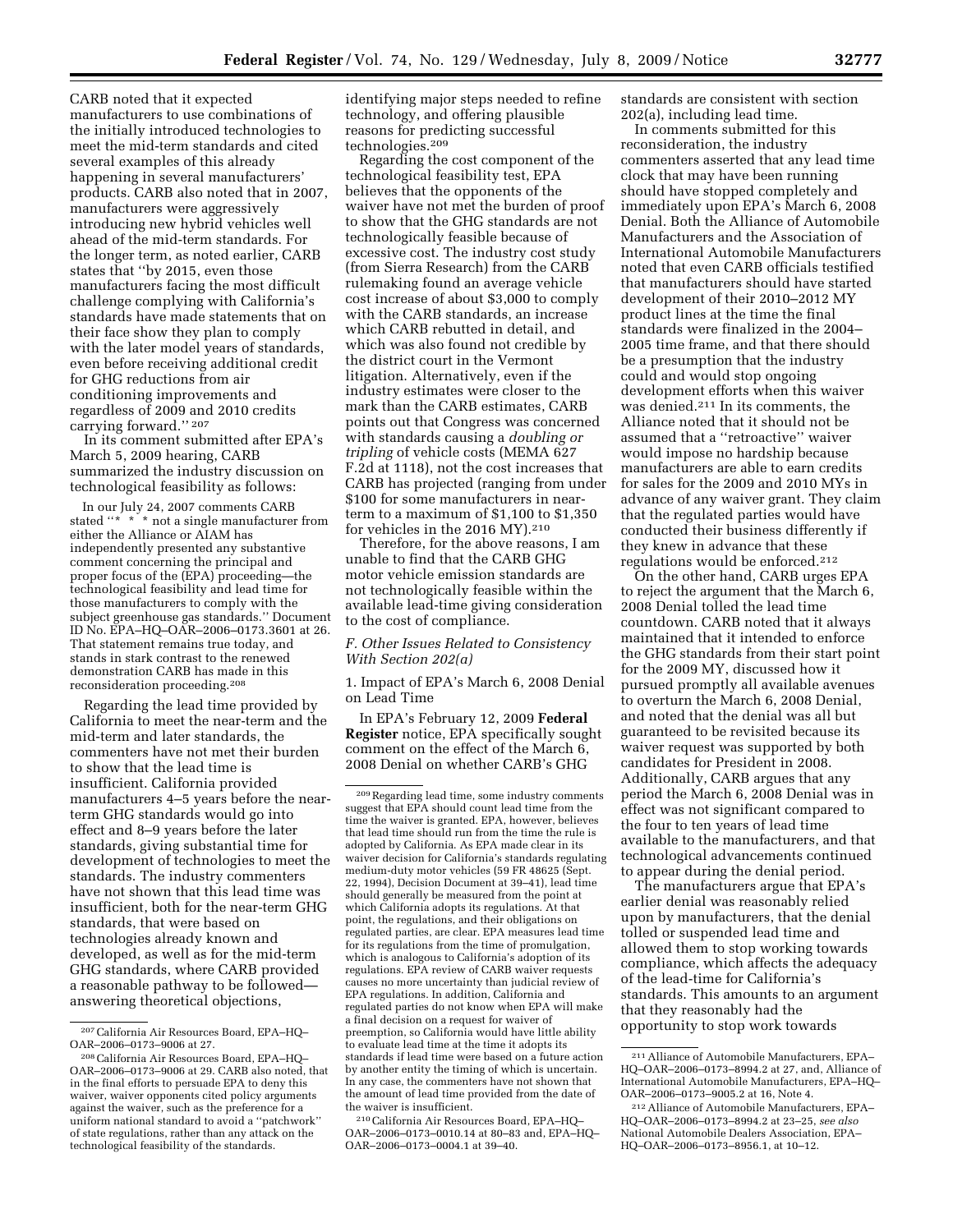compliance at that point if they chose. However it does not change the basic issue before EPA: whether the manufacturers, as opponents of the waiver, demonstrated that the standards are not consistent with section 202(a) because of inadequate lead time.

Based on a review of the entire record, and even assuming the reasonableness of the manufacturers' claim that they could have reasonably stopped work towards compliance upon the March 6, 2008 Denial, the industry commenters have not shown that the lead time provided under these circumstances was insufficient. This is particularly true regarding the near-term GHG standards, which were based on technologies already known and developed. But this is also true for the mid-term GHG standards, where CARB provided a reasonable pathway to be followed—answering theoretical objections, identifying major steps needed to refine technology, and offering plausible reasons for predicting successful technologies.213 I believe that this is borne out by the evidence submitted to the record by CARB and the NRDC, which show industry-wide compliance with the near-term GHG standards and with future-term compliance attainable using technology developments as well as early credits. Manufacturers have not come forward with evidence to show that they cannot feasibly achieve the near-term or midterm GHG standards, based on lead time. Although the industry trade association comments generally discussed manufacturers' reliance on the EPA waiver denial to suspend or stop planning for California compliance, no manufacturer came forward and asserted that it actually stopped planning. Whatever disruptions may or may not have occurred as a result of the denial, near-term standards have clearly been shown to be feasible and mid-term standards are clearly feasible given the lead time provided, even taking account of the denial.

Regarding implementation and enforcement by CARB for the 2009 MY, manufacturers claim that approving the waiver for that year would be a retroactive grant of a waiver and would be improper. However, approval of the waiver for the 2009 MY technically would not be a retroactive action. EPA would not be determining that past conduct was or was not lawful when it occurred in the past, or rewriting past legal obligations. The legal obligation at issue is still a future obligation—

compliance with the annual fleetaveraging requirements for the 2009 MY standards by the end of 2009, based on sales throughout the year. The fact that some conduct which occurred in 2009 prior to the grant of the waiver is relevant to determining compliance with the 2009 MY obligation, after the end of the model year, does not by itself make the obligation to comply with the 2009 MY standards a retroactive legal obligation. In any case, even if a waiver for the 2009 MY was considered to impose retroactive obligations, EPA has the authority in an adjudication to take such action under appropriate circumstances.214

Under these circumstances, all of the evidence presented to date indicates that manufacturers will be in compliance with the 2009 standards. EPA is granting the waiver for 2009 and later years. However, out of an abundance of caution, and since any delay in granting this waiver stems from EPA's prior March 2008 Denial, EPA is imposing one specific limitation designed to ensure that CARB not hold a manufacturer liable or responsible for any noncompliance civil penalty action that could be caused by emission debits generated by a manufacturer for the 2009 model year. For the 2009 model year, CARB can fully implement and enforce its regulations, including implementation of CARB's Executive Orders for 2009 model year families issued both before and after the date of today's waiver, as described below. While debits from model year 2009 may offset credits generated in later years, and reduce the amount of credits available to a manufacturer, any debits from model year 2009 may not be used as a basis for holding a manufacturer in noncompliance and no civil penalties may be assessed based on such debits. Other than that restriction, CARB may fully implement and enforce, and manufacturers may use the GHG standards program as promulgated, such that CARB may implement certification for MY 2009 motor vehicles, and may grant manufacturers credits that can be used for future obligations. This restriction on handling of any possible debits appropriately limits any potential concern raised by manufacturers over their potential reliance upon EPA's previous waiver denial.

2. Endangerment of Public Health or Welfare

a. Is it Appropriate To Review Endangerment of Public Health or Welfare Under the ''Consistency With Section 202(a)" Criterion?

EPA has traditionally stated that a state standard would be inconsistent with section 202(a) if there is inadequate lead time to permit the development of the necessary technology, given the cost of compliance within that time, or if the Federal and State test procedures impose inconsistent certification requirements.215 The legislative history of this provision and judicial precedent indicate that technological feasibility in the lead time provided was intended to be the primary focus of this criterion.<sup>216</sup>

However, several industry commenters have suggested that in the context of this waiver, it is also appropriate for EPA to include endangerment to public health or welfare in its evaluation of consistency with section 202(a). They note the language in section 202(a)(1) of the Clean Air Act that requires the Administrator to promulgate standards ''applicable to the emission of any air pollutant \* \* \* which in his judgment cause, or contribute to, air pollution which may reasonably be anticipated to endanger public health or welfare.''

While acknowledging the limits of EPA's traditional review under the ''consistency with section 202(a)'' criterion, they note that previous waivers have generally reviewed standards designed to reduce concentrations of air pollutants, like criteria air pollutants that EPA has listed under section 108 of the CAA, for which an endangerment finding required under section 202(a)(1) has already been made. Even standards regulating PM and formaldehyde, for which EPA has granted waivers, involved pollutants that had been identified by EPA, or by Congress in the Clean Air Act, as needing regulation. Thus, the question of endangerment was not in dispute in previous waivers. By contrast, EPA has not made any final decision regarding whether emissions of GHGs from new motor vehicles cause or contribute to air pollution that may reasonably be anticipated to endanger public health or welfare (this two-part

<sup>213</sup>EPA notes here (again) that lead time begins when California promulgates its standards, not when the waiver is granted.

<sup>214</sup>*Securities and Exchange Commission* v. *Chenery Corp.,* 332 U.S. 194 at 203 (''That such action might have a retroactive effect was not necessarily fatal to its validity. Every case of first impression has a retroactive effect, whether the new principle is announced by a court or by an administrative agency. But such retroactivity must be balanced against the mischief of producing a result which is contrary to a statutory design or to legal and equitable principles. If that mischief is greater than the ill effect of the retroactive application of a new standard, it is not the type of retroactivity which is condemned by law.'').

<sup>215</sup> 68 FR 19811, 12 (April 22, 2003).

<sup>216</sup> *MEMA III,* 142 F. 3d at 463; *Ford,* 606 F. 2d at 1296, n. 17, 1297; H.R.Rep, No. 728, 90th Cong, at 22–23.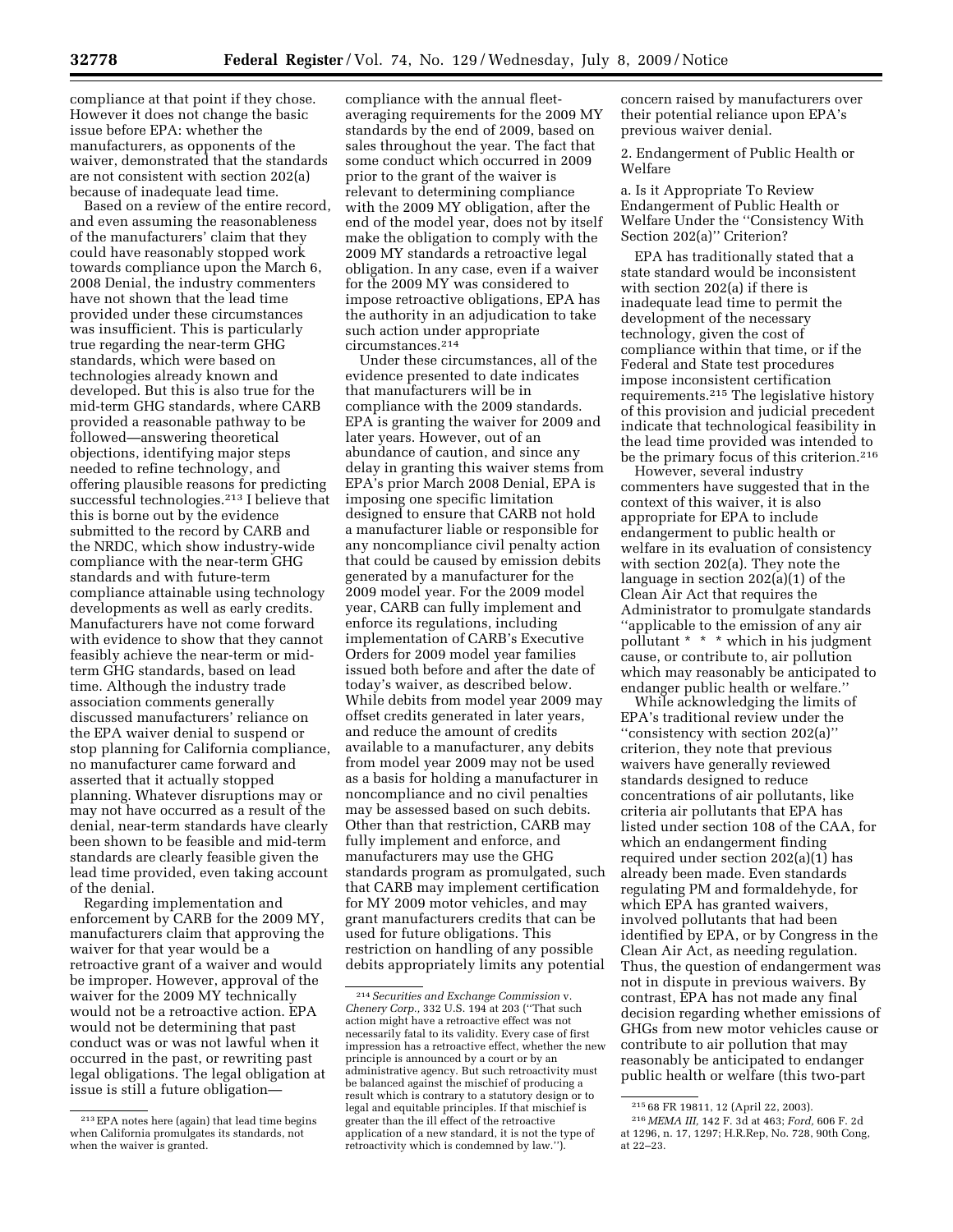test is hereafter referred to as ''endangerment''). This is a requirement for EPA to issue regulations under section  $202(a).^{217}$  Thus, the commenters state that there is an issue for review in this waiver under the consistency with section 202(a) criterion that was never relevant for EPA's review of previous waiver requests.

In contrast, CARB states that no new test of consistency with section 202(a) is warranted or permissible. CARB argues that precedent shows that nothing more than technological feasibility and test compatibility is required under section 209(b)(1)(C).

I find that in this instance, I do not need to resolve the issue of whether it is appropriate to address the issue of endangerment under the consistency with section 202(a) criterion of section 209(b). This is because in this instance, I find that even if the issue of endangerment is relevant to EPA's evaluation of consistency with section 202(a), those opposing the waiver have not met their burden of proving that California's regulations are inconsistent with section 202(a) based on that concern.

b. Parties Opposing the Waiver Have Not Met Their Burden of Showing Lack of Endangerment to Public Health or Welfare

As noted above, parties opposed to a waiver have the burden of proof to show that one of the findings under section 209(b)(1) should be made. To the extent that the two-part endangerment test is relevant to a determination of consistency with section 202(a), those opposing a waiver must affirmatively demonstrate that California's standards are inconsistent with this criterion. They have failed to do so in this instance.

Commenters who claim that EPA should deny the waiver generally base their claim on the fact that EPA has not yet determined whether greenhouse gas emissions from new motor vehicles cause or contribute to air pollution which may reasonably be anticipated to endanger public health or welfare, or promulgated greenhouse gas standards pursuant to section 202(a). They claim that unless and until EPA makes such a determination that authorizes

regulation under section 202(a), EPA cannot grant a waiver to California. They also state that the fact that the current California waiver request pertains to global climate change emissions, rather than to conventional pollutants, means that EPA should not give California's waiver request a presumption of consistency under Section 209(b)(1)(C).

In contrast, commenters supporting the waiver request contend that EPA's lack of a determination on endangerment and lack of GHG emission regulations is not relevant to EPA's consideration of the waiver request. CARB notes in its comments that EPA may not find inconsistency on the ground that EPA must first make its own endangerment finding on GHG emissions before granting California's waiver request. CARB suggests that *Massachusetts* v. *EPA'*s contemplation of coordinated activity at the federal level is entirely irrelevant to the waiver. CARB also provides significant discussion on this issue providing evidence that, according to CARB, shows that global climate change does endanger public health and welfare.

Manufacturer suggestions that EPA should deny California's request because it has not yet made a finding of endangerment mistake the burden of proof that opponents of a waiver are obliged to meet before EPA must deny a waiver. To deny a waiver based on section 209(b)(1)(C), EPA must find that California's standards ''are not consistent with section 202(a).'' It is not enough that EPA has not made a decision on the subject of whether GHG standards are authorized under section 202(a). To deny a waiver the Administrator must affirmatively find that the standards are inconsistent with section 202(a). The initial presumption of consistency is not dependent on the pollutants being regulated, as suggested by commenters—the presumption is provided for in the statute.218 Regarding endangerment, therefore, I believe that, to the extent it is even an appropriate criterion under section 209(b)(1)(C), it would not be appropriate to deny a waiver request unless it is affirmatively demonstrated that the pollutants being regulated do not ''cause, or contribute to, air pollution which may reasonably be anticipated to endanger public health or welfare.''

To the extent endangerment is relevant to whether California's standards are consistent with section 202(a), this criterion should be narrowly interpreted and should require more than the fact that EPA has not yet made a final decision concerning endangerment. Denial of a waiver based on this issue should require either a previous determination by EPA on the merits that the endangerment test has not been met, or a demonstration in this proceeding by the opponents of the waiver that EPA could not find that the endangerment test is met. Lack of a final decision by EPA on this would not be sufficient to deny the waiver. Those opposing the waiver cannot simply point to an open question regarding the issue at hand—on the contrary, they must come forward with evidence demonstrating that California's standards are not consistent with section 202(a).219

In order to regulate emissions of a particular pollutant under section 202(a), EPA must review several issues, including whether the emissions of the pollutant from motor vehicles cause, or contribute to, air pollution which may reasonably be anticipated to endanger public health or welfare, and whether the standards are technologically feasible within the lead time provided. EPA has to make such determinations as part of lawfully adopting GHG standards under section 202(a). However, lack of either kind of action by EPA is not by itself evidence that GHG standards are in fact inconsistent with section 202(a). The fact that EPA has not yet made either determination, in the context of its own rulemaking, is by itself not a basis to deny a waiver.

Congress understood that California may act a ''laboratory for innovation'' in the regulation of motor vehicles, and intended section 209 to allow such innovation.220 Yet the ability of California to encourage such innovation would be greatly compromised if EPA were to determine that California could take no action under section 209 unless EPA had already made all of the necessary determinations regarding the consistency of its own standards in the context of its own regulation under section 202(a).

In similar instances where EPA reviewed California standards and EPA had not promulgated similar standards, EPA has determined that the absence of EPA standards does not by itself preclude a waiver or prevent its ability to review California's standards under section 209. Any comparisons necessary

<sup>217</sup>On April 24, 2009, EPA published a notice proposing to find that elevated concentrations of greenhouse gases in the atmosphere are reasonably anticipated endanger the public health and welfare of current and future generations and also proposing to find that emissions of carbon dioxide, methane, nitrous oxide, and hydrofluorocarbons from new motor vehicles and new motor vehicle engines are contributing to this air pollution under section 202(a) of the Clean Air Act. 74 FR 18885, 18886.

<sup>218</sup>See *MEMA I,* 627 F. 2d at 1121 (''The language of the statute and its legislative history indicate that California's regulations, and California's determination to comply with the statute, when presented to the Administrator are presumed to satisfy the waiver requirements and that the burden of proving otherwise is on whoever attacks them.'').

<sup>219</sup>See *MEMA I,* 627 F. 2d at 1126.

<sup>220</sup>*See MEMA I,* 627 F. 2d at 1111.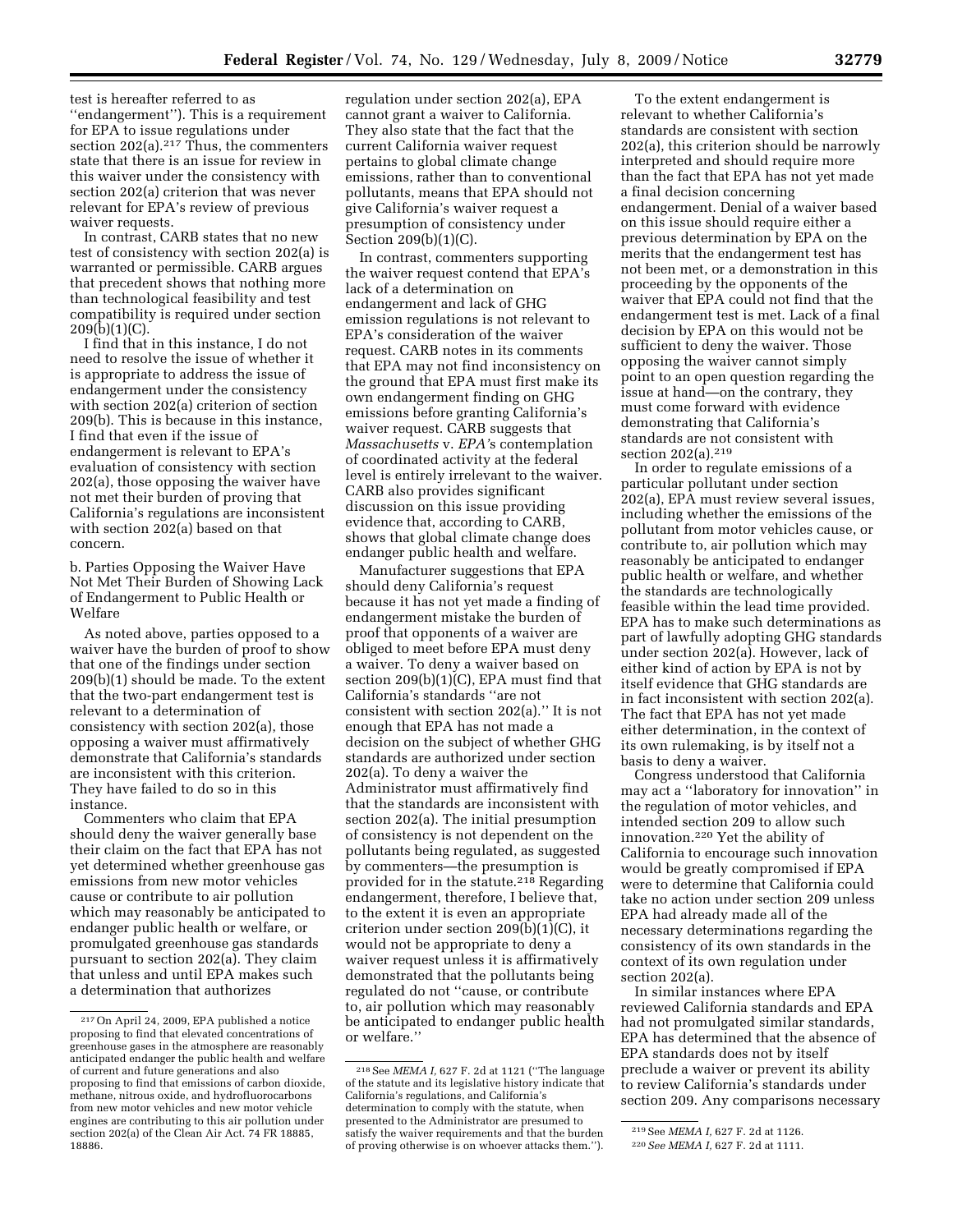under section 209 would simply take account of the absence of EPA regulations, *i.e.,* the comparison would be California standards to the absence of EPA standards. For example, under the similar procedures of section 209(e), EPA authorized California to enforce its standards on evaporative emissions for small nonroad engines despite the fact that EPA had not yet promulgated evaporative standards for such engines.221 In any case, commenters' discussions of ''comparisons to federal standards'' in this context is more suited to review of section 209(b)(1)(A), which discusses comparisons between California and applicable federal standards. Section 209(b)(1)(C) concerns whether California standards are consistent with section 202(a). This criterion is not dependent on the existence of comparable federal standards.222

An additional reason for interpreting the waiver criterion this way, and not determining inconsistency with section 202(a) based on lack of an EPA final decision on an issue, is that EPA may always take action in the future that may impact the criteria for a waiver. For example, if in the future EPA promulgated standards that were more stringent than California's standards, this could implicate the ''protectiveness'' criterion of section  $209(b)(1)(A)$ . The possibility of such future events should not be used as a reason to deny a waiver now. Instead, the impact of a future EPA action

should be considered if and when EPA takes action. Otherwise, the waiver could be denied now, even though in the future it could be determined that it should have been granted. This would tend to reverse the statutory presumption of the grant of waiver unless opponents demonstrate it should be denied for certain specific reasons. Instead, it would be denied because of some future possible action that may or may not occur, and may be delayed for an unspecified period of time. Basing a denial on the possibility of events that may happen in the future is not consistent with Congress' goal to preserve the broadest possible discretion to California. A more prudent approach is to take action based on the record at hand, with the possibility of reviewing such action in the future if facts change that merit such a review. As discussed above in section IV.C.1, EPA may withdraw a waiver in the future if circumstances make such action appropriate.

It is important to remember that the criterion being reviewed under section  $209(b)(1)(C)$  is consistency with section 202(a) and not consistency with EPA standards. EPA has considerable deference within section 202(a) to promulgate the regulations it believes are most reasonable. The test for EPA under section 209(b)(1)(C) is not whether California standards are the same as the standards that EPA has promulgated or would promulgate under section 202(a), but whether the opponents of the waiver have met their burden to show, based on the record before the Agency, that the standards promulgated by California could not lawfully be promulgated in a manner consistent with section 202(a). As a prior Administrator has stated:

I would feel constrained to approve a California approach to the problem which I might also feel unable to adopt at the federal level in my own capacity as a regulator. The whole approach of the Clean Air Act is to force the development of new types of emission control technology where that is needed by compelling the industry to ''catch up'' to some degree with newly promulgated standards. Such an approach \* \* \* may be standards. Such an approach \* \* \* n<br>attended with costs, in the shape of a reduced product offering, or price or fuel economy penalties, and by risks that a wider number of vehicle classes may not be able to complete their development work in time. Since a balancing of these risks and costs against the potential benefits from reduced emissions is a central policy decision for any regulatory agency under the statutory scheme outlined above, I believe I am required to give very substantial deference to California's judgments on this score.<sup>223</sup>

In this case, opponents of the waiver have not met their burden of proving that EPA could not find that emissions of GHGs from new motor vehicles cause or contribute to air pollution which may reasonably be anticipated to endanger public health or welfare. To the contrary, while California and others have provided a great deal of evidence regarding the dangers posed by GHGs, opponents of the waiver have not provided significant evidence that emissions of GHGs from motor vehicles do not cause or contribute to air pollution that can reasonably be anticipated to endanger public health or welfare. The recent EPA proposal to find that elevated concentrations of greenhouse gases in the atmosphere are reasonably anticipated to endanger public health and welfare, and to find that emissions of carbon dioxide, methane, nitrous oxide, and hydrofluorocarbons from new motor vehicles and new motor vehicle engines are contributing to this air pollution under section 202(a) of the Clean Air Act is further indication that opponents of the waiver did not meet their burden of proof on this issue.224 Thus, I cannot find that those opposing the waiver have met their burden of proving that California's GHG standards are not consistent with section 202(a) for reasons of the endangerment test.225

#### *G. Section 209(b)(1)(C) Conclusion*

Based on its review of the information in the docket of this proceeding, I have determined that the opponents have not met their burden to demonstrate that the CARB GHG standards are not consistent with section 202(a). Therefore, I am unable to find that the CARB motor vehicle GHG emission standards are not consistent with section 202(a) of the Act.

#### **VII. Additional Issues Raised**

#### *A. EPA's Administrative Process for Evaluating California's Waiver Request*

#### 1. Public Comment Process

Section 209(b)(1) states in part that ''The Administrator shall, after notice and opportunity for public hearing, waive application of this section \* \* In response to this language, EPA has consistently announced in the **Federal Register** the opportunity for a public

<sup>&</sup>lt;sup>221</sup> 71 FR 75536 (December 15, 2006).<br><sup>222</sup> Commenter Alliance appears to put much weight on the existence of section 202(b)(3). That subsection was added in 1977 to ensure that where EPA provides a waiver for vehicle standards, vehicles meeting California standards can still receive a Federal certificate and be sold in California and other states where California standards are applicable. This was needed as some of the California standards may not individually be as stringent as federal standards, given the ''in the aggregate'' protectiveness provision. See discussion in *Ford* v. *EPA,* 606 F.2d 1293 (DC Cir. 1979). Without this provision, where more stringent individual federal standards applied, vehicles complying only with California standards could not receive a federal certificate of conformity. The language therefore is designed to deal with situations where federal standards exist, and may be more stringent than California's. It was not intended to add or imply any new substantive requirements regarding the existence of federal standards. Similarly, Alliance's reference to use of the word ''the'' in section 202(b)(2) is directed towards the first criterion of section 209(b), not the third. In any case, the argument raised could at most mean that section 209(b)(2) is not applicable to this waiver request. California does not rely on section 209(b)(2) in its request. Also, as noted above, EPA has long held that the absence of comparable federal standards would not automatically result in a denial of a waiver request under the ''in the aggregate'' criterion because EPA believes the appropriate comparison is between the protectiveness of the California standards as compared to the absence of the federal standards.  $223\,40$  FR 23104.

 $224$  74 FR 18885 (April 24, 2009).<br> $225$  Some commenters have indicated that if EPA chooses not to deny the waiver based on lack of an endangerment finding, EPA should hold its decision in abeyance until it makes a finding. However, given the burden of proof on opponents of a waiver, and the lack of any significant evidence to the contrary in the record on this issue, I believe it is not appropriate to delay further a decision on this matter.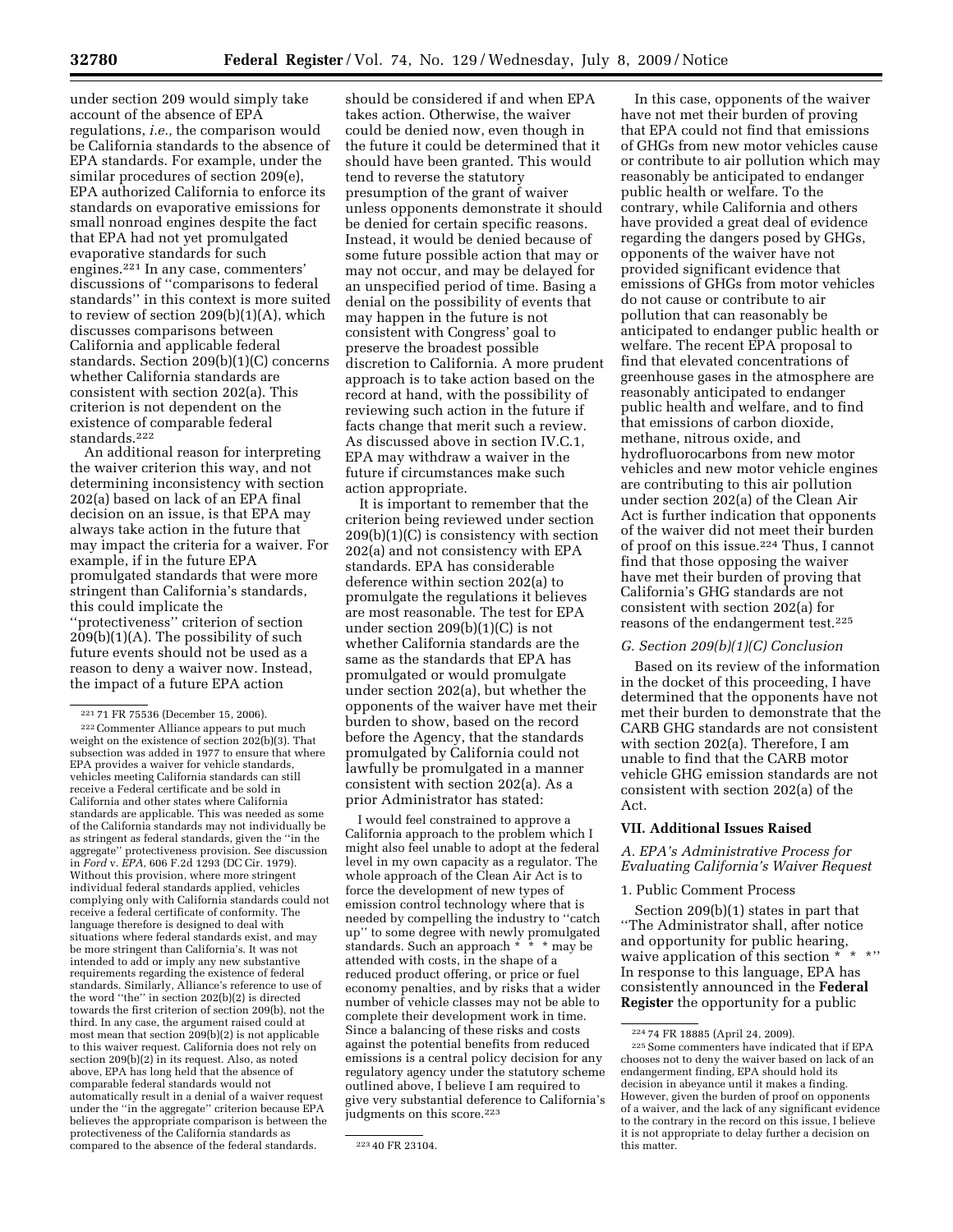hearing for any waiver request received from CARB. As a general matter EPA has also offered an opportunity for written comment which has opened on the date of the **Federal Register** notice and closed on a date after the public hearing. As part of EPA's public hearings, the presiding officer has consistently stated that the hearing was being conducted in accordance with section 209(b) of the Clean Air Act and that any interested parties have the opportunity to present both oral testimony and written comments.

EPA has received comment suggesting that EPA has failed to provide any systematic procedure for commenters opposing the waiver to rebut the comments of those commenters supporting the waiver. Because opponents bear the burden of proof, this commenter believes that EPA should not treat the waiver proceeding like an informal rulemaking but instead clearly announce what evidence is admissible and applicable burdens of proof and evidentiary procedures, such as order of proof and argument that parties must follow.226

EPA's waiver proceedings and actions under section 209(b)(1) are informal adjudications. In a waiver proceeding, EPA receives a request from one entity (CARB) that is presenting an existing regulation established as a matter of California law. The request is for a waiver of preemption for that party, so it may adopt and enforce the specific regulations. In deciding this request, EPA interprets and applies the three specific criteria established by the Act, and under this provision EPA is required to grant the waiver unless EPA makes one of the three specified findings. EPA applies the pre-existing law, section 209(b), to a specific request covering a specific regulation or regulations, and applies the three statutory criteria to the facts of the specific request. The decision to grant or deny a waiver changes the legal rights of the party before EPA, California. If EPA grants the waiver, then CARB may enforce its state regulations. In that case, the rights and obligations of other parties, for example, the manufacturers, are affected by the operation of the state regulation that is no longer preempted. In addition, under a separate statutory provision, other States may then adopt and enforce California's' standards, under their state law. While these subsequent impacts clearly affect the legal rights and obligations of various parties, the only legal rights and obligations directly determined by EPA

in the waiver proceeding are the rights of the State of California to adopt and enforce its state regulations. The other legal impacts flow from the operation of other laws, once the waiver is granted. Therefore EPA believes that its waiver proceedings and actions therein should be considered an informal adjudication rather than a rulemaking. EPA has been conducting its waiver proceedings in this manner for decades, and while Congress has amended provisions in section 209 on two separate occasions, Congress has not chosen to alter EPA's administrative requirements. Instead, Congress has expressed support for EPA's practice in applying and interpreting section 209(b).227

EPA disagrees with the suggestion that its waiver proceedings are governed by section 554 of the Administrative Procedure Act (APA) or any other provision of Title 5 of the United States Code, including sections 556, 557 and 558. Section 554 of the APA, regarding formal adjudications, only applies to adjudications required by statute to be determined on the record after an opportunity for an agency hearing. Section 209(b)(1) merely states that the Administrator shall provide notice and opportunity for a public hearing and does not include language stating that EPA's decision shall be on record after an opportunity for a hearing. Conversely, other provisions in the Clean Air Act, including section 205(c)(1) specifically state that EPA's actions shall be made on the record after opportunity for a hearing in accordance with sections 554 and 556 of title 5 of the United States Code. Section 205(c)(1) also requires the Administrator to issue reasonable rules for discovery and other procedures for hearings.

Any potential action on the waiver request is not subject to the requirements of APA section 558(c). Any potential action by EPA would not constitute granting a ''license'' to California. The fundamental purpose of section 209(b) is to waive application of the preemption set forth in section 209(a) of the Act, and is not a formal approval of the type contemplated in the APA. As noted previously, CARB must merely submit its regulations to EPA with a finding that its standards, in the aggregate, are as protective of public health and welfare as applicable federal

standards. Unlike a license or permit applicant, the burden of proof is on the opponents of the waiver and EPA must make an affirmative finding of one of the three waiver criteria in order to deny California's waiver request. On the face of the Act, what California receives from EPA is a waiver, not a license or permit.

Contrary to commenter's claim, APA section 558 does not require the ''adversary process'' described in sections 556 and 557 for this action. APA section 558 requires the agency to ''complete proceedings required to be conducted in accordance with sections 556 and 557 of [the APA] *or* other proceedings required by law.'' 5 U.S.C. 558(c) (emphasis added). By complying with the procedural requirements of section 209(b) of the Act, EPA is complying with both the CAA and any relevant standards set in the APA.

Regardless, the approval provision in APA section 558 was not meant to establish additional procedural requirements beyond those required by law. Instead, the goal of the approval provision of the section is to ensure ''that an agency shall hear and decide licensing proceedings as quickly as possible.'' Attorney General's Manual of the APA (1947), 89. *Horn Farms* is not applicable to this situation, as the dicta statement regarding APA section 558 applied only to section 558's provisions regarding revoking a previously granted license, which is not at issue here.

EPA believes that only those actions or sections of the Clean Air Act that specifically reference section 554 or otherwise state that EPA's decision must be determined on the record after an opportunity for a hearing are subject to the formal adjudication requirements of the Administrative Procedure Act. EPA nevertheless, as part of good administrative practice, provides every interested party the opportunity to present oral testimony and provide written comment based on a **Federal Register** notice that clearly sets out the criteria by which EPA will evaluate CARB's waiver requests. EPA believes all commenters, including opponents of the waiver, have had ample opportunity to comment and meet their applicable burdens of proof. Opponents of CARB's GHG regulations and of its waiver request have had ample opportunity to present their viewpoints during the course of CARB's rulemaking and EPA's waiver proceeding. First, as noted in the March 6, 2008 Denial, in response to several requests to extend the comment period during EPA's initial consideration of CARB's waiver request EPA indicated that consistent with past waiver practice, it would continue, as appropriate, to communicate with any

<sup>226</sup>Alliance of Automobile Manufacturers, EPA– HQ–OAR–2006–0173.8994 at C–2 through C–4.

<sup>227</sup>The Committee on Interstate and Foreign Commerce that drafted the amendments to section 209 in 1977 stated that the amendment was ''intended to ratify and strengthen the California waiver provision and to affirm the underlying intent of that provision, *i.e.,* to afford California the broadest possible discretion in selecting the best means to protect the health of its citizens and the public welfare.'' (H.R. Rep. No. 294 301–302 (1977)).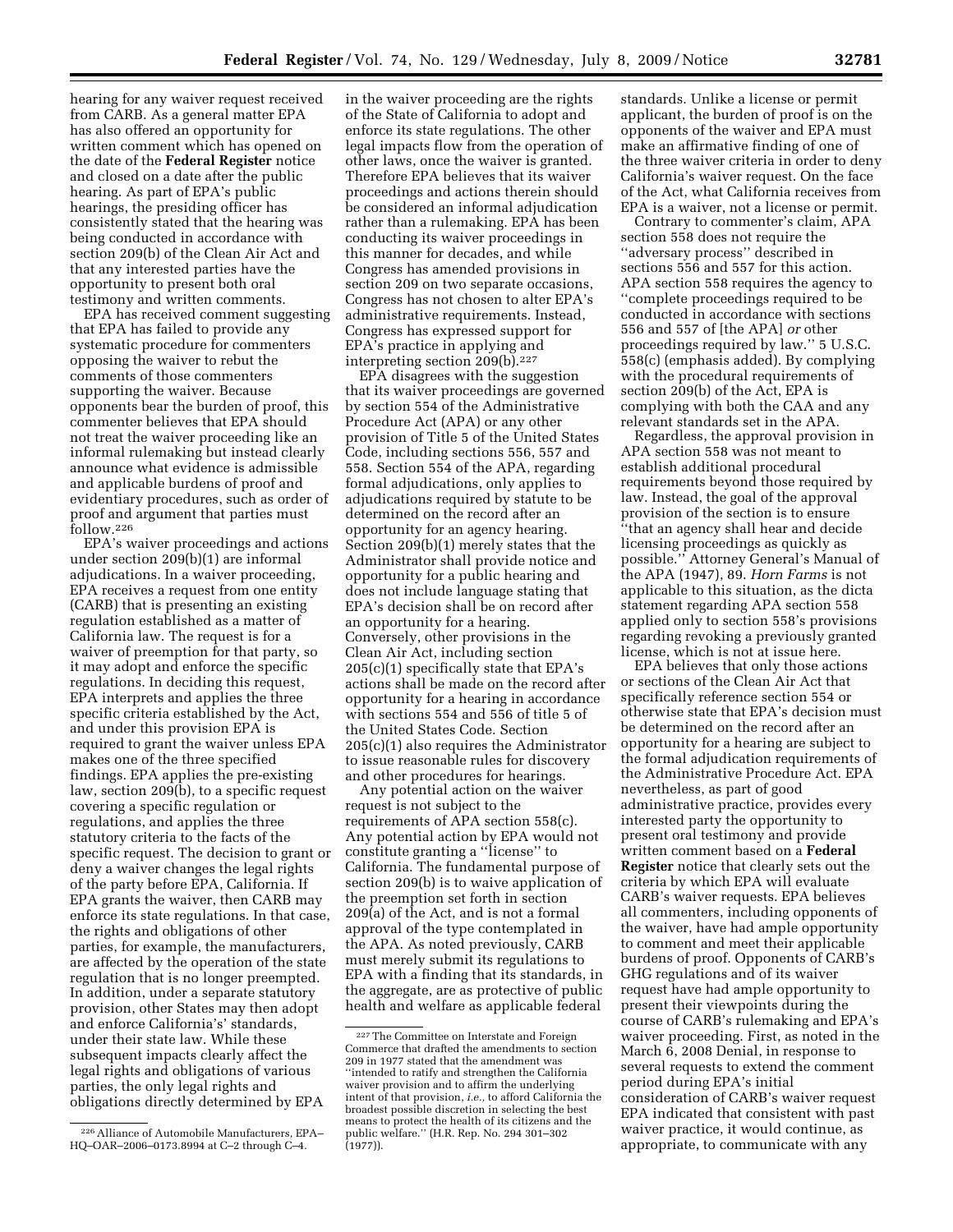stakeholders in the waiver process after the comment period ended and that it would continue to evaluate any comments submitted after the close of the comment period to the extent practicable.228 EPA did not receive any request to extend the written comment period during the reconsideration of CARB's request. Opponents have also had the opportunity to submit lengthy comments during two separate comment periods (one of which occurred well after CARB had submitted all of their initial comments) and to testify at three separate public hearings. The regulated industry has in its possession, along with CARB, the necessary information to adequately comment on whether the

GHG emission standards are technologically feasible and also what CARB has said about the protectiveness of its standards from both CARB's rulemaking phase and from earlier comments. Opponents have the same access to the necessary information in order to formulate comments in regard to the second waiver criterion at section  $209(b)(1)(B)$ .

#### 2. EPA's Reconsideration Process

Upon receiving CARB's January 21, 2009 request for reconsideration of the March 6, 2008 waiver Denial, EPA published a notice on February 12, 2008 notifying the public that EPA was reconsidering its March 6, 2008 Denial, and was providing an additional hearing and the opportunity to submit comment on all issues relevant to the waiver, including inviting comment on certain specific criteria and questions.

EPA received comment suggesting that the February 12, 2009 notice failed to inform the public of relevant issues and contained misleading statements and, therefore, the Agency must issue a new notice before proceeding with any reconsideration of the denial.229 This commenter notes the EPA fails to discuss the legal standards EPA believes it must meet to justify reconsideration of a major policy action including the legal standards EPA believes governs how it is to reopen a previously decided matter. EPA believes this commenter fundamentally misunderstands the purpose of the February 12, 2009 notice. EPA's February 12, 2009 notice did not constitute a final decision to change the Agency's position with regard to California's greenhouse gas waiver request, and did not implicate any arguable requirement to supply a justification for changing previous interpretations of law or evidentiary

findings. The Agency set forth sufficient reason for initiating a reconsideration process, and is under no obligation to provide anything further in the Notice announcing the process. EPA clearly set forth the criteria and issues it would review in the notice for reconsideration, which covered all of the issues relevant under section 209(b). It was unnecessary to provide any further justification for its reconsideration beyond that which was supplied in the notice. Commenters have failed to disclose that any procedural error by EPA prejudiced them in any way, or that EPA's February 12, 2009 notice limited their ability to fully comment on any of the issues relevant to California's request for a waiver.

3. Is a Waiver Required Before California or Section 177 States Adopt California's Motor Vehicle Emission Standards?

\_\_\_\_\_\_Several commenters have<br>suggested that section 209(a), which provides that no ''political subdivision shall adopt or enforce any standard,'' should be read to mean that neither California nor any Section 177 state may ''adopt'' a motor vehicle emission emissions regulation before EPA grants a waiver. Since lead time is an issue under section 209(b)(1)(C), see section VI, EPA believes it appropriate to clarify this issue especially since EPA has previously stated that lead time runs from the date of adoption of the regulation. Similarly, because of the number of states that have already adopted CARB's GHG emission standards EPA believes it appropriate to clarify this issue for purposes of section 177 as well.

EPA believes that section 209(b) on its face provides the necessary clarification as to whether California should adopt its regulations before or after receiving a waiver from EPA. Section 209(b)(1) clearly envisions EPA commencing a waiver process after California has submitted standards that have been adopted. Section 209(b)(1) states in part ''The Administrator shall, after notice and opportunity for public hearing waive application of this section to any State which *has adopted* standards \* \* \*'' (Emphasis added). It would be illogical, if not impossible, for EPA to analyze the criteria in section 209(b) if it does not have a final regulation upon which to do the analysis. It would not be appropriate for EPA to analyze nonfinal documents that may or may not become final and that may or may not be revised prior to becoming final. Similarly, the courts have long interpreted the Clean Air Act to authorize pre-waiver adoption of

California standards by an opt-in state.230

#### *B. Scope of EPA's Waiver Review*

1. Relevance of the Energy Policy and Conservation Act (EPCA) to the Waiver Decision

In EPA's initial **Federal Register**  notice of California's request for a waiver, we requested comment on whether the Energy Policy and Conservation Act (EPCA) fuel economy provisions are relevant to EPA's consideration of the request and to California's authority to implement its vehicle GHG regulations.231

EPA received many comments regarding EPCA and its effect, or lack thereof, on this proceeding. Several commenters stated that the provisions of EPCA are not relevant to EPA's waiver determination. They note that the language of section 209(b) limits the authority of EPA to deny a waiver to three criteria and does not reference inconsistency with EPCA (or with any other statute, other than section 202(a) of the Clean Air Act) as a basis for denial. One commenter noted that EPCA was already in existence when Congress strengthened California's authority to adopt motor vehicle emission standards, and Congress indicated no intent to limit such authority based on EPCA. Some commenters noted the Supreme Court decision in *Massachusetts* v. *EPA,*  which stated that EPCA does not license EPA to shirk its environmental responsibilities under the Clean Air Act.

Several commenters also provided arguments regarding their view that California's GHG standards were consistent with the provisions of EPCA.

Other commenters stated that California's standards violate EPCA. Several of these commenters noted that EPA and court precedent regarding section 209(b) indicate that EPA cannot rule on EPCA preemption under section 209(b). However, the commenters state that if EPA does consider EPCA-related issues in this waiver proceeding, it must rule that California's standards violate EPCA. One commenter states that recent court cases have created confusion regarding the scope and effect of EPA waivers. The commenters state that if EPA decides not to address the issue of EPCA preemption in this proceeding, it

<sup>228</sup> 73 FR 12156, 12157 (March 6, 2008). 229Utility Air Regulatory Group, EPA–HQ–OAR– 2006–0173–8690 at 2–5.

<sup>230</sup>*See Motor Vehicle Manufacturers Association*  v. *New York Dept. of Environmental Conservation,*  17 F.3d 521, 533–34 (2d Cir. 1994)—''[T]he plain language of 177, coupled with common sense,'' leads to the conclusion that other states 'may adopt the [California] standards prior to the EPA's having granted a waiver, so long as [the state] makes no attempt to enforce the plan prior to the time when the waiver is actually granted.'' 231 72 FR 12261.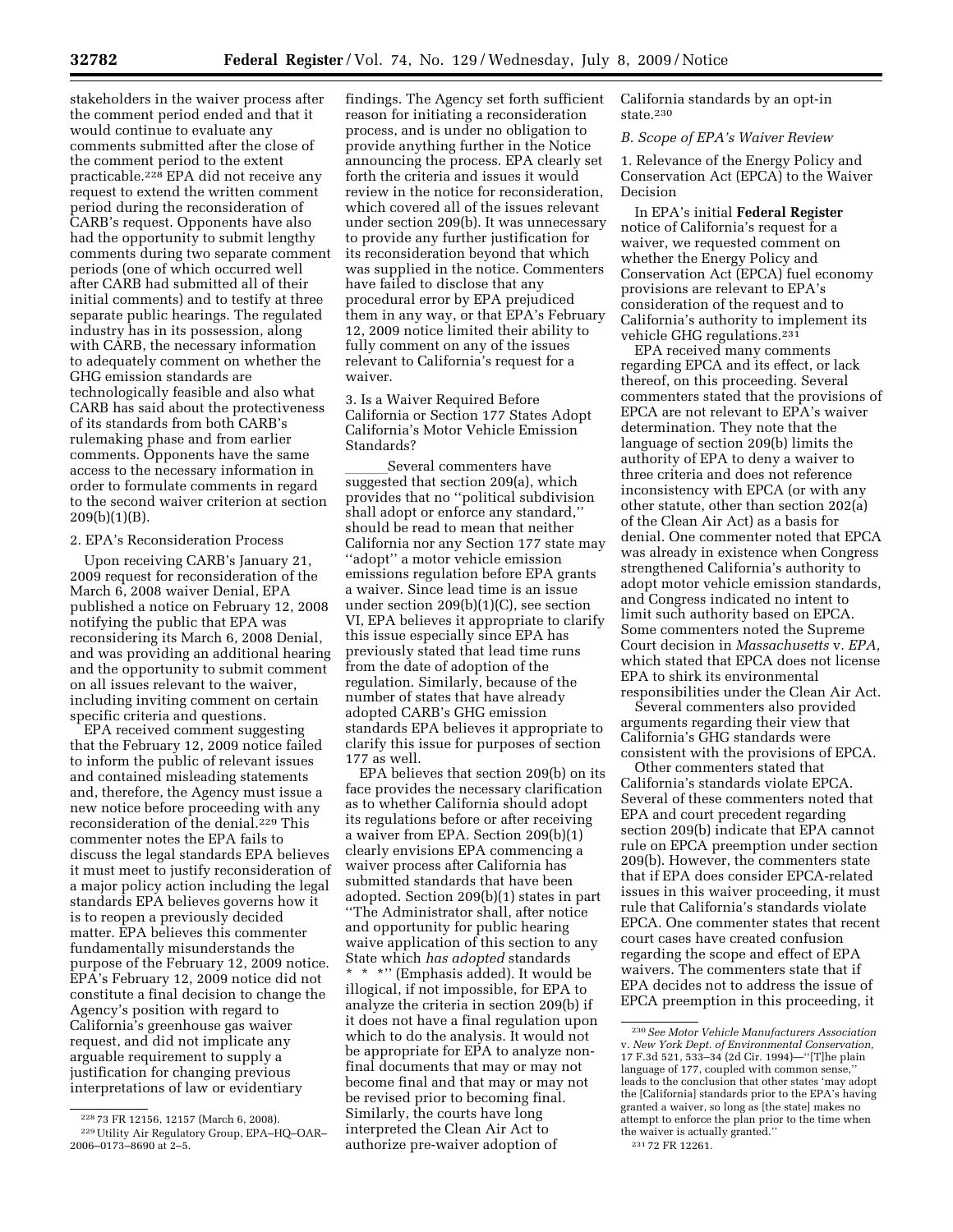needs to explicitly state that it is not addressing the issue of express preemption under EPCA or conflict with EPCA, and that those issues are best left to the courts.

As EPA has stated on numerous occasions, section 209(b) of the Clean Air Act limits our authority to deny California's requests for waivers to the three criteria therein, and EPA has refrained from denying California's requests for waivers based on any other criteria. As EPA noted in its initial decision denying California's waiver request, the decision was ''based solely on the criteria in section 209(b) of the Clean Air Act and this decision does not attempt to interpret or apply EPCA or any other statutory provision.'' 232 Where the Court of Appeals for the District of Columbia Circuit has reviewed EPA decisions declining to deny waiver requests based on criteria not found in section 209(b), the court has upheld and agreed with EPA's determination.233

As many of the commenters note, evaluation of whether California's GHG standards are preempted, either explicitly or implicitly, under EPCA, is not among the criteria listed under section 209(b). EPA may only deny waiver requests based on the criteria in section 209(b), and inconsistency with EPCA is not one of those criteria. In considering California's request for a waiver, I therefore have not considered whether California's standards are preempted under EPCA. As in the March 2008 decision, the decision on whether to grant the waiver is based solely on the criteria in section 209(b) of the Clean Air Act and this decision does not attempt to interpret or apply EPCA or any other statutory provision. EPA takes no position regarding whether or not California's GHG standards are preempted under EPCA.

2. Do California's GHG Emission Standards Create an Impermissible ''Patchwork''?

Under section 177 of the Act, other states may adopt California new motor vehicle emission standards under certain conditions. In this waiver proceeding EPA received comment suggesting that sections 202(a), 209(a) and 177 of the Act establish a regulatory framework designed to foster a national marketplace for vehicles while recognizing California's ability to establish its own program which can be

adopted by other states. EPCA however, sets a single national fuel economy standard and is designed to prevent a fracturing of the marketplace into individual state programs. Commenters argue that manufacturers will have at least 15 different fleets they will have to balance for purposes of fuel economy and greenhouse gas emissions flowing from the fleet-average emission requirements of each state. Manufacturers also are concerned that there are significant differences between manufacturers' fleets in California and those in individual section 177 states creating unnecessary compliance burdens. The commenters suggest that the federal government should establish a single, national program for regulation of vehicle greenhouse gas standards and fuel economy.

EPA also received comment stating that to the extent the auto industry is arguing that a patchwork is created because of differences between fleet composition in different states, that argument lacks merit and is irrelevant to this waiver proceeding. Citing an EPA waiver decision from 1971, this commenter notes that claims such as the patchwork issue are not appropriate in a waiver proceeding since EPA's consideration of evidence submitted during a waiver proceeding is limited by its relevance to the three waiver criteria EPA must consider under section 209. This has led EPA to previously reject arguments that are not specified in the statute as grounds for denying a waiver.234

Similar to EPA's response to the EPCA claims noted above, EPA may only deny waiver requests based on the criteria in section 209(b). The actions of other states relating to the adoption of the California GHG emission standards is not a factor I may consider under section 209(b). The actions of such states are authorized under a separate section of the Act, section 177, and must conform to the requirements of that section, including identicality. Section 209(b) does not authorize me in reviewing a waiver request to consider the impact of actions or potential actions taken by other states under section 177 of the Act.235 I therefore will not consider this claim in determining whether to grant California's waiver request.

It is important to note that on May 19, 2009, EPA and the Department of Transportation (DOT) issued a ''Notice of Upcoming Joint Rulemaking to Establish Vehicle GHG Emissions and

235 43 FR 1829, 1833 (January 12, 1978), LEV I waiver decision document at 185–186.

CAFE Standards'' announcing EPA and DOT's intent to work in coordination to propose standards for control of emissions of greenhouse gases and for fuel economy, respectively. If proposed and finalized, these standards would apply to passenger cars, light-duty trucks, and medium-duty passenger vehicles (light-duty vehicles) built in model years 2012 through 2016. EPA believes that if these standards are ultimately adopted, they would represent a harmonized and consistent national policy pursuant to the separate statutory frameworks under which EPA and DOT operate.

3. What Impact Does Granting California a Waiver for Its GHG Emission Standards Have on PSD Requirements for GHGs?

Several commenters suggest that there would be a major consequence if an EPA waiver were to trigger other requirements under the Act, including Prevention of Significant Deterioration (PSD) requirements, and should it grant the waiver, EPA should state clearly that the waiver does not render GHGs ''subject to regulation'' under the Act. EPA also received comment suggesting that the question of when and how GHGs should be addressed in the PSD program or otherwise regulated under the Act should instead be addressed in separate proceedings dedicated to evaluating the complicated issues and impacts associated with those issues.

EPA agrees that these issues are not relevant to the waiver decision criteria, and are most appropriately addressed in a separate forum. EPA is not addressing these issues in today's decision.

# **VIII. Decision**

After review of the information submitted by CARB and other parties to this Docket, I find that those opposing the waiver request have not met the burden of demonstrating that California's regulations do not satisfy any of the three statutory criteria of section 209(b). For this reason, I am granting California's waiver request to enforce its motor vehicle GHG emission regulations.

My decision will affect not only persons in California but also persons outside the State who would need to comply with California's GHG emission regulations. For this reason, I hereby determine and find that this is a final action of national applicability.

Under section 307(b)(1) of the Act, judicial review of this final action may be sought only in the United States Court of Appeals for the District of Columbia Circuit. Petitions for review must be filed by September 8, 2009.

<sup>232</sup> 74 FR at 12159.

<sup>233</sup>*See Motor and Equipment Manufacturers Ass'n* v. *Nichols,* 142 F.3d 449, 462–63, 466–67 (DC Cir. 1998), *Motor and Equipment Manufacturers Ass'n* v. *EPA,* 627 F.2d 1095, 1111, 1114–20 (DC Cir. 1979).

<sup>234</sup> 36 FR 17458 (August 31, 1971).